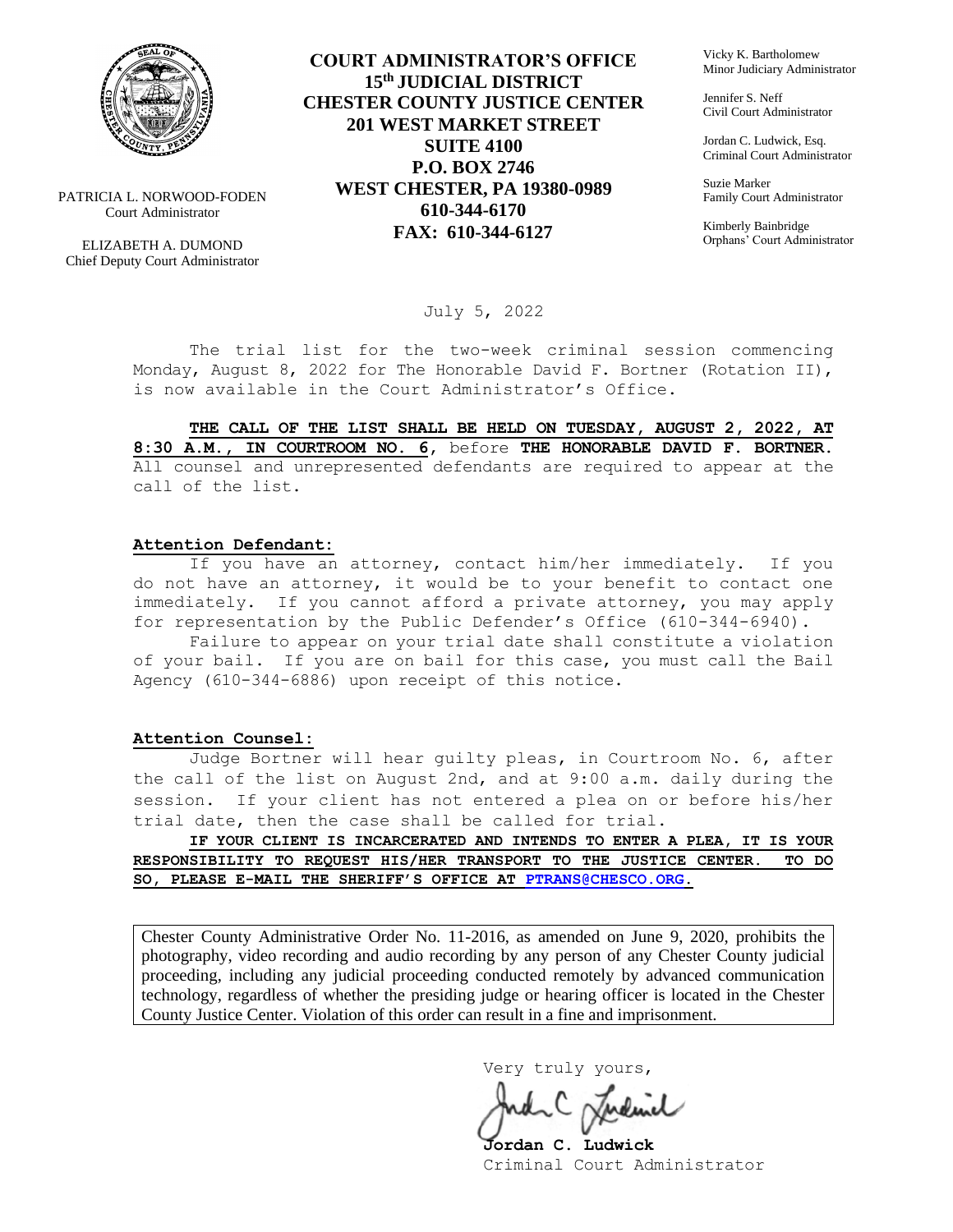| <b>Case No</b> | <b>Defendant Name</b>            | Page |
|----------------|----------------------------------|------|
| 0001699-2021   | Adan, Luis F.                    | 21   |
| 0001401-2022   | Aguilar-Lambur, Jorge Arturo     | 6    |
| 0002965-2021   | Andrews, Carlos Ricardo          | 25   |
| 0001253-2022   | Aponte, Kevin                    | 52   |
| 0003475-2021   | Appignani, Kevin Matthew         | 37   |
| 0003106-2021   | Bacon, Curtis                    | 32   |
| 0000393-2022   | Baker, Darryl Maurice            | 35   |
| 0001950-2021   | Bermudez, Luis Antonio           | 23   |
| 0001494-2022   | Bilotti, John Christopher        | 62   |
| 0001092-2021   | Boz, Shawn                       | 21   |
| 0003817-2021   | Brannigan, Jennifer Ann          | 37   |
| 0004195-2019   | Britton, Patrick A.              | 2    |
| 0003956-2019   | Britton, Patrick A.              | 3    |
| 0000229-2022   | <b>Britton, Patrick Augustus</b> | 2    |
| 0001070-2022   | Broderick, Jennifer Leigh        | 40   |
| 0000869-2022   | Brown, Regina Marie              | 49   |
| 0000700-2020   | Brown, Shaquan Bernard           | 4    |
| 0003693-2021   | Burk, Jabbar Asir                | 27   |
| 0001069-2021   | Burnett, Patricia Ann            | 16   |
| 0003184-2020   | Bustin, Karen R.                 | 14   |
| 0001928-2022   | Butterfield, Cleveland III       | 65   |
| 0000697-2022   | Byrd, Kenneth F.                 | 12   |
| 0002485-2021   | Byrd, Kenneth Frederick          | 13   |
| 0002971-2020   | Byrd, Kenneth Frederick Jr.      | 13   |
| 0000693-2022   | Carr, Glenn                      | 49   |
| 0001464-2022   | Castaneda, Lorenzo               | 50   |
| 0000781-2022   | Castellanos Mendez, Carlos       | 32   |
| 0002951-2021   | Cavalcante, Danelo Souza         | 1    |
| 0000166-2022   | Chavez, Jose Ryan                | 42   |
| 0000546-2021   | Chmieleski, Russell              | 18   |
| 0000882-2021   | Choc-Macz, Joel Jeremias         | 18   |
| 0001605-2022   | Clark, Aaron Russell             | 3    |
| 0000188-2019   | Cobb, James Edward               | 1    |
| 0003147-2020   | Cole, Marcus Duane               | 12   |
| 0003038-2020   | Cole, Marcus Duane               | 12   |
| 0003627-2021   | Conant, Matthew Ryan             | 37   |
| 0001340-2022   | Coots, Katlynn Leora             | 57   |
| 0003334-2021   | Cousin, Kerry                    | 32   |
| 0002748-2020   | Cruz-Lopez, Juan Antonio         | 13   |
| 0003224-2021   | Cummings, Joshua Michael         | 23   |
| 0000298-2022   | Davis, Matthew David             | 31   |
| 0000677-2022   | Davis, Matthew David             | 31   |
| 0001410-2022   | Delfera, Nancy Neff              | 43   |
| 0001524-2022   | Deramus, Iyanna Nybria           | 56   |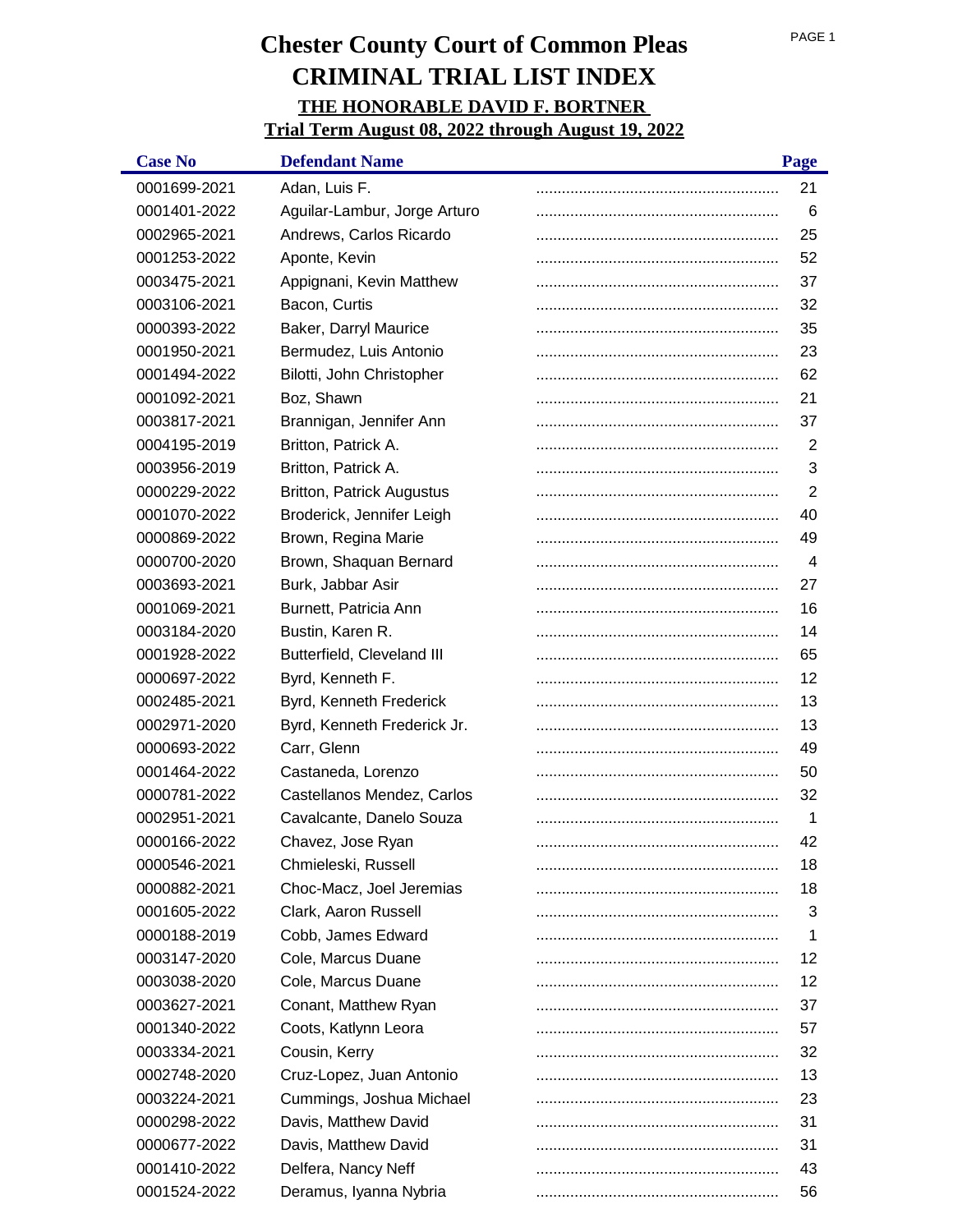| <b>Case No</b> | <b>Defendant Name</b>             | Page |
|----------------|-----------------------------------|------|
| 0001713-2022   | Deramus, Iyanna Nybria            | 56   |
| 0003774-2021   | Docherty, John Michael            | 28   |
| 0002554-2021   | Docherty, John Michael            | 28   |
| 0001329-2022   | Doss, Lauren Patricia             | 61   |
| 0002835-2021   | Draughn, Reginald B.              | 27   |
| 0001418-2020   | Dunbar, Gary                      | 6    |
| 0000596-2022   | Fermin Cepeda, Andres Jose        | 47   |
| 0001440-2022   | Fernandez, Nancy                  | 63   |
| 0000022-2022   | Fetters, Kathleen D.              | 38   |
| 0000040-2021   | Foss, Anthony P.                  | 15   |
| 0001676-2021   | Foster, Jill M.                   | 21   |
| 0003879-2021   | Gallo, Michael Richard            | 43   |
| 0002357-2021   | Garces, Neil                      | 26   |
| 0001081-2022   | Grove, Richard                    | 53   |
| 0001196-2022   | Gutierrez Pedroza, Ivan Alighieri | 36   |
| 0001107-2022   | Guzman Pantoja, Fernando          | 24   |
| 0001428-2022   | Haase, Griffin Locke              | 50   |
| 0003570-2020   | Harrington, Maia Lyn              | 11   |
| 0000878-2022   | Harvin, Eric Dewitt               | 58   |
| 0000704-2022   | Hawk, Jaytyler                    | 46   |
| 0001569-2022   | Hernandez, Carlos Daniel          | 26   |
| 0001410-2021   | Hernandez-Garza, Edinson Arnoldo  | 22   |
| 0001124-2022   | Hill, Samantha Joudea             | 33   |
| 0000426-2022   | Hill, Samantha Joudea             | 33   |
| 0001725-2022   | Hines, Robert Leroy               | 52   |
| 0001786-2022   | Hines, Robert Leroy               | 52   |
| 0000670-2022   | Howard, Garmai M.                 | 42   |
| 0002757-2020   | Jackson, Tamera Jean              | 14   |
| 0001484-2022   | Jenkins. Julneva Annetta          | 64   |
| 0001975-2020   | Jervey, Davon Iren                | 5    |
| 0001923-2020   | Joyner, Andrew Michael            | 5    |
| 0001129-2022   | Juarez-Hidalgo, Uriel             | 53   |
| 0001391-2020   | Kearney, Rafiq Haneef             | 9    |
| 0001388-2020   | Kearney, Rafiq Haneef             | 8    |
| 0001390-2020   | Kearney, Rafiq Haneef             | 9    |
| 0001389-2020   | Kearney, Rafiq Haneff             | 9    |
| 0001305-2022   | Kreiser, Harry G. III             | 64   |
| 0001279-2022   | Lake, Marquise Nicholas           | 61   |
| 0001556-2022   | Lemus Calderon, Daniel            | 62   |
| 0001208-2022   | Lisnow, Damon                     | 58   |
| 0001534-2022   | Lloyd, Taylor Brianno             | 41   |
| 0001827-2022   | Lockhart, Arthur                  | 51   |
| 0001141-2022   | Loftus, Patrick James Jr.         | 49   |
| 0002749-2021   | Lopez, Nora Elizabeth             | 29   |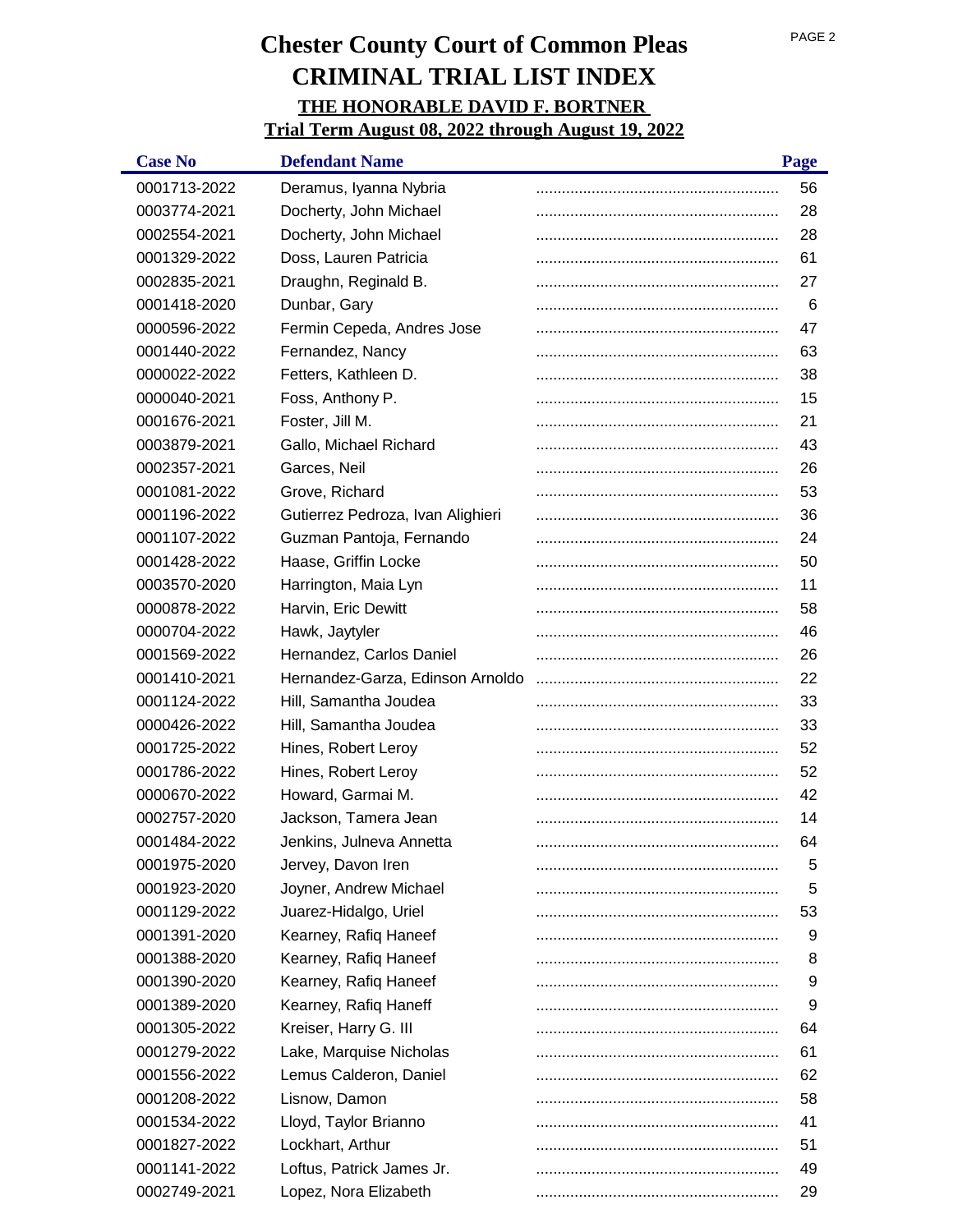| <b>Case No</b> | <b>Defendant Name</b>          | Page |
|----------------|--------------------------------|------|
| 0001431-2022   | Lopez-Aguirre, Yoni            | 60   |
| 0001453-2022   | Lopez-Niz, Gerson              | 55   |
| 0000658-2022   | Marcus, Kevin                  | 46   |
| 0003487-2021   | Martinez-Rodriguez, Odin E.    | 35   |
| 0001185-2022   | Matthews, Dawon Lamar          | 34   |
| 0001421-2021   | Matyniak, James John           | 19   |
| 0003797-2021   | McCain, Shamar                 | 40   |
| 0001092-2022   | McCann, Jon Brian              | 56   |
| 0000646-2022   | McGrath, Jonathan Andrew       | 43   |
| 0001366-2022   | McMillan, Daimon Lamont        | 54   |
| 0001048-2022   | Melendez, Valentin             | 39   |
| 0000975-2022   | Mills, Douglas Edward          | 48   |
| 0001795-2022   | Mills, Joseph Raymond Jr.      | 59   |
| 0001106-2022   | Miranda Zermeno, Jose Adolfo   | 24   |
| 0003527-2021   | Morales, Adrian III            | 34   |
| 0001804-2022   | Morgan, Brittany Leigh         | 47   |
| 0001518-2021   | Morton, Andre Jr.              | 20   |
| 0001519-2021   | Morton, Andre Jr.              | 20   |
| 0000154-2022   | Moyer, Kevin                   | 45   |
| 0001648-2021   | Murillo-Gonzalez, Rafael Abran | 24   |
| 0001703-2022   | Nay, Ryan Patrick              | 38   |
| 0002712-2020   | Naylor, Matthew                | 7    |
| 0001737-2022   | Nesmith, Jalen Nafis           | 60   |
| 0003661-2020   | Nichols, Shaquille Kareem      | 17   |
| 0002057-2022   | Norman, Joshua Emmanuel        | 54   |
| 0001232-2022   | Nowell, Zoe Elysia             | 51   |
| 0002476-2020   | Odom, Sheldon                  | 11   |
| 0001036-2022   | Otero, Dominic Tyler           | 50   |
| 0001037-2022   | Otero, Dominic Tyler           | 50   |
| 0001699-2022   | Otero, Dominic Tyler           | 51   |
| 0001382-2022   | Pagan, Jeffery Nathaniel       | 10   |
| 0001694-2020   | Pagan, Jeffery Nathaniel       | 10   |
| 0003364-2021   | Pagan, Jeffery Nathaniel       | 10   |
| 0003378-2020   | Perez, Jovani                  | 11   |
| 0001419-2022   | Petiet, Melinda Susan          | 55   |
| 0000466-2022   | Petrucci, Dennis Matthew       | 44   |
| 0000465-2022   | Petrucci, Dennis Matthew       | 44   |
| 0000463-2022   | Petrucci, Dennis Matthew       | 45   |
| 0000515-2022   | Petrucci-Long, Dennis Matthew  | 44   |
| 0000963-2022   | Phillips, Giovanni Orion       | 40   |
| 0002956-2021   | Phillips, Lawrence Gene        | 28   |
| 0001747-2022   | Phou, Rebecca Eleanor          | 63   |
| 0000242-2022   | Pike, Christopher Brian        | 36   |
| 0000987-2022   | Porter, Braden Nelson          | 61   |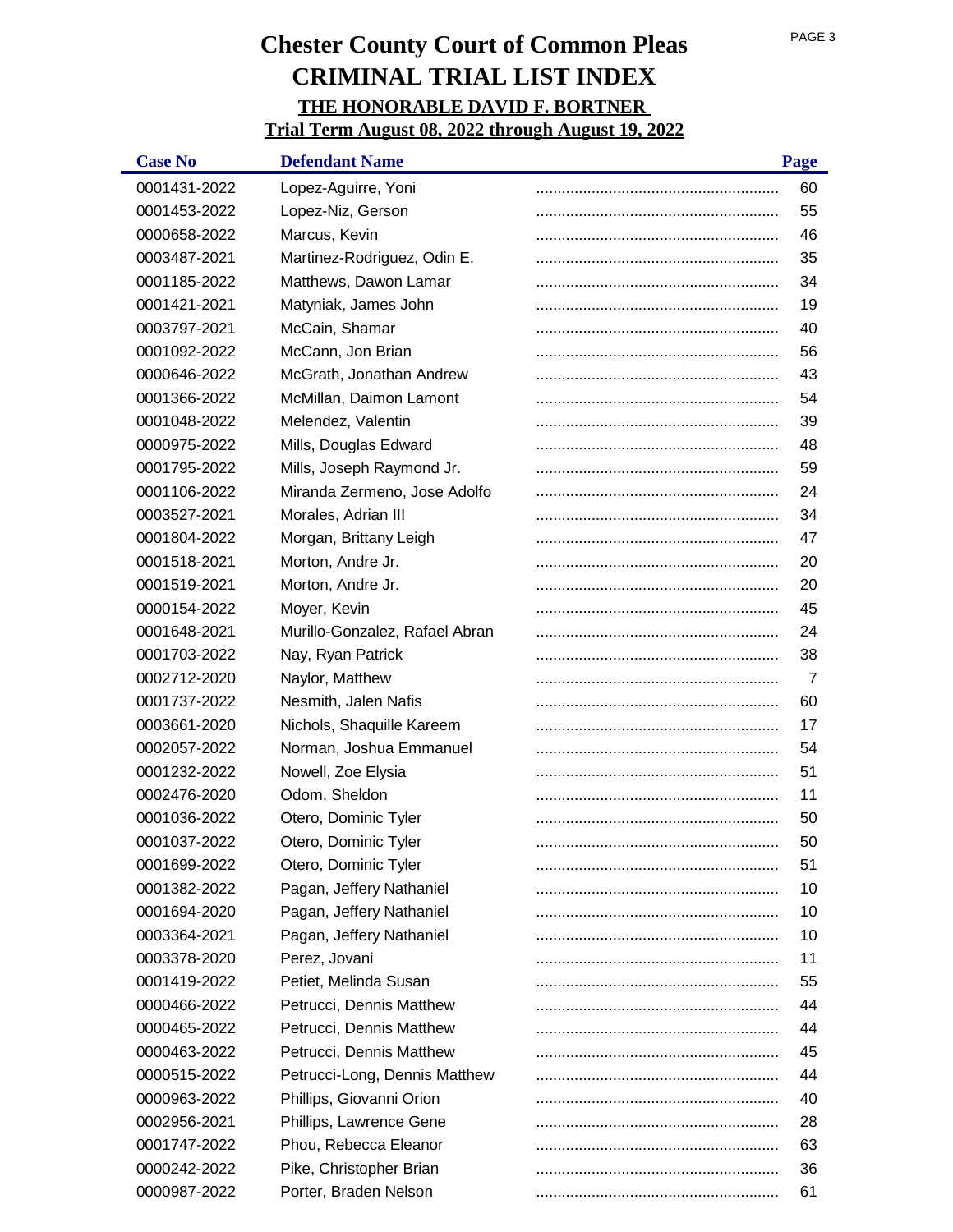| <b>Case No</b> | <b>Defendant Name</b>          | Page |
|----------------|--------------------------------|------|
| 0002661-2021   | Procyson, Dalten Patrick       | 27   |
| 0001361-2021   | Pry, Wade Earl                 | 19   |
| 0002020-2021   | Queenan, Gavin Donavan         | 26   |
| 0000849-2022   | Racine, Justin M.              | 57   |
| 0001019-2021   | Ransom, Keith                  | 17   |
| 0001503-2022   | Ratnala, Deepak Kumar          | 65   |
| 0000055-2022   | Rinier, Tiffany Lynn           | 38   |
| 0000288-2021   | Rochester, Wendel Leroy        | 16   |
| 0001031-2022   | Rockwell, Joseph Hugh          | 60   |
| 0003306-2021   | Roman, Graham B C              | 29   |
| 0003288-2021   | Roman, Graham B C              | 30   |
| 0001984-2022   | Rosario, Lange Rayann Esthelda | 58   |
| 0003921-2021   | Russell, John Thomas           | 41   |
| 0001116-2022   | Russell, John Thomas           | 41   |
| 0001010-2022   | Sanchez, Arnulfo Jr.           | 62   |
| 0002043-2022   | Savell, Heather                | 15   |
| 0000503-2021   | Savell, Heather Angela         | 16   |
| 0000242-2021   | Scott, John Mark               | 17   |
| 0001119-2022   | Sentyz, Zachary Charles        | 45   |
| 0001243-2022   | Shumbat, Lauren Amy            | 39   |
| 0001475-2022   | Simmons, Kyle                  | 63   |
| 0003459-2021   | Speakman, Daelynne Yvonne      | 25   |
| 0002564-2021   | Speakman, Daelynne Yvonne      | 25   |
| 0003868-2021   | Stauffer, Erin Beth            | 34   |
| 0004120-2019   | Thomas, Curtis Tyrone Jr.      | 4    |
| 0001216-2020   | Thomas, John Wallace           | 8    |
| 0001221-2020   | Thomas, John Wallace           | 7    |
| 0000443-2022   | Thompson, Kevin Michael        | 19   |
| 0001594-2022   | Walker, Eric Donnell Jr.       | 42   |
| 0003586-2021   | Wall, Shaheem Koran Lance Ko   | 30   |
| 0002015-2022   | Walsh, Patrick                 | 48   |
| 0002545-2021   | Weiss, Eugene Edward Jr.       | 22   |
| 0004272-2019   | Whittle, Anton Derek           | -1   |
| 0000929-2022   | Williams, Naair Muhammad       | 59   |
| 0003374-2021   | Yarnall, Brian Scott Jr.       | 35   |
| 0001761-2021   | Young, James R.                | 23   |
| 0001355-2022   | Zavala-Alfaro, Jonathan        | 36   |
| 0001389-2022   | Zuniga-Siguenza, Ana Lucia     | 55   |

**Total Count:** 170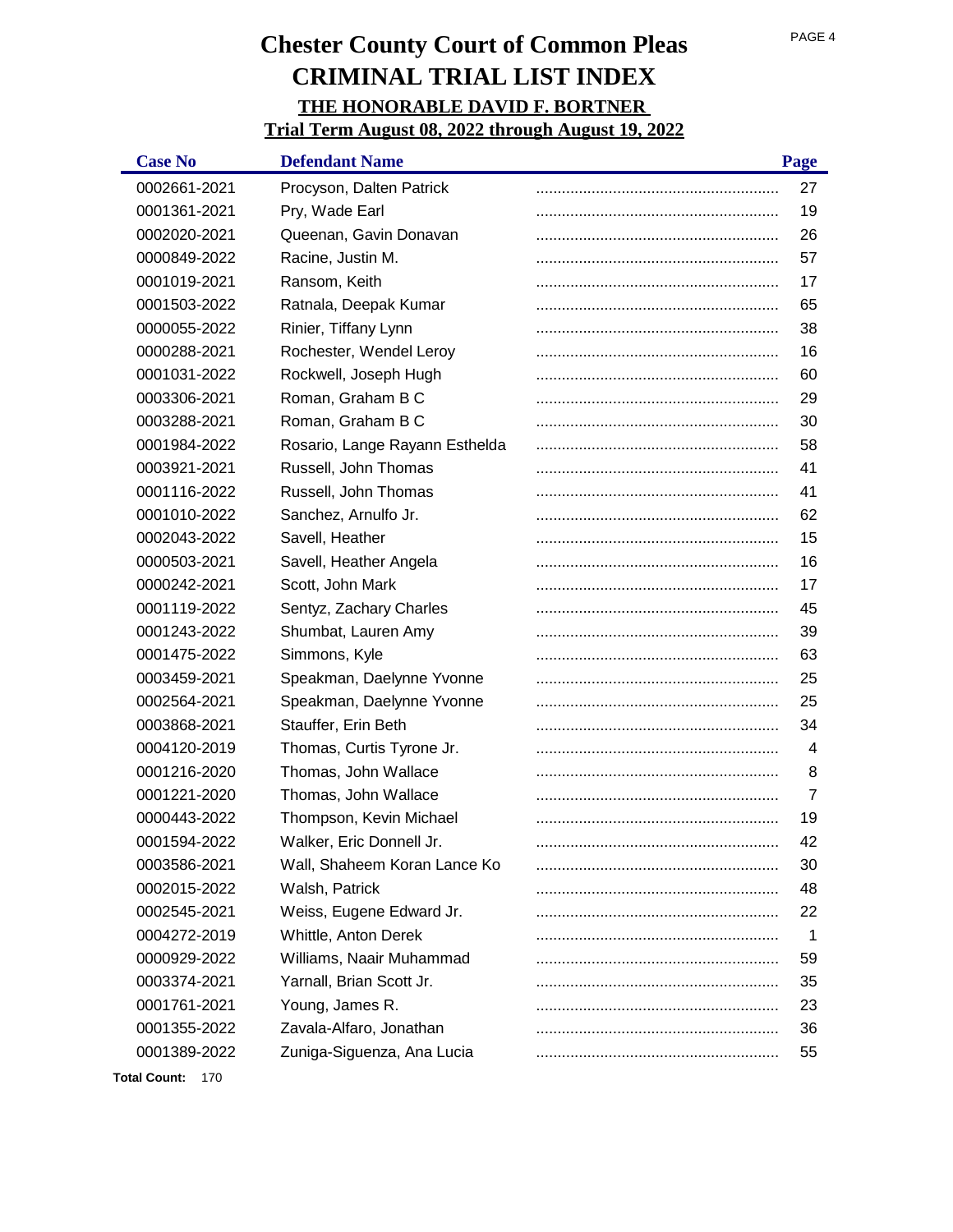**Trial Term August 08, 2022 through August 19, 2022**

#### **THE HONORABLE DAVID F. BORTNER**

| Courtroom 6                                                                                                                                                                                                                                                                                   |                                                                                                                              | Monday, August 8, 2022      |
|-----------------------------------------------------------------------------------------------------------------------------------------------------------------------------------------------------------------------------------------------------------------------------------------------|------------------------------------------------------------------------------------------------------------------------------|-----------------------------|
| 1 CP-15-CR-0002951-2021                                                                                                                                                                                                                                                                       | Continuance:                                                                                                                 | <b>TRIAL DATE: 8/8/2022</b> |
| <b>Cavalcante, Danelo Souza</b>                                                                                                                                                                                                                                                               | <b>Complaint Date:</b><br>4/19/2021                                                                                          |                             |
| DEFENSE: Verduci, Nellie                                                                                                                                                                                                                                                                      | DA: Ryan, Deborah S.                                                                                                         |                             |
| Nieves, David Jr.                                                                                                                                                                                                                                                                             | <b>Chester County County Detective</b>                                                                                       |                             |
|                                                                                                                                                                                                                                                                                               | <b>CHARGE</b>                                                                                                                |                             |
| 1 Murder Of The First Degree<br>2 Murder Of The Third Degree<br>3 Criminal Homicide<br>4 Poss Instrument Of Crime W/Int<br>5 Poss Instrument Of Crime W/Int<br>8 Recklessly Endangering Another Person<br>9 Recklessly Endangering Another Person<br>10 Recklessly Endangering Another Person | 6 Aggravated Assault - Attempts to cause SBI or causes injur<br>7 Aggravated Assault - Attempts to cause or causes BI with d |                             |
| 2 CP-15-CR-0000188-2019                                                                                                                                                                                                                                                                       | Continuance:                                                                                                                 | <b>TRIAL DATE: 8/8/2022</b> |
| <b>Cobb, James Edward</b>                                                                                                                                                                                                                                                                     | <b>Complaint Date:</b><br>6/18/2018                                                                                          |                             |
| <b>DEFENSE:</b>                                                                                                                                                                                                                                                                               | DA: Cox Shaw, Bonnie Lorraine                                                                                                |                             |
| Schmolz, Jason A.                                                                                                                                                                                                                                                                             | Downingtown Boro Police Dept                                                                                                 |                             |
| 1 DUI: Highest Rte of Alc (BAC .16+) 1st Off<br>2 Careless Driving<br>3 DUI: Gen Imp/Inc of Driving Safely - 1st Off                                                                                                                                                                          | <b>CHARGE</b>                                                                                                                |                             |
| 3 CP-15-CR-0004272-2019                                                                                                                                                                                                                                                                       | Continuance:                                                                                                                 | <b>TRIAL DATE: 8/8/2022</b> |
| <b>Whittle, Anton Derek</b>                                                                                                                                                                                                                                                                   | <b>Complaint Date:</b><br>5/29/2019                                                                                          |                             |
| DEFENSE: Mariani, Leslie N.                                                                                                                                                                                                                                                                   | DA: Szyszkiewicz, Monica Lisa                                                                                                |                             |
| Reginella, Nicholas J. III                                                                                                                                                                                                                                                                    | PSP - Avondale                                                                                                               |                             |
|                                                                                                                                                                                                                                                                                               | <b>CHARGE</b>                                                                                                                |                             |

- 1 DUI: Controlled Substance Impaired Ability 1st Offense
- 2 DUI: Controlled Substance Schedule 1 1st Offense
- 3 Obstructed Window
- 4 Careless Driving
- 5 Restrictions on Alcoholic Beverages
- 6 DUI: Controlled Substance Metabolite 1st Offense
- 7 DUI: Controlled Substance or Metabolite 1st Offense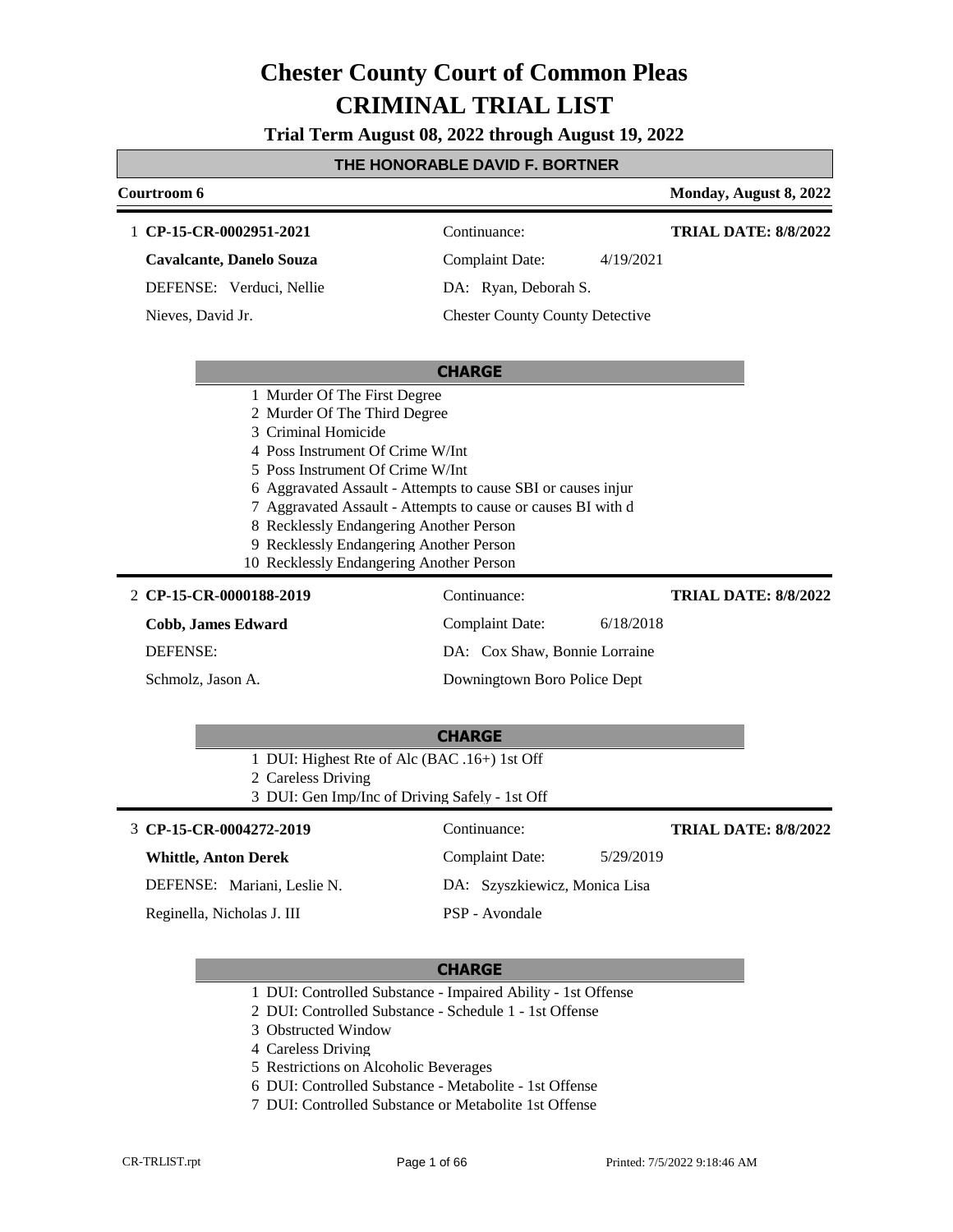**Trial Term August 08, 2022 through August 19, 2022**

#### **THE HONORABLE DAVID F. BORTNER**

#### **Courtroom 6 Monday, August 8, 2022 CP-15-CR-0000229-2022** 4 Continuance: **Britton, Patrick Augustus** DEFENSE: Strand, Eric D. Complaint Date: 12/21/2021 DA: Cox Shaw, Bonnie Lorraine **TRIAL DATE: 8/8/2022**

Coatesville City Police Dept

#### **CHARGE**

- 1 Manufacture, Delivery, or Possession With Intent to Manufa
- 2 Int Poss Contr Subst By Per Not Reg
- 3 Int Poss Contr Subst By Per Not Reg
- 4 Int Poss Contr Subst By Per Not Reg
- 5 Use/Poss Of Drug Paraph
- 6 Poss Of Marijuana
- 7 Dr Unregist Veh
- 8 Drg Lic Sus/Rev Purs to Sec 3802/1547B1
- 9 Display Plate Card In Improp Veh

#### 4 **CP-15-CR-0004195-2019** Continuance:

#### **Britton, Patrick A.**

Himmel, Eric D.

DEFENSE: Strand, Eric D.

Dibattista, John T. III

### Complaint Date: 10/30/2019 DA: Cox Shaw, Bonnie Lorraine

Chester County County Detective

### **CHARGE**

1 Manufacture, Delivery, or Possession With Intent to Manufa

- 2 Manufacture, Delivery, or Possession With Intent to Manufa
- 3 Manufacture, Delivery, or Possession With Intent to Manufa
- 4 Manufacture, Delivery, or Possession With Intent to Manufa
- 5 Manufacture, Delivery, or Possession With Intent to Manufa

6 Manufacture, Delivery, or Possession With Intent to Manufa

- 7 Manufacture, Delivery, or Possession With Intent to Manufa
- 8 Manufacture, Delivery, or Possession With Intent to Manufa
- 9 Int Poss Contr Subst By Per Not Reg
- 10 Int Poss Contr Subst By Per Not Reg

**TRIAL DATE: 8/8/2022**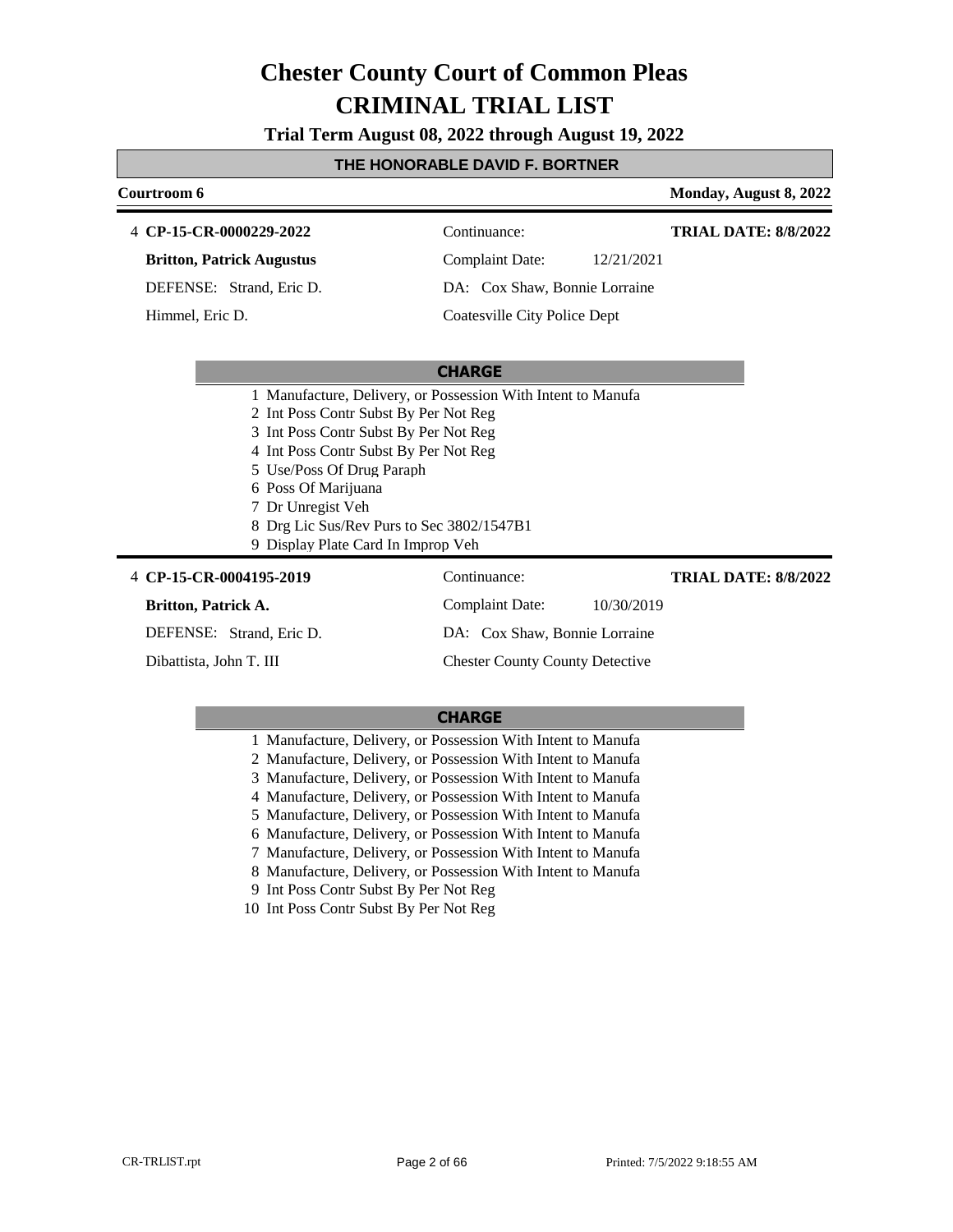**Trial Term August 08, 2022 through August 19, 2022**

#### **THE HONORABLE DAVID F. BORTNER**

#### **Courtroom 6 Monday, August 8, 2022 CP-15-CR-0003956-2019** 4 Continuance: **Britton, Patrick A.** DEFENSE: Strand, Eric D. Complaint Date: 7/11/2019 DA: Cox Shaw, Bonnie Lorraine Coatesville City Police Dept **TRIAL DATE: 8/8/2022** Himmel, Eric D.

#### **CHARGE**

- 1 Int Poss Contr Subst By Per Not Reg
- 2 Poss Of Marijuana
- 3 Drg Lic Sus/Rev Purs to Sec 3802/1547B1-3rd or Subs. Vio
- 4 No Rear Lights
- 5 Driving at Safe Speed

#### **CP-15-CR-0001605-2022** 5 Continuance:

**Clark, Aaron Russell**

DEFENSE:

Komorowski, Jason J.

Complaint Date: 7/17/2019 DA: Buckman, William Frederick Phoenixville Boro Police Dept

#### **CHARGE**

1 Forgery - Utters Forged Writing

2 Bad Checks

3 Theft By Decep-False Impression

**TRIAL DATE: 8/8/2022**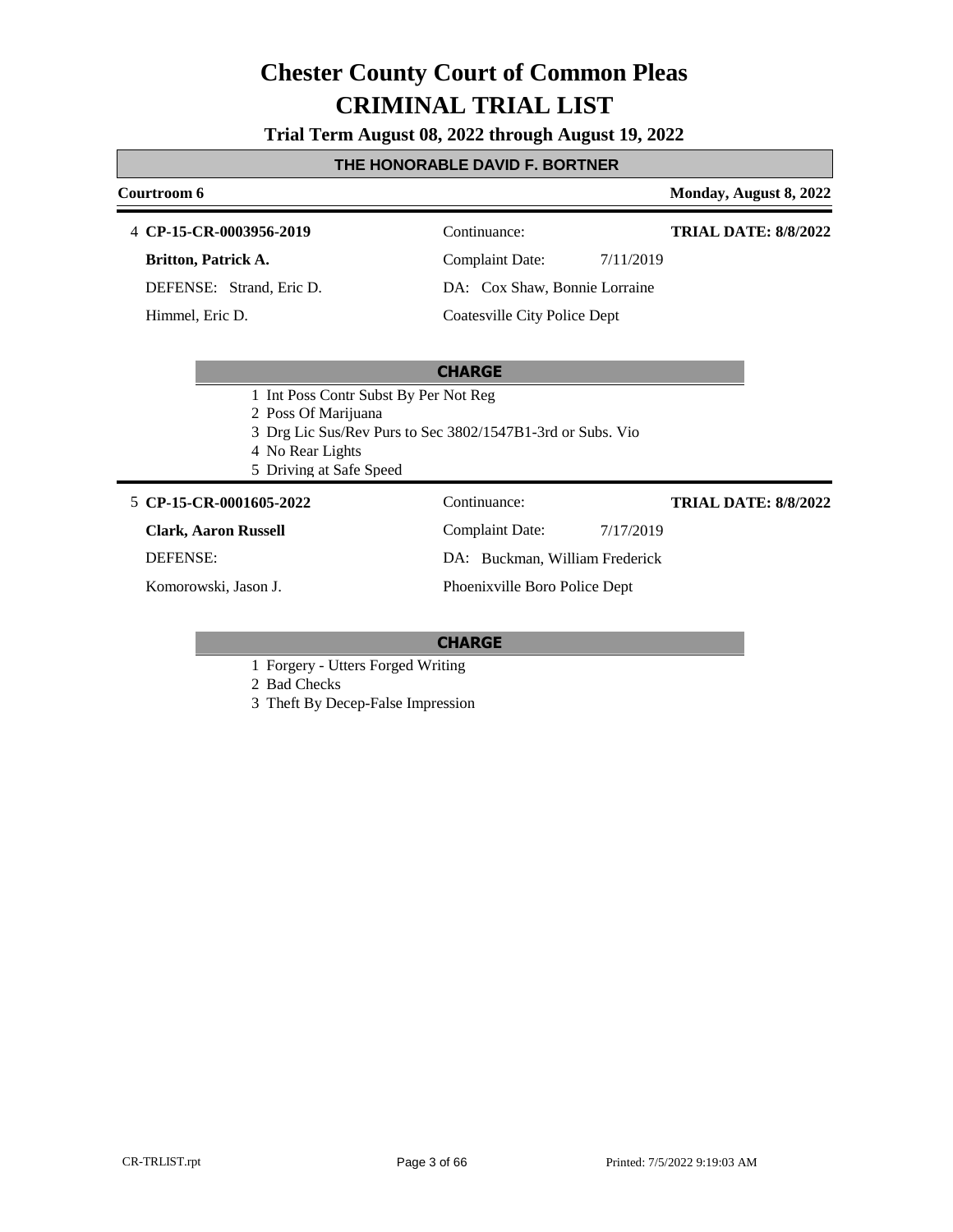**Trial Term August 08, 2022 through August 19, 2022**

#### **THE HONORABLE DAVID F. BORTNER**

#### **Courtroom 6 Monday, August 8, 2022**

**TRIAL DATE: 8/8/2022**

**CP-15-CR-0004120-2019** 6 Continuance:

**Thomas, Curtis Tyrone Jr.**

DEFENSE: Johnson, Carl Reginald

Faddis, Melanie J.

DA: Yurick, Zachary

Complaint Date: 9/11/2019

Valley Twp Police Dept

#### **CHARGE**

- 1 Strangulation Applying Pressure to Throat or Neck
- 1 Aggravated Assault
- 2 Strangulation Applying Pressure to Throat or Neck
- 3 Aggravated Assault
- 3 Strangulation Applying Pressure to Throat or Neck
- 4 Possession Of Firearm Prohibited
- 4 Simple Assault
- 5 Terroristic Threats W/ Int To Terrorize Another
- 5 Simple Assault
- 6 Terroristic Threats W/ Int To Terrorize Another
- 6 Simple Assault
- 7 False Imprisonment
- 7 Simple Assault
- 8 Disorderly Conduct Engage In Fighting
- 8 Harassment Subject Other to Physical Contact
- 9 Disorderly Conduct Engage In Fighting
- 9 Harassment Subject Other to Physical Contact
- 10 Kidnapping For Ransom
- 10 False Imprisonment

#### **CP-15-CR-0000700-2020** 7 Continuance: **Brown, Shaquan Bernard** DEFENSE: Paintin, Stewart Charles Complaint Date: 1/4/2020 DA: Cox Shaw, Bonnie Lorraine Uwchlan Twp Police Dept **TRIAL DATE: 8/8/2022** Gallagher, James H.

- 1 Burglary Overnight Accommodations; Person Present, Bo
- 2 Firearms Not To Be Carried W/O License
- 3 Possession Of Firearm Prohibited
- 4 Flight To Avoid Appreh/Trial/Punish
- 5 Poss Instrument Of Crime W/Int
- 6 Poss Instrument Of Crime W/Int
- 7 Poss Instrument Of Crime W/Int
- 8 Possession Of Weapon
- 9 Burglary Overnight Accommodation, No Person Present
- 10 Conspiracy Burglary Overnight Accommodation, No Per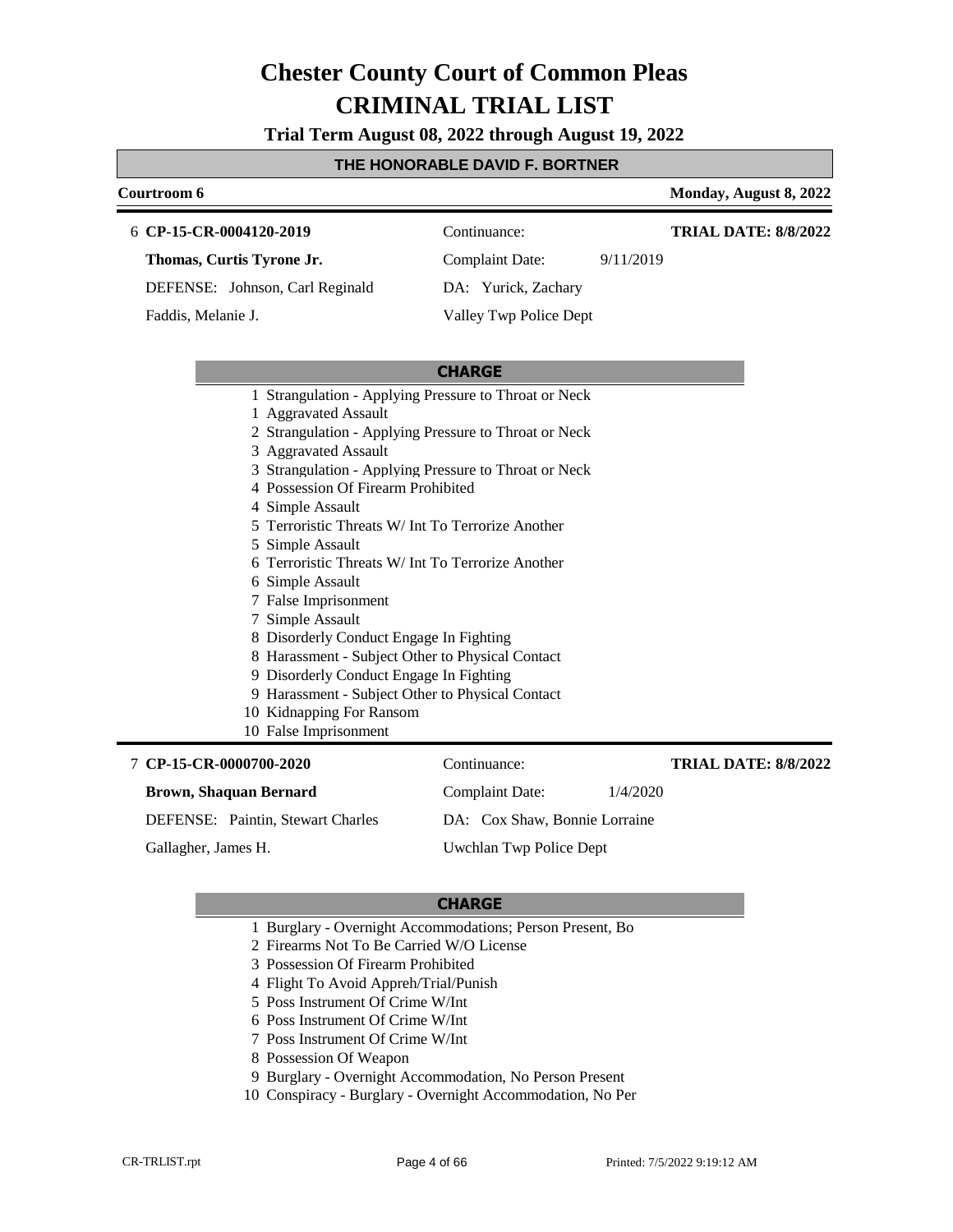**Trial Term August 08, 2022 through August 19, 2022**

### **THE HONORABLE DAVID F. BORTNER**

| Courtroom 6                                            |                                                           | Monday, August 8, 2022      |
|--------------------------------------------------------|-----------------------------------------------------------|-----------------------------|
| 8 CP-15-CR-0001975-2020                                | Continuance:                                              | <b>TRIAL DATE: 8/8/2022</b> |
| Jervey, Davon Iren                                     | Complaint Date:                                           | 1/28/2020                   |
| <b>DEFENSE:</b>                                        | DA: Buckman, William Frederick                            |                             |
| Smith, Ryan E.                                         | PSP - Avondale                                            |                             |
|                                                        |                                                           |                             |
|                                                        | <b>CHARGE</b>                                             |                             |
| 1 Marijuana-Small Amt Personal Use                     |                                                           |                             |
| 2 Use/Poss Of Drug Paraph                              |                                                           |                             |
| 3 DUI: Gen Imp (BAC .08 - .10) 1st Off                 |                                                           |                             |
| 4 DUI: Controlled Substance - Schedule 1 - 1st Offense |                                                           |                             |
| 5 DUI: Controlled Substance - Metabolite - 1st Offense |                                                           |                             |
|                                                        | 6 DUI: Controlled Substance - Combination Alcohol/Drugs - |                             |
| 7 Disregard Traffic Lane (Single)                      |                                                           |                             |
| 8 Exceed 55 MPH In Other Loc By 8 MPH                  |                                                           |                             |
| 9 Careless Driving                                     |                                                           |                             |
| 10 DUI: Gen Imp/Inc of Driving Safely - 1st Off        |                                                           |                             |
| 9 CP-15-CR-0001923-2020                                | Continuance:                                              | <b>TRIAL DATE: 8/8/2022</b> |
| <b>Joyner, Andrew Michael</b>                          | Complaint Date:                                           | 2/11/2020                   |
| DEFENSE: Fuschino, Richard John Jr.                    | DA: Judge, William J. Jr.                                 |                             |
| Madormo, Jason F.                                      | W Whiteland Twp Police Dept                               |                             |

- 1 Robbery-Threat Immed Ser Injury
- 2 Conspiracy Robbery-Threat Immed Ser Injury
- 3 Retail Theft-Take Mdse
- 4 Conspiracy Retail Theft-Take Mdse
- 5 Theft By Unlaw Taking-Movable Prop
- 6 Conspiracy Theft By Unlaw Taking-Movable Prop
- 7 Conspiracy Receiving Stolen Property
- 8 Conspiracy Receiving Stolen Property
- 9 Conspiracy Receiving Stolen Property
- 10 Conspiracy Receiving Stolen Property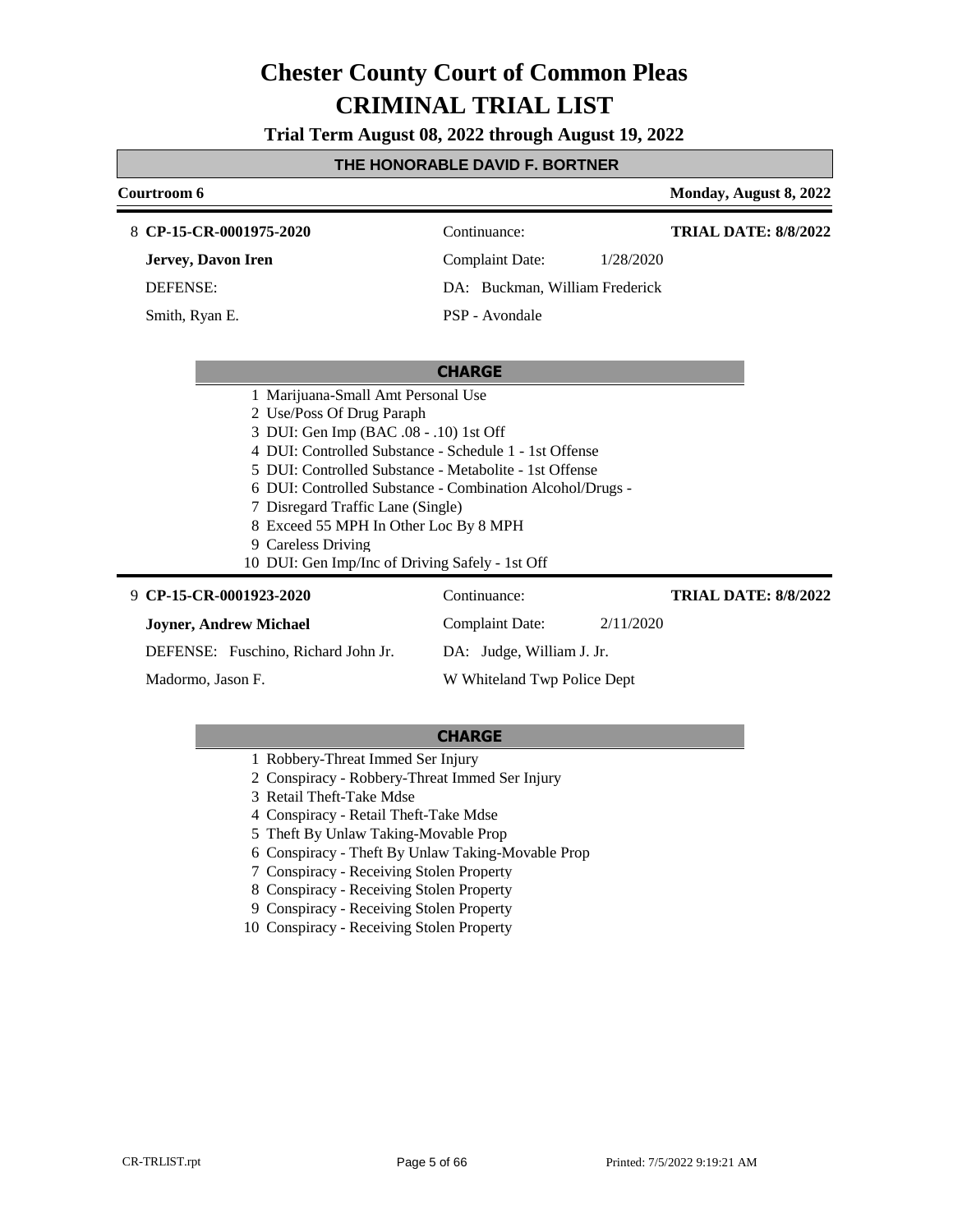**Trial Term August 08, 2022 through August 19, 2022**

### **THE HONORABLE DAVID F. BORTNER**

| Courtroom 6                                       |                                |           | Monday, August 8, 2022      |
|---------------------------------------------------|--------------------------------|-----------|-----------------------------|
| 9 CP-15-CR-0001418-2020                           | Continuance:                   |           | <b>TRIAL DATE: 8/8/2022</b> |
| Dunbar, Gary                                      | <b>Complaint Date:</b>         | 2/11/2020 |                             |
| DEFENSE: Miller, David Blair                      | DA: Judge, William J. Jr.      |           |                             |
| Madormo, Jason F.                                 | W Whiteland Twp Police Dept    |           |                             |
|                                                   |                                |           |                             |
|                                                   | <b>CHARGE</b>                  |           |                             |
| 1 Robbery-Threat Immed Ser Injury                 |                                |           |                             |
| 2 Conspiracy - Robbery-Threat Immed Ser Injury    |                                |           |                             |
| 3 Retail Theft-Take Mdse                          |                                |           |                             |
| 4 Conspiracy - Retail Theft-Take Mdse             |                                |           |                             |
| 5 Theft By Unlaw Taking-Movable Prop              |                                |           |                             |
| 6 Conspiracy - Theft By Unlaw Taking-Movable Prop |                                |           |                             |
| 7 Poss Instrument Of Crime W/Int                  |                                |           |                             |
| 8 Poss Of Marijuana                               |                                |           |                             |
| 9 Use/Poss Of Drug Paraph                         |                                |           |                             |
| 10 Conspiracy - Receiving Stolen Property         |                                |           |                             |
| 10 CP-15-CR-0001401-2022                          | Continuance:                   |           | <b>TRIAL DATE: 8/8/2022</b> |
| <b>Aguilar-Lambur, Jorge Arturo</b>               | <b>Complaint Date:</b>         | 2/12/2020 |                             |
| <b>DEFENSE:</b>                                   | DA: Buckman, William Frederick |           |                             |

Lilly, Patrick T. Jr.

#### **CHARGE**

PSP - Embreeville

- 1 DUI: Gen Imp (BAC .08 .10) 1st Off
- 2 Dr Unregist Veh
- 3 Driving W/O A License
- 4 Driv While Oper Priv Susp Or Revoked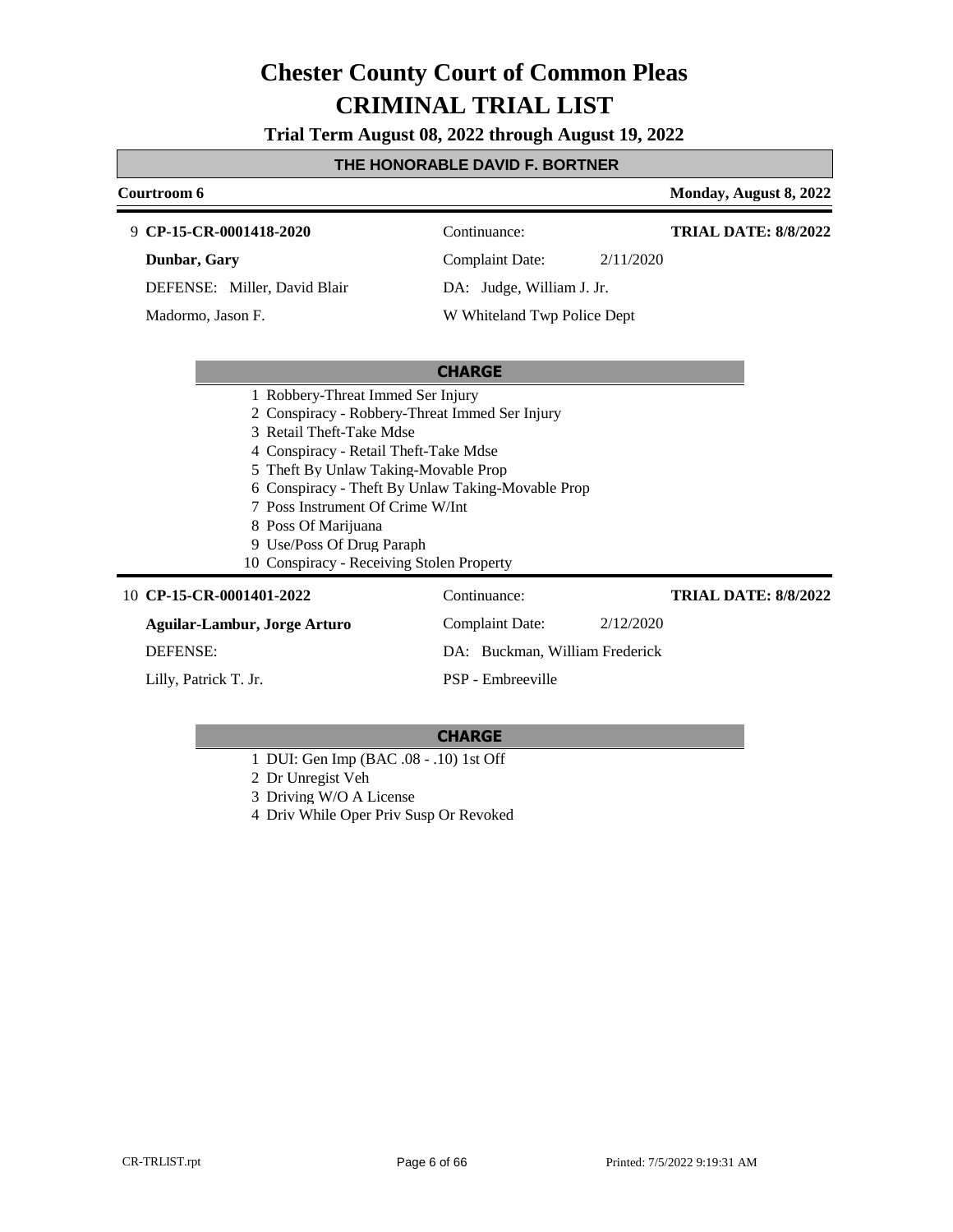**Trial Term August 08, 2022 through August 19, 2022**

### **THE HONORABLE DAVID F. BORTNER**

| Courtroom 6                                                                                                                                                                                                                                                                                                                                                                         |                                     | Monday, August 8, 2022      |
|-------------------------------------------------------------------------------------------------------------------------------------------------------------------------------------------------------------------------------------------------------------------------------------------------------------------------------------------------------------------------------------|-------------------------------------|-----------------------------|
| 11 CP-15-CR-0002712-2020                                                                                                                                                                                                                                                                                                                                                            | Continuance:                        | <b>TRIAL DATE: 8/8/2022</b> |
| <b>Naylor, Matthew</b>                                                                                                                                                                                                                                                                                                                                                              | <b>Complaint Date:</b><br>2/24/2020 |                             |
| <b>DEFENSE:</b>                                                                                                                                                                                                                                                                                                                                                                     | DA: Cox-Shaw, Bonnie Lorraine       |                             |
| Adams, Adam W.                                                                                                                                                                                                                                                                                                                                                                      | PSP - Embreeville                   |                             |
|                                                                                                                                                                                                                                                                                                                                                                                     |                                     |                             |
|                                                                                                                                                                                                                                                                                                                                                                                     | <b>CHARGE</b>                       |                             |
| 1 Int Poss Contr Subst By Per Not Reg<br>2 Use/Poss Of Drug Paraph<br>3 DUI: Controlled Substance - Schedule 1 - 1st Offense<br>4 DUI: Controlled Substance - Metabolite - 1st Offense<br>5 DUI: Controlled Substance - Impaired Ability - 1st Offense<br>6 Disregard Traffic Lane (Single)<br>7 Prohibiting text-based communications<br>8 Drg Lic Sus/Rev Purs to Sec 3802/1547B1 |                                     |                             |
| 12 CP-15-CR-0001221-2020                                                                                                                                                                                                                                                                                                                                                            | Continuance:                        | <b>TRIAL DATE: 8/8/2022</b> |
| <b>Thomas, John Wallace</b>                                                                                                                                                                                                                                                                                                                                                         | <b>Complaint Date:</b><br>4/7/2020  |                             |
| DEFENSE: Miller, David Blair                                                                                                                                                                                                                                                                                                                                                        | DA: O'Brien, Erin Patricia          |                             |
| Orris, Daniel R.                                                                                                                                                                                                                                                                                                                                                                    | E Brandywine Twp Police Dept        |                             |

### **CHARGE**

1 Receiving Stolen Property

2 Receiving Stolen Property

3 Receiving Stolen Property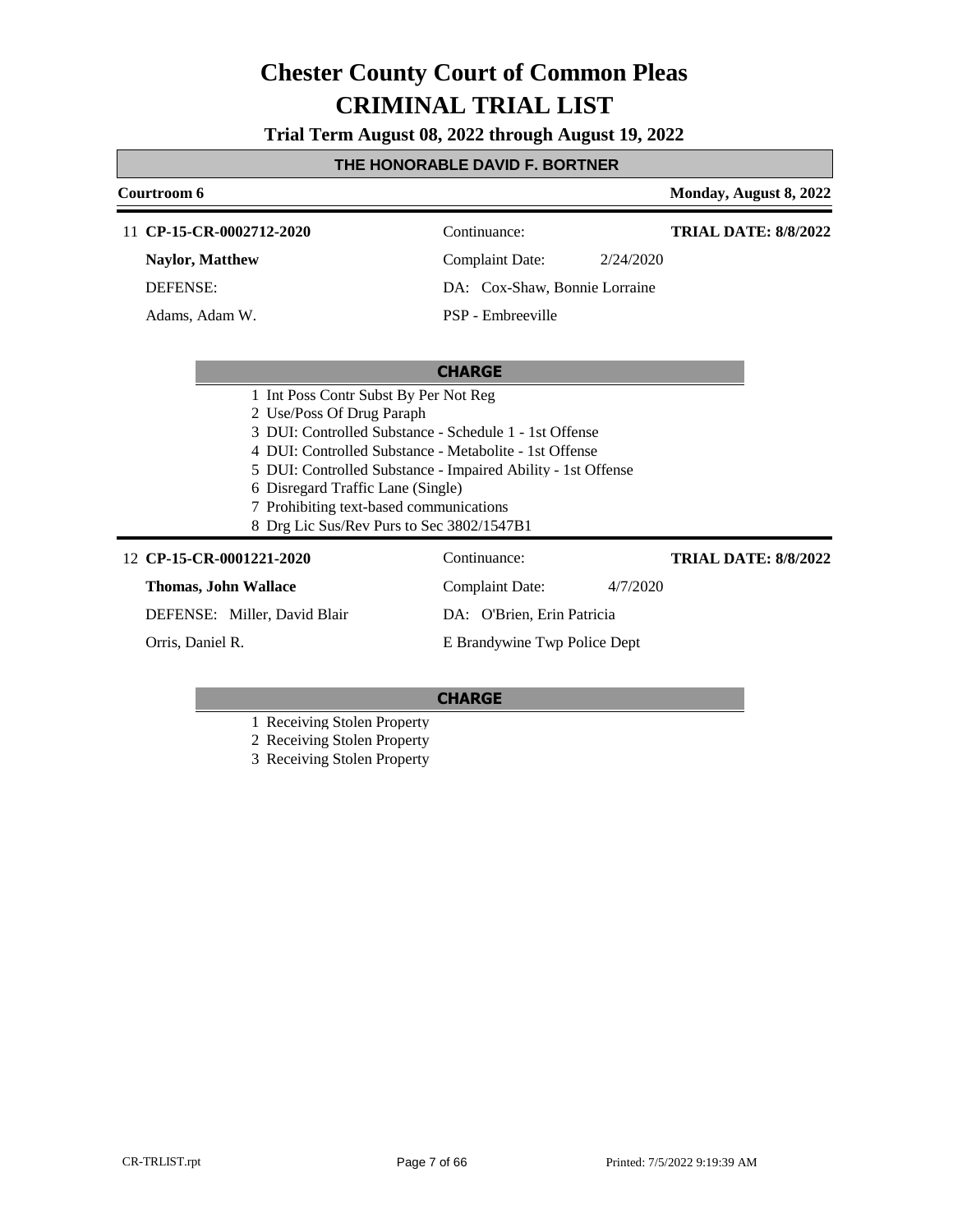**Trial Term August 08, 2022 through August 19, 2022**

#### **THE HONORABLE DAVID F. BORTNER**

| Courtroom 6                                                    |                              |          | Monday, August 8, 2022      |
|----------------------------------------------------------------|------------------------------|----------|-----------------------------|
| 12 CP-15-CR-0001216-2020                                       | Continuance:                 |          | <b>TRIAL DATE: 8/8/2022</b> |
| <b>Thomas, John Wallace</b>                                    | Complaint Date:              | 4/1/2020 |                             |
| DEFENSE: Miller, David Blair                                   | DA: O'Brien, Erin Patricia   |          |                             |
| Orris, Daniel R.                                               | E Brandywine Twp Police Dept |          |                             |
|                                                                |                              |          |                             |
|                                                                | <b>CHARGE</b>                |          |                             |
| 1 Criminal Attempt - Criminal Homicide                         |                              |          |                             |
| 2 Aggravated Assault - Attempts to cause SBI or causes injure  |                              |          |                             |
| 2 Endangering Welfare of Children - Parent/Guardian/Other      |                              |          |                             |
| 3 Aggravated Assault - Attempts to cause SBI or causes injured |                              |          |                             |
| 3 Endangering Welfare of Children - Parent/Guardian/Other      |                              |          |                             |
| 4 Aggravated Assault - Attempts to cause SBI or causes injured |                              |          |                             |

- 5 Simple Assault
- 5 Aggravated Assault Attempts to cause or causes BI with d
- 6 Simple Assault
- 6 Aggravated Assault Attempts to cause or causes BI with d
- 7 Aggravated Assault Attempts to cause or causes BI with d
- 7 Simple Assault
- 8 Aggravated Assault Fear of Imminent SBI designated indi
- 8 Unlawful Restraint/ Serious Bodily Injury
- 9 Aggravated Assault Fear of Imminent SBI designated indi
- 9 Unlawful Restraint/ Serious Bodily Injury
- 10 Unlawful Restraint of Minor/Parent Risk of Bodily Injury
- 10 Aggravated Assault Attempts to cause or causes BI with d

| 13 CP-15-CR-0001388-2020     | Continuance:                  |          | <b>TRIAL DATE: 8/8/2022</b> |
|------------------------------|-------------------------------|----------|-----------------------------|
| <b>Kearney, Rafiq Haneef</b> | <b>Complaint Date:</b>        | 6/1/2020 |                             |
| DEFENSE: Miller, David Blair | DA: Cox Shaw, Bonnie Lorraine |          |                             |
| Ansaldo, Paul M.             | Phoenixville Boro Police Dept |          |                             |
|                              |                               |          |                             |

- 1 Loitering And Prowling At Night Time
- 2 Crim Tres-Enter Structure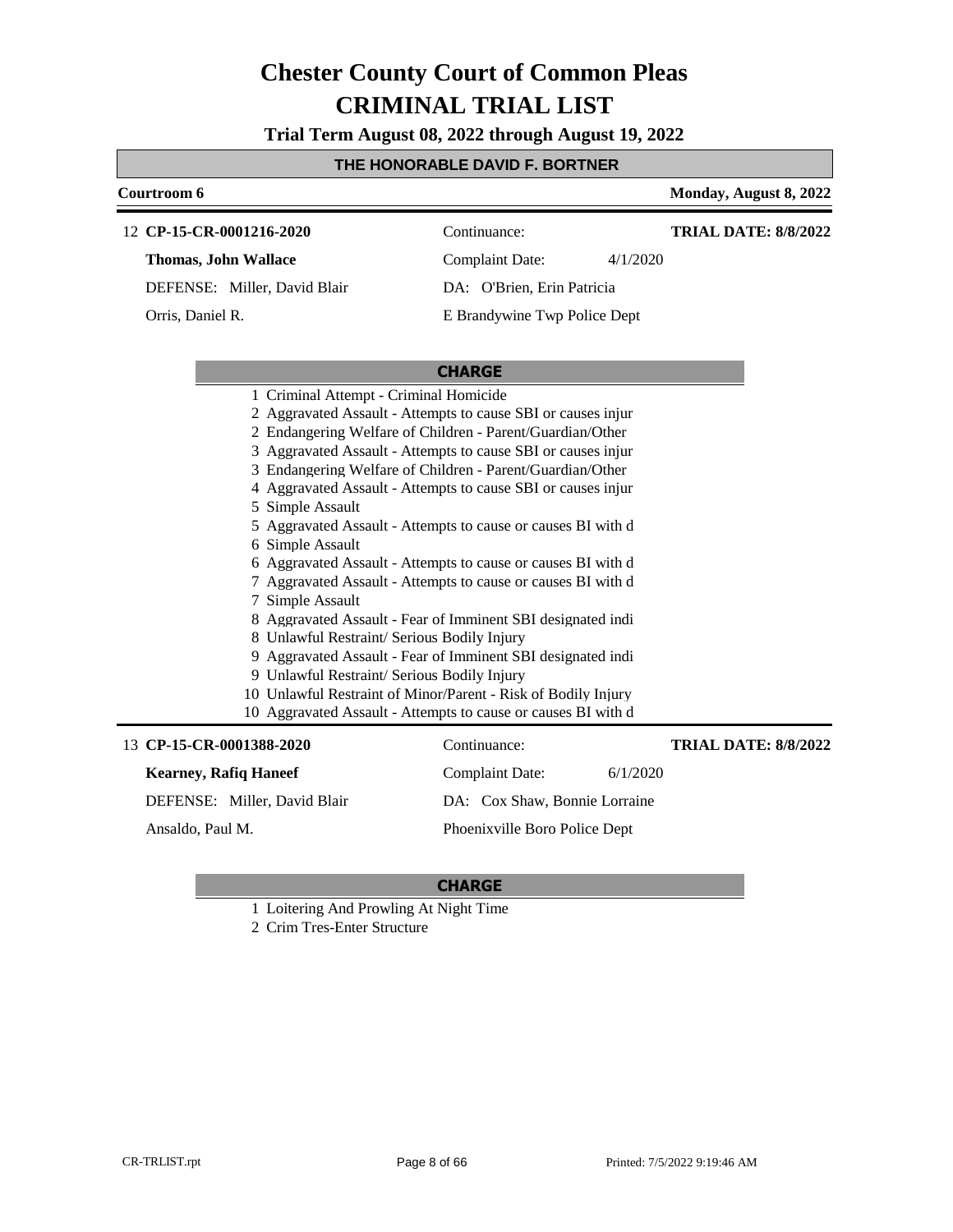**Trial Term August 08, 2022 through August 19, 2022**

### **THE HONORABLE DAVID F. BORTNER**

| Courtroom 6                                                                                                                                                         |                                                                                                                                                                                                                                                              | Monday, August 8, 2022      |
|---------------------------------------------------------------------------------------------------------------------------------------------------------------------|--------------------------------------------------------------------------------------------------------------------------------------------------------------------------------------------------------------------------------------------------------------|-----------------------------|
| 13 CP-15-CR-0001389-2020                                                                                                                                            | Continuance:                                                                                                                                                                                                                                                 | <b>TRIAL DATE: 8/8/2022</b> |
| <b>Kearney, Rafiq Haneff</b>                                                                                                                                        | <b>Complaint Date:</b><br>5/28/2020                                                                                                                                                                                                                          |                             |
| DEFENSE: Miller, David Blair                                                                                                                                        | DA: Cox Shaw, Bonnie Lorraine                                                                                                                                                                                                                                |                             |
| Wakeley, Elizabeth M.                                                                                                                                               | Phoenixville Boro Police Dept                                                                                                                                                                                                                                |                             |
|                                                                                                                                                                     | <b>CHARGE</b>                                                                                                                                                                                                                                                |                             |
| 1 Simple Assault<br>2 Simple Assault<br>3 Simple Assault<br>4 Simple Assault<br>9 Recklessly Endangering Another Person<br>10 Recklessly Endangering Another Person | 5 Aggravated Assault - Attempts to cause SBI or causes injur<br>6 Aggravated Assault - Attempts to cause SBI or causes injur<br>7 Aggravated Assault - Attempts to cause or causes BI with d<br>8 Aggravated Assault - Attempts to cause or causes BI with d |                             |
| 13 CP-15-CR-0001390-2020                                                                                                                                            | Continuance:                                                                                                                                                                                                                                                 | <b>TRIAL DATE: 8/8/2022</b> |
| <b>Kearney, Rafiq Haneef</b>                                                                                                                                        | <b>Complaint Date:</b><br>5/19/2020                                                                                                                                                                                                                          |                             |
| DEFENSE: Miller, David Blair                                                                                                                                        | DA: Cox Shaw, Bonnie Lorraine                                                                                                                                                                                                                                |                             |
| Fonseca, Jeremy E.                                                                                                                                                  | Phoenixville Boro Police Dept                                                                                                                                                                                                                                |                             |
|                                                                                                                                                                     | <b>CHARGE</b>                                                                                                                                                                                                                                                |                             |
| 1 Def Tres Actual Communication To                                                                                                                                  |                                                                                                                                                                                                                                                              |                             |
| 13 CP-15-CR-0001391-2020                                                                                                                                            | Continuance:                                                                                                                                                                                                                                                 | <b>TRIAL DATE: 8/8/2022</b> |
| <b>Kearney, Rafiq Haneef</b>                                                                                                                                        | <b>Complaint Date:</b><br>5/8/2020                                                                                                                                                                                                                           |                             |
| DEFENSE: Miller, David Blair                                                                                                                                        | DA: Cox Shaw, Bonnie Lorraine                                                                                                                                                                                                                                |                             |
| Fonseca, Jeremy E.                                                                                                                                                  | Phoenixville Boro Police Dept                                                                                                                                                                                                                                |                             |

- 1 Crim Tres-Enter Structure
- 2 Theft By Unlaw Taking-Movable Prop
- 3 Theft By Unlaw Taking-Movable Prop
- 4 Burglary Overnight Accommodations; Person Present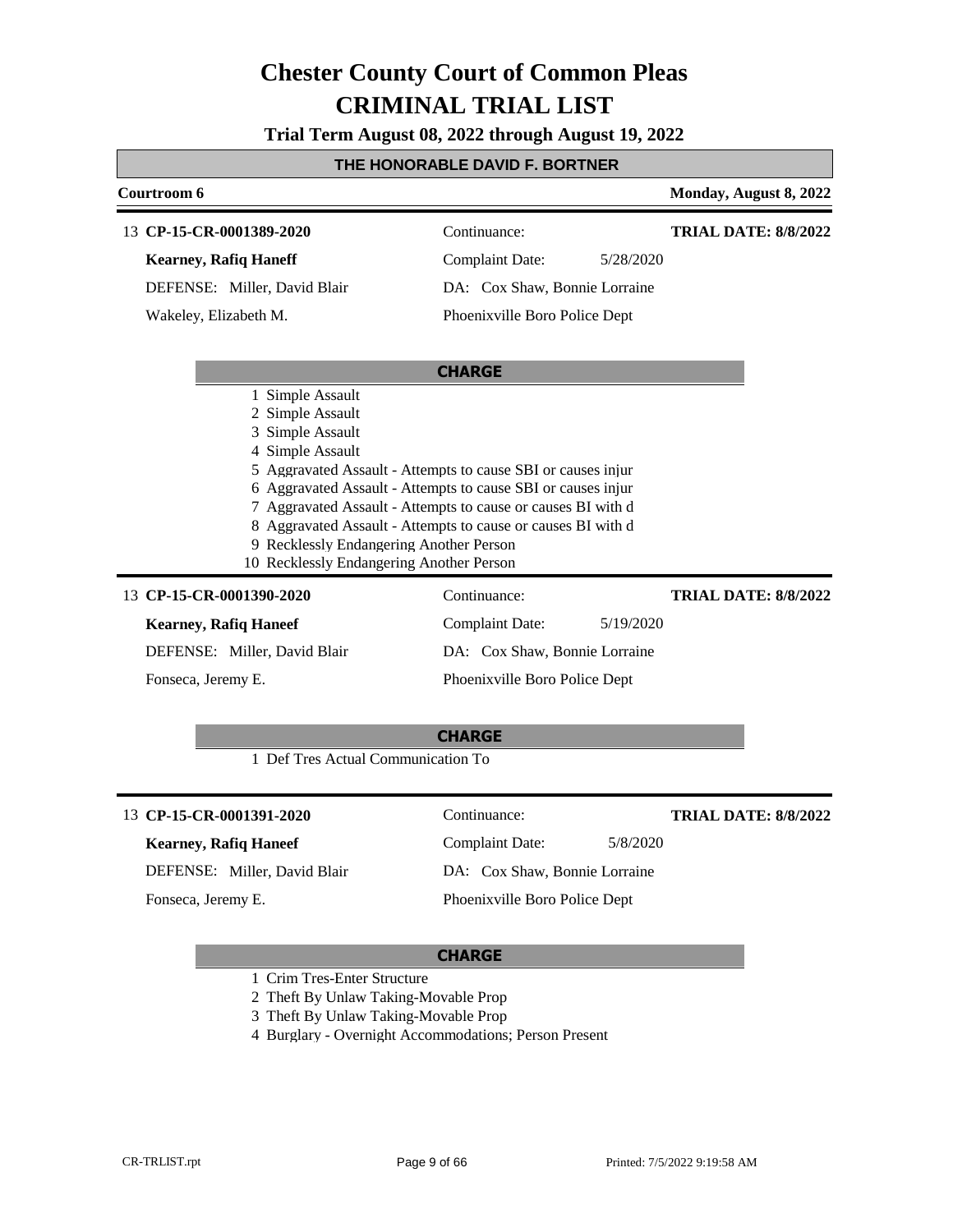**Trial Term August 08, 2022 through August 19, 2022**

### **THE HONORABLE DAVID F. BORTNER**

| Courtroom 6                                                                                                                                                                                                                                                                                                                                                                    |                                                                                                                      | Monday, August 8, 2022      |
|--------------------------------------------------------------------------------------------------------------------------------------------------------------------------------------------------------------------------------------------------------------------------------------------------------------------------------------------------------------------------------|----------------------------------------------------------------------------------------------------------------------|-----------------------------|
| 14 CP-15-CR-0001382-2022<br>Pagan, Jeffery Nathaniel<br>DEFENSE: Miller, David Blair<br>Davis, Gerald V. Jr.                                                                                                                                                                                                                                                                   | Continuance:<br><b>Complaint Date:</b><br>11/5/2021<br>DA: Yurick, Zachary<br><b>Chester County County Detective</b> | <b>TRIAL DATE: 8/8/2022</b> |
| 1 Invol. Deviate Sexual Intercourse W/Child<br>2 Invol. Deviate Sexual Intercourse W/Child<br>3 Indecent Assault Person Less than 13 Years of Age<br>4 Indecent Assault Person Less than 13 Years of Age<br>5 Unlawful Contact With Minor - Sexual Offenses<br>6 Unlawful Contact With Minor - Sexual Offenses<br>7 Corruption Of Minors<br>8 Rape of Child<br>9 Rape of Child | <b>CHARGE</b>                                                                                                        |                             |
| 14 CP-15-CR-0003364-2021<br>Pagan, Jeffery Nathaniel<br>DEFENSE: Miller, David Blair<br>Kopil, Michael T.                                                                                                                                                                                                                                                                      | Continuance:<br><b>Complaint Date:</b><br>5/10/2021<br>DA: Buckman, William Frederick<br>Caln Twp Police Dept        | <b>TRIAL DATE: 8/8/2022</b> |
| 1 Retail Theft-Take Mdse<br>2 Receiving Stolen Property                                                                                                                                                                                                                                                                                                                        | <b>CHARGE</b>                                                                                                        |                             |
| 14 CP-15-CR-0001694-2020<br>Pagan, Jeffery Nathaniel                                                                                                                                                                                                                                                                                                                           | Continuance:<br><b>Complaint Date:</b><br>5/8/2020                                                                   | <b>TRIAL DATE: 8/8/2022</b> |

DEFENSE: Miller, David Blair

Antonucci, Paul E.

DA: Buckman, William Frederick Coatesville City Police Dept

- 1 Aggravated Assault Attempts to cause or causes BI to desi
- 2 Simple Assault
- 3 Simple Assault
- 4 Recklessly Endangering Another Person
- 5 Recklessly Endangering Another Person
- 6 Resist Arrest/Other Law Enforce
- 7 Harassment Subject Other to Physical Contact
- 8 Harassment Subject Other to Physical Contact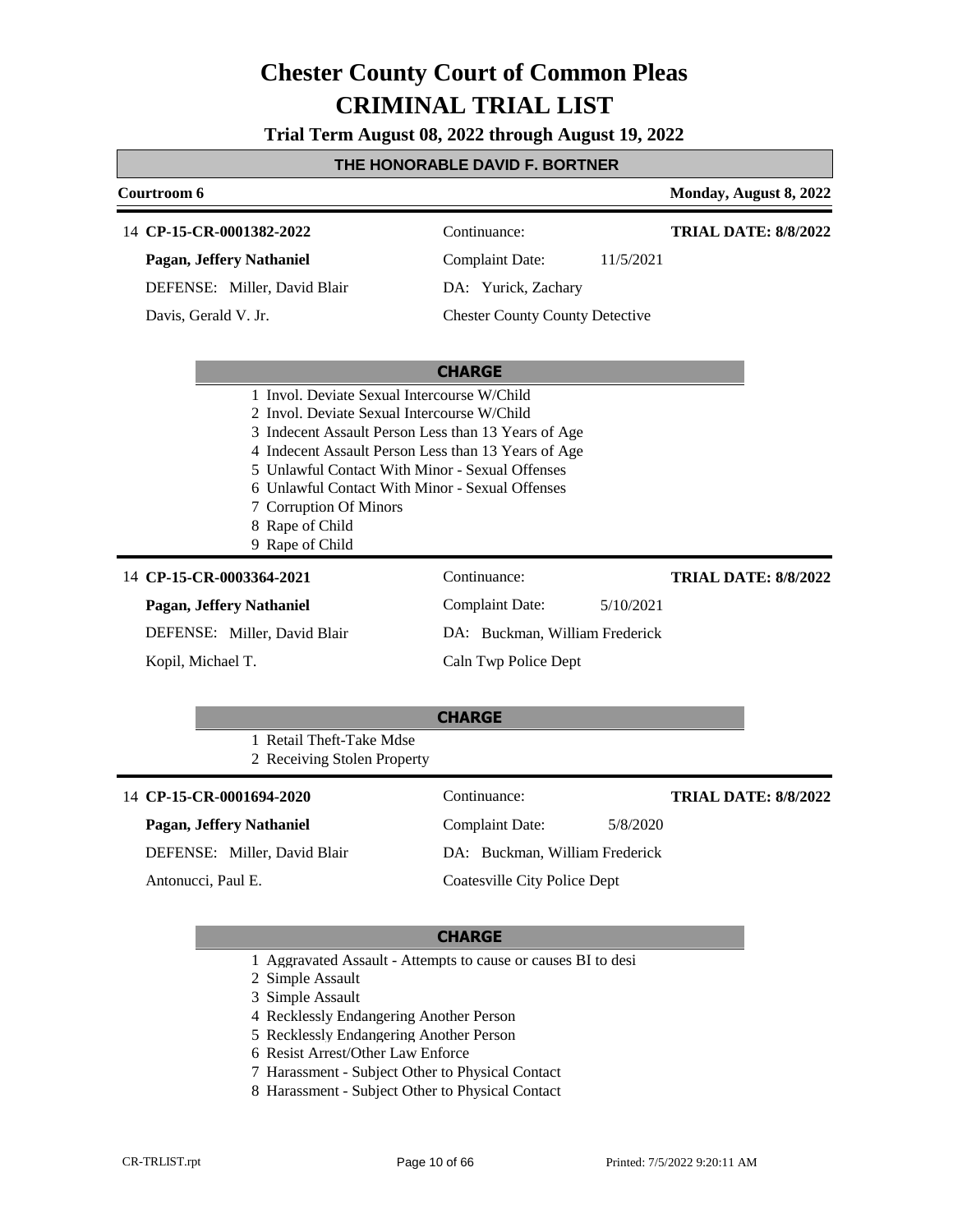**Trial Term August 08, 2022 through August 19, 2022**

### **THE HONORABLE DAVID F. BORTNER**

| Courtroom 6                                                                        |                                     |           | Monday, August 8, 2022      |
|------------------------------------------------------------------------------------|-------------------------------------|-----------|-----------------------------|
| 15 CP-15-CR-0003570-2020                                                           | Continuance:                        |           | <b>TRIAL DATE: 8/8/2022</b> |
| Harrington, Maia Lyn                                                               | <b>Complaint Date:</b>              | 5/13/2020 |                             |
| DEFENSE: Silow, Alexander Louis                                                    | DA: Cox Shaw, Bonnie Lorraine       |           |                             |
| Parkinson, Steven M.                                                               | Caln Twp Police Dept                |           |                             |
|                                                                                    |                                     |           |                             |
|                                                                                    | <b>CHARGE</b>                       |           |                             |
| 1 Forgery - Unauthorized Act In Writing                                            |                                     |           |                             |
| 2 Forgery - Unauthorized Act In Writing<br>3 Forgery - Unauthorized Act In Writing |                                     |           |                             |
| 4 Forgery - Unauthorized Act In Writing                                            |                                     |           |                             |
| 5 Forgery - Unauthorized Act In Writing                                            |                                     |           |                             |
| 6 Forgery - Unauthorized Act In Writing                                            |                                     |           |                             |
| 7 Forgery - Unauthorized Act In Writing                                            |                                     |           |                             |
| 8 Forgery - Unauthorized Act In Writing<br>9 Forgery - Unauthorized Act In Writing |                                     |           |                             |
| 10 Forgery - Unauthorized Act In Writing                                           |                                     |           |                             |
| 16 CP-15-CR-0003378-2020                                                           | Continuance:                        |           | <b>TRIAL DATE: 8/8/2022</b> |
| Perez, Jovani                                                                      | <b>Complaint Date:</b>              | 5/20/2020 |                             |
| DEFENSE:                                                                           | DA: Buckman, William Frederick      |           |                             |
| Dodson, Zachary A.                                                                 | PSP - Avondale                      |           |                             |
|                                                                                    |                                     |           |                             |
|                                                                                    | <b>CHARGE</b>                       |           |                             |
| 1 Marijuana-Small Amt Personal Use                                                 |                                     |           |                             |
| 2 Use/Poss Of Drug Paraph<br>3 DUI: Gen Imp/Inc of Driving Safely - 1st Off        |                                     |           |                             |
| 4 DUI: Controlled Substance - Impaired Ability - 1st Offense                       |                                     |           |                             |
| 5 Purch Etc Alcoh Bev By A Minor                                                   |                                     |           |                             |
| 6 Careless Driving                                                                 |                                     |           |                             |
| 17 CP-15-CR-0002476-2020                                                           | Continuance:                        |           | <b>TRIAL DATE: 8/8/2022</b> |
| Odom, Sheldon                                                                      | <b>Complaint Date:</b>              | 6/3/2020  |                             |
| DEFENSE: Johnson, Shaka Mzee                                                       | DA: Cox Shaw, Bonnie Lorraine       |           |                             |
| Campbell, Kevin D.                                                                 | <b>Coatesville City Police Dept</b> |           |                             |
|                                                                                    |                                     |           |                             |

- 1 Possession Of Firearm Prohibited
- 2 Recklessly Endangering Another Person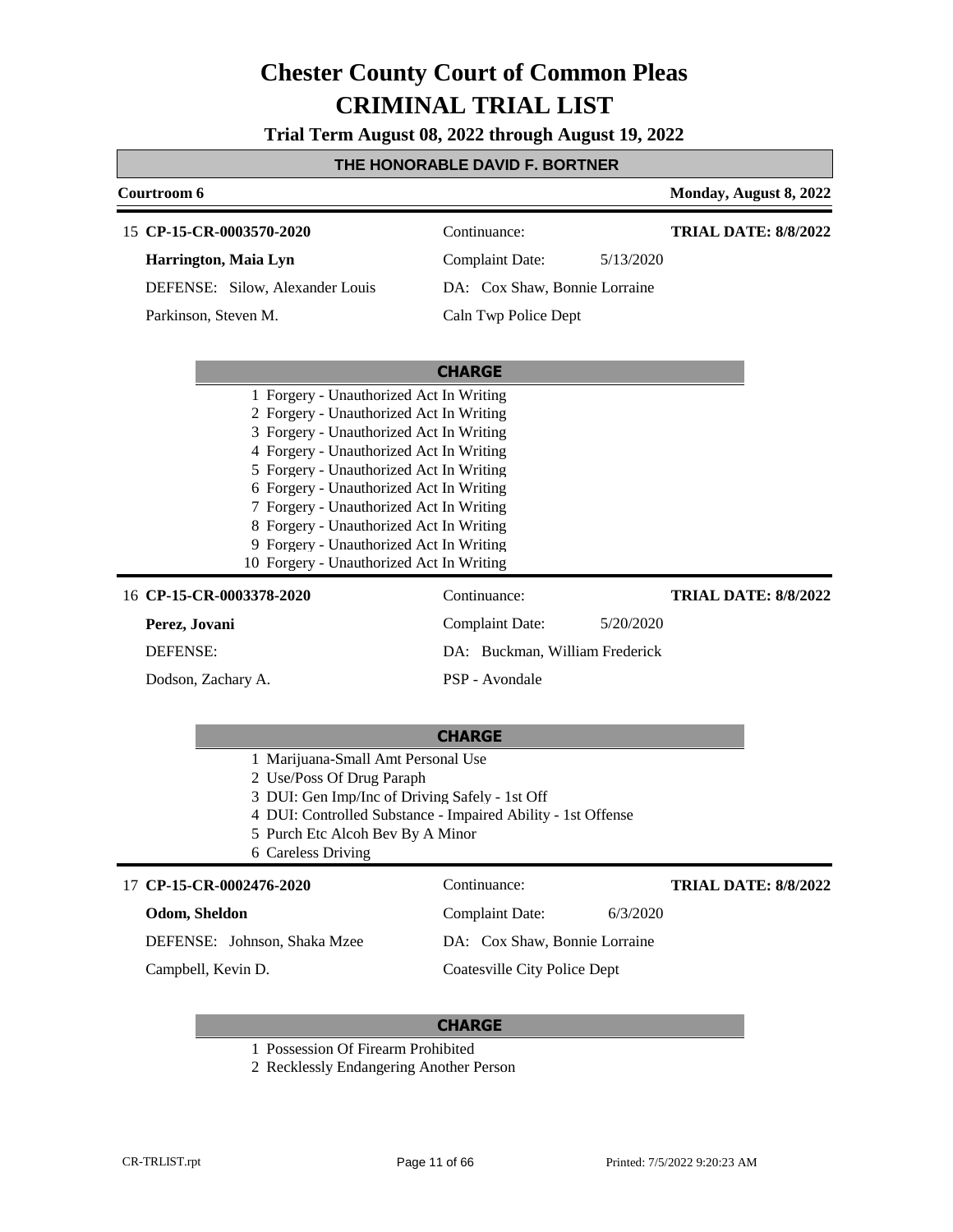**Trial Term August 08, 2022 through August 19, 2022**

#### **THE HONORABLE DAVID F. BORTNER**

#### **Courtroom 6 Monday, August 8, 2022 CP-15-CR-0003147-2020** 18 Continuance: **Cole, Marcus Duane** Complaint Date: 10/14/2020 **TRIAL DATE: 8/8/2022**

DEFENSE: McCarthy, Brian Lee

Balchunis, Robert J.

DA: Morley, Nicole G.

#### Chester County County Detective

### **CHARGE**

- 1 Intim Wit/Vit Refrain From Report
- 2 Intimidate Witness/Victim Withhold Testimony
- 3 Intim Witness/Victim Elude/Evade/Ignore
- 4 Intim Wit/Vic ABS Fr Lgl Pro

#### **CP-15-CR-0003038-2020** 18 Continuance:

### **Cole, Marcus Duane**

DEFENSE: McCarthy, Brian Lee

Delaney, Courtenay A.

W Whiteland Twp Police Dept

### **CHARGE**

- 1 Strangulation Applying Pressure to Throat or Neck
- 2 Aggravated Assault Attempts to cause SBI or causes injur
- 3 Simple Assault
- 4 Simple Assault
- 5 Harassment Subject Other to Physical Contact
- 6 Poss Instrument Of Crime W/Int
- 7 Flight To Avoid Appreh/Trial/Punish
- 8 Aggravated Assault Attempts to cause or causes BI with d
- 9 Aggravated Assault Attempts to cause SBI or causes injur
- 10 Aggravated Assault Attempts to cause SBI or causes injur

#### **CP-15-CR-0000697-2022** 19 Continuance: **Byrd, Kenneth F.** DEFENSE: Paintin, Stewart Charles Complaint Date: 10/11/2021 DA: Buckman, William Frederick PSP - Embreeville **TRIAL DATE: 8/8/2022** Fantasia, Paul J. Jr.

#### **CHARGE**

- 1 Theft By Unlaw Taking-Movable Prop
- 2 Theft By Unlaw Taking-Movable Prop
- 3 Theft By Unlaw Taking-Movable Prop

Complaint Date: 7/14/2020 DA: Morley, Nicole G. **TRIAL DATE: 8/8/2022**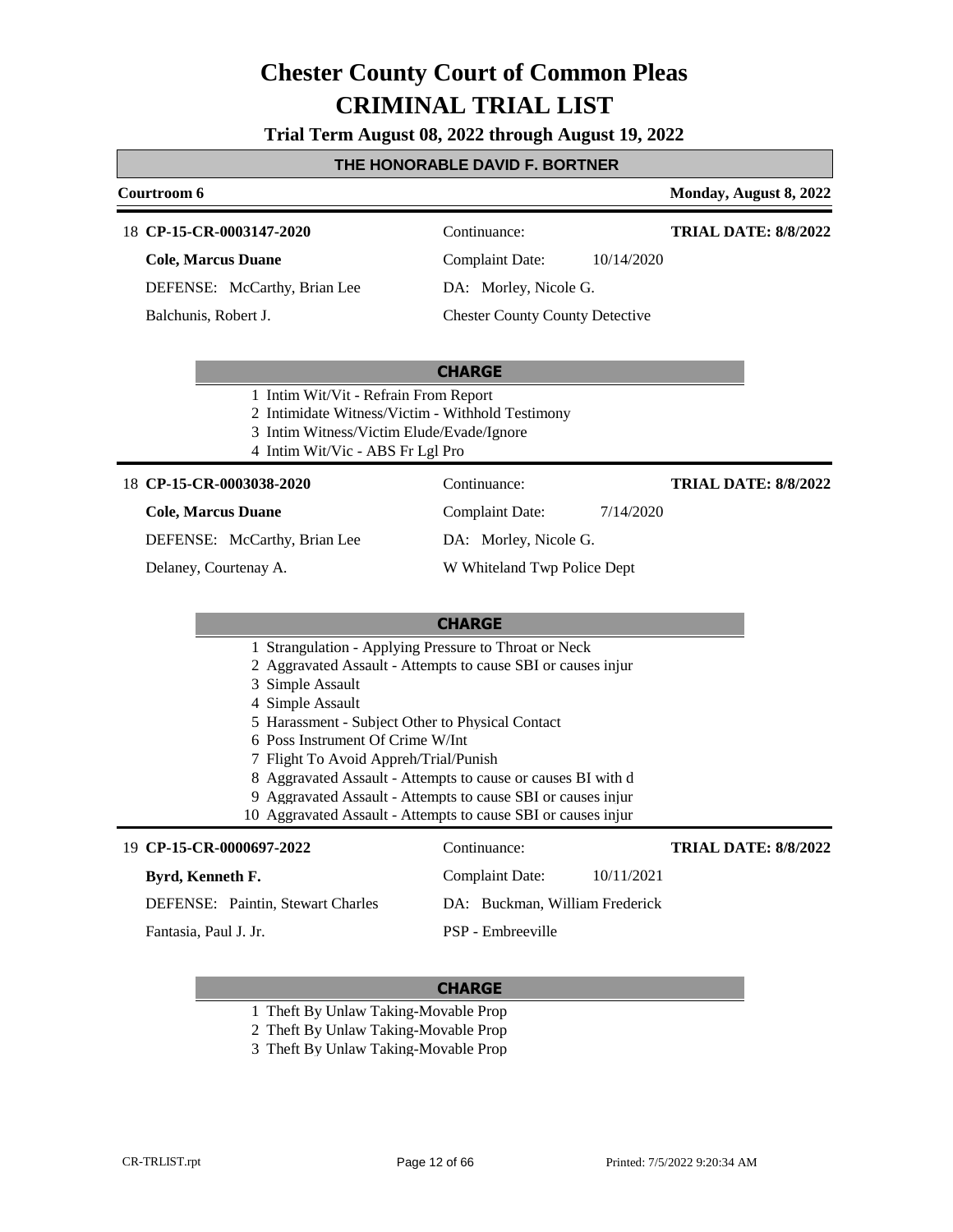**Trial Term August 08, 2022 through August 19, 2022**

#### **THE HONORABLE DAVID F. BORTNER**

| Courtroom 6                              |                                | Monday, August 8, 2022      |
|------------------------------------------|--------------------------------|-----------------------------|
| 19 CP-15-CR-0002485-2021                 | Continuance:                   | <b>TRIAL DATE: 8/8/2022</b> |
| <b>Byrd, Kenneth Frederick</b>           | Complaint Date:<br>2/24/2021   |                             |
| <b>DEFENSE:</b> Paintin, Stewart Charles | DA: Buckman, William Frederick |                             |
| Baiada, Corey A.                         | PSP - Embreeville              |                             |

#### **CHARGE**

- 1 DUI: Gen Imp/Inc of Driving Safely 1st Off
- 2 DUI: High Rte of Alc (Bac.10 <.16) 1st Off
- 3 Harassment Subject Other to Physical Contact

#### **CP-15-CR-0002971-2020** 19 Continuance:

### **Byrd, Kenneth Frederick Jr.**

DEFENSE: Paintin, Stewart Charles

Salvo, James K.

### **CHARGE**

PSP - Embreeville

Complaint Date: 7/15/2020 DA: Buckman, William Frederick

Complaint Date: 9/1/2020

DA: Provencher, Emily Ruth

**TRIAL DATE: 8/8/2022**

**TRIAL DATE: 8/8/2022**

1 DUI: Gen Imp/Inc of Driving Safely - 1st Off

2 Careless Driving

3 Restrictions on Alcoholic Beverages

#### **CP-15-CR-0002748-2020** 20 Continuance:

| Cruz-Lopez, Juan Antonio |
|--------------------------|
|--------------------------|

DEFENSE: Miller, David Blair

Sperazza, Jason L.

# **CHARGE**

PSP - Avondale

- 1 Rape Forcible Compulsion
- 2 Statutory Sexual Assault: 11 Years Older
- 3 Statutory Sexual Assault: 11 Years Older
- 4 Statutory Sexual Assault: 11 Years Older
- 5 Statutory Sexual Assault: 11 Years Older
- 6 Statutory Sexual Assault: 11 Years Older
- 7 IDSI Person Less Than 16 Yrs Age
- 8 IDSI Person Less Than 16 Yrs Age
- 9 IDSI Person Less Than 16 Yrs Age
- 10 IDSI Person Less Than 16 Yrs Age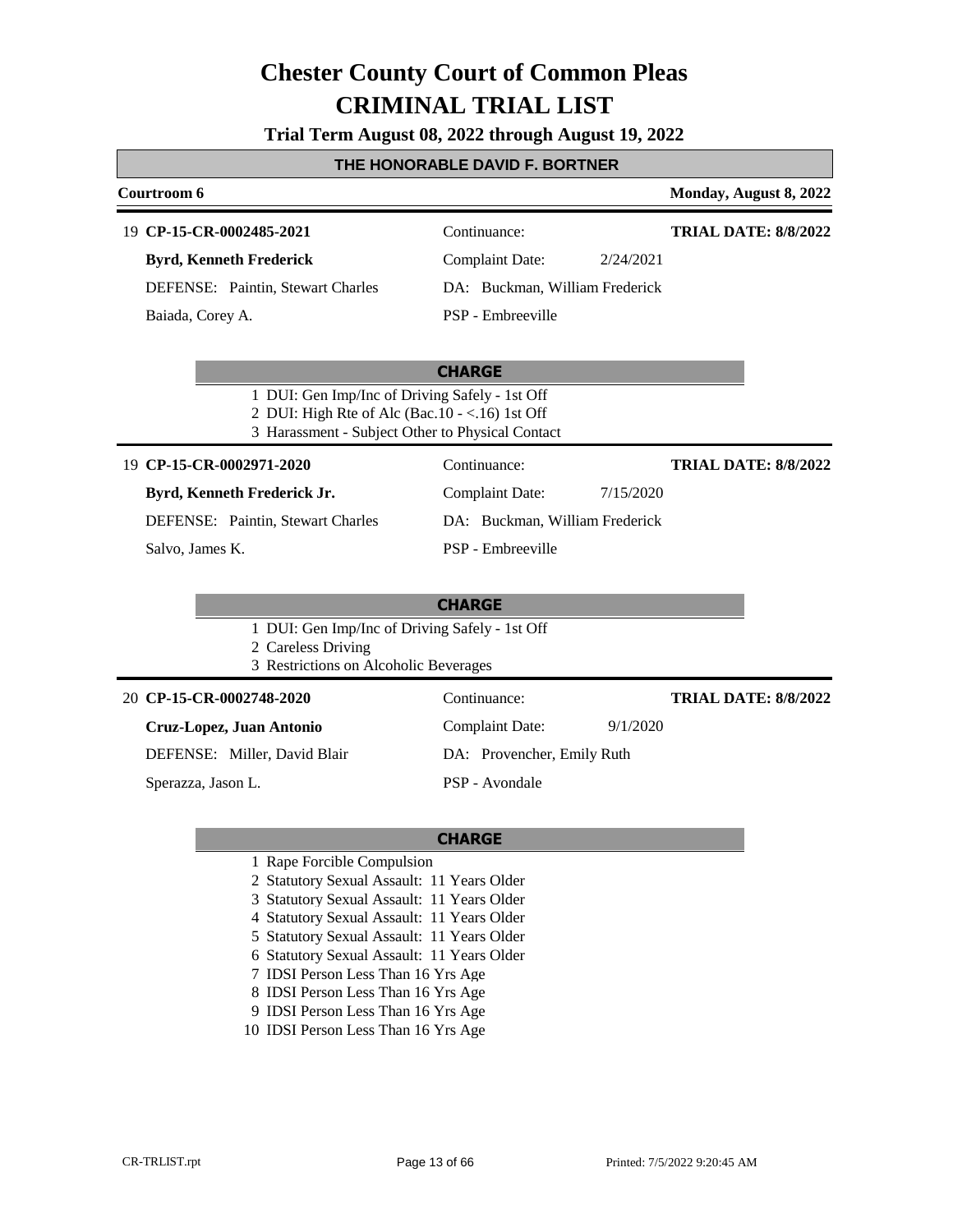**Trial Term August 08, 2022 through August 19, 2022**

#### **THE HONORABLE DAVID F. BORTNER**

#### **Courtroom 6 Monday, August 8, 2022 CP-15-CR-0003184-2020** 21 Continuance: **Bustin, Karen R.** DEFENSE: Paintin, Stewart Charles Complaint Date: 9/3/2020 DA: Buckman, William Frederick Southern Chester Co Regional Police Dept **TRIAL DATE: 8/8/2022** Reed, Alexander J.

#### **CHARGE**

- 1 DUI: Controlled Substance Impaired Ability 1st Offense
- 2 Poss Of Marijuana
- 3 Use/Poss Of Drug Paraph
- 4 Follow Too Closely
- 5 Disregard Traffic Lane (Single)
- 6 DUI: Controlled Substance Metabolite 1st Offense
- 7 DUI: Controlled Substance Schedule 1 1st Offense
- 8 Disorder Conduct Hazardous/Physi Off

#### **CP-15-CR-0002757-2020** 22 Continuance: **Jackson, Tamera Jean** DEFENSE: Browning, Deon Basheer Complaint Date: 9/6/2020 DA: Cox Shaw, Bonnie Lorraine Uwchlan Twp Police Dept **TRIAL DATE: 8/8/2022** Benson, Steven F.

- 1 Criminal Attempt Criminal Homicide
- 2 Criminal Attempt Criminal Homicide
- 3 Aggravated Assault Attempts to cause SBI or causes injur
- 4 Aggravated Assault Attempts to cause SBI or causes injur
- 5 Poss Instrument Of Crime W/Int
- 6 Simple Assault
- 7 Simple Assault
- 8 Recklessly Endangering Another Person
- 9 Recklessly Endangering Another Person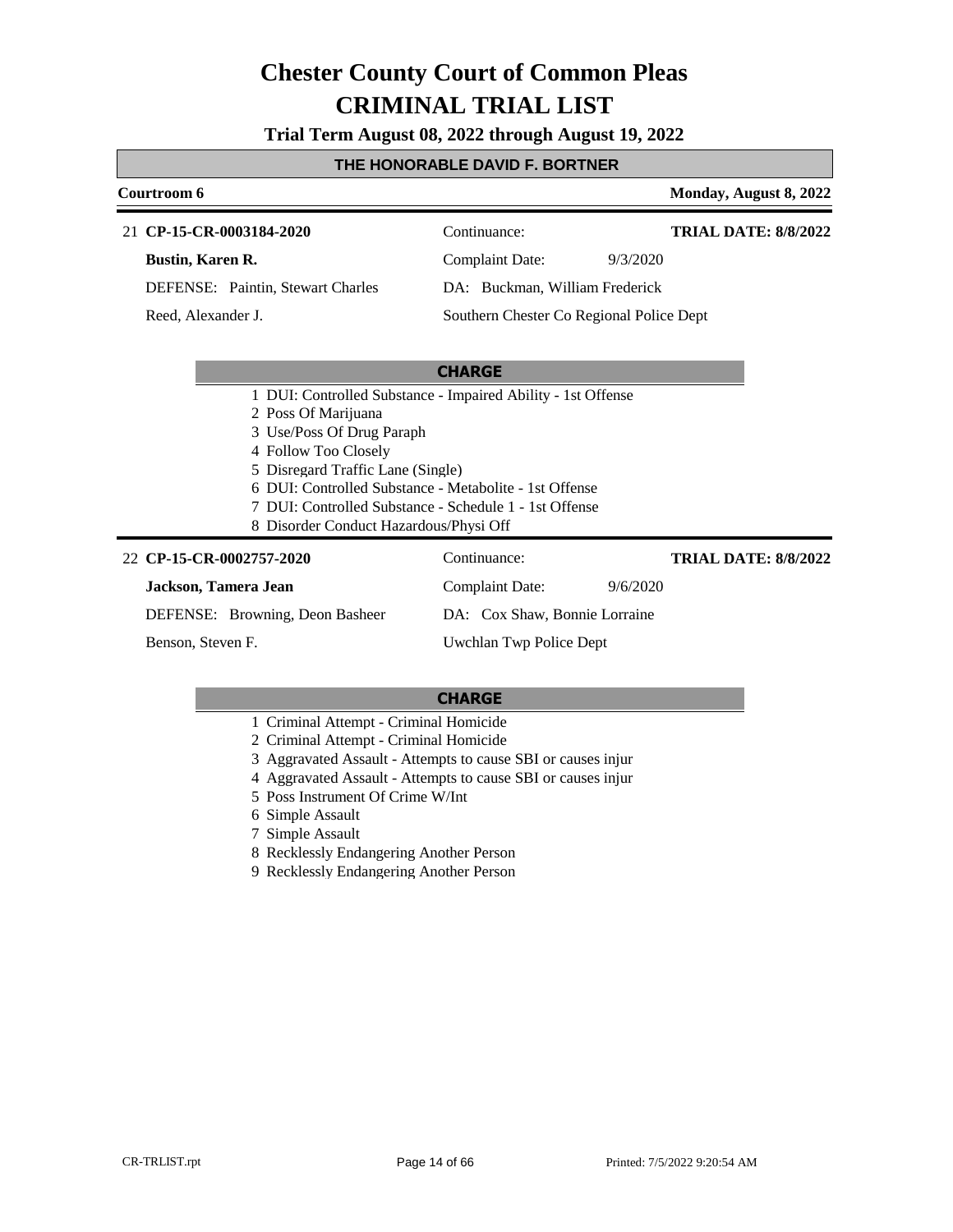**Trial Term August 08, 2022 through August 19, 2022**

### **THE HONORABLE DAVID F. BORTNER**

| Courtroom 6     |                                                                                                                                                                                                                                                                                                                                                                                                   |                                      |            | Monday, August 8, 2022      |
|-----------------|---------------------------------------------------------------------------------------------------------------------------------------------------------------------------------------------------------------------------------------------------------------------------------------------------------------------------------------------------------------------------------------------------|--------------------------------------|------------|-----------------------------|
|                 | 23 CP-15-CR-0000040-2021                                                                                                                                                                                                                                                                                                                                                                          | Continuance:                         |            | <b>TRIAL DATE: 8/8/2022</b> |
|                 | Foss, Anthony P.                                                                                                                                                                                                                                                                                                                                                                                  | <b>Complaint Date:</b>               | 10/19/2020 |                             |
|                 | DEFENSE: Paintin, Stewart Charles                                                                                                                                                                                                                                                                                                                                                                 | DA: Cox Shaw, Bonnie Lorraine        |            |                             |
|                 | Thompson, Joseph F.                                                                                                                                                                                                                                                                                                                                                                               | Coatesville City Police Dept         |            |                             |
|                 |                                                                                                                                                                                                                                                                                                                                                                                                   |                                      |            |                             |
|                 |                                                                                                                                                                                                                                                                                                                                                                                                   | <b>CHARGE</b>                        |            |                             |
|                 | 1 Risking Catastrophe<br>2 Crim Misch/Dmg Prop Intent, Reckless, Or Neglig<br>3 Crim'l Misch-Tamper W/Property<br>4 Dangerous Burning<br>5 Crim Tres-Break Into Structure<br>6 Recklessly Endangering Another Person<br>7 Recklessly Endangering Another Person<br>8 Recklessly Endangering Another Person<br>9 Recklessly Endangering Another Person<br>10 Recklessly Endangering Another Person |                                      |            |                             |
|                 | 24 CP-15-CR-0002043-2022                                                                                                                                                                                                                                                                                                                                                                          | Continuance:                         |            | <b>TRIAL DATE: 8/8/2022</b> |
| Savell, Heather |                                                                                                                                                                                                                                                                                                                                                                                                   | Complaint Date:                      | 5/24/2021  |                             |
| <b>DEFENSE:</b> |                                                                                                                                                                                                                                                                                                                                                                                                   | DA: Chester County District Attorney |            |                             |
| Reece, Tyler    |                                                                                                                                                                                                                                                                                                                                                                                                   | West Brandywine Twp Police Dept      |            |                             |

- 1 Manufacture, Delivery, or Possession With Intent to Manufa
- 2 Manufacture, Delivery, or Possession With Intent to Manufa
- 3 Manufacture, Delivery, or Possession With Intent to Manufa
- 4 Manufacture, Delivery, or Possession With Intent to Manufa
- 5 Int Poss Contr Subst By Per Not Reg
- 6 Int Poss Contr Subst By Per Not Reg
- 7 Int Poss Contr Subst By Per Not Reg
- 8 Int Poss Contr Subst By Per Not Reg
- 9 Use/Poss Of Drug Paraph
- 10 Use/Poss Of Drug Paraph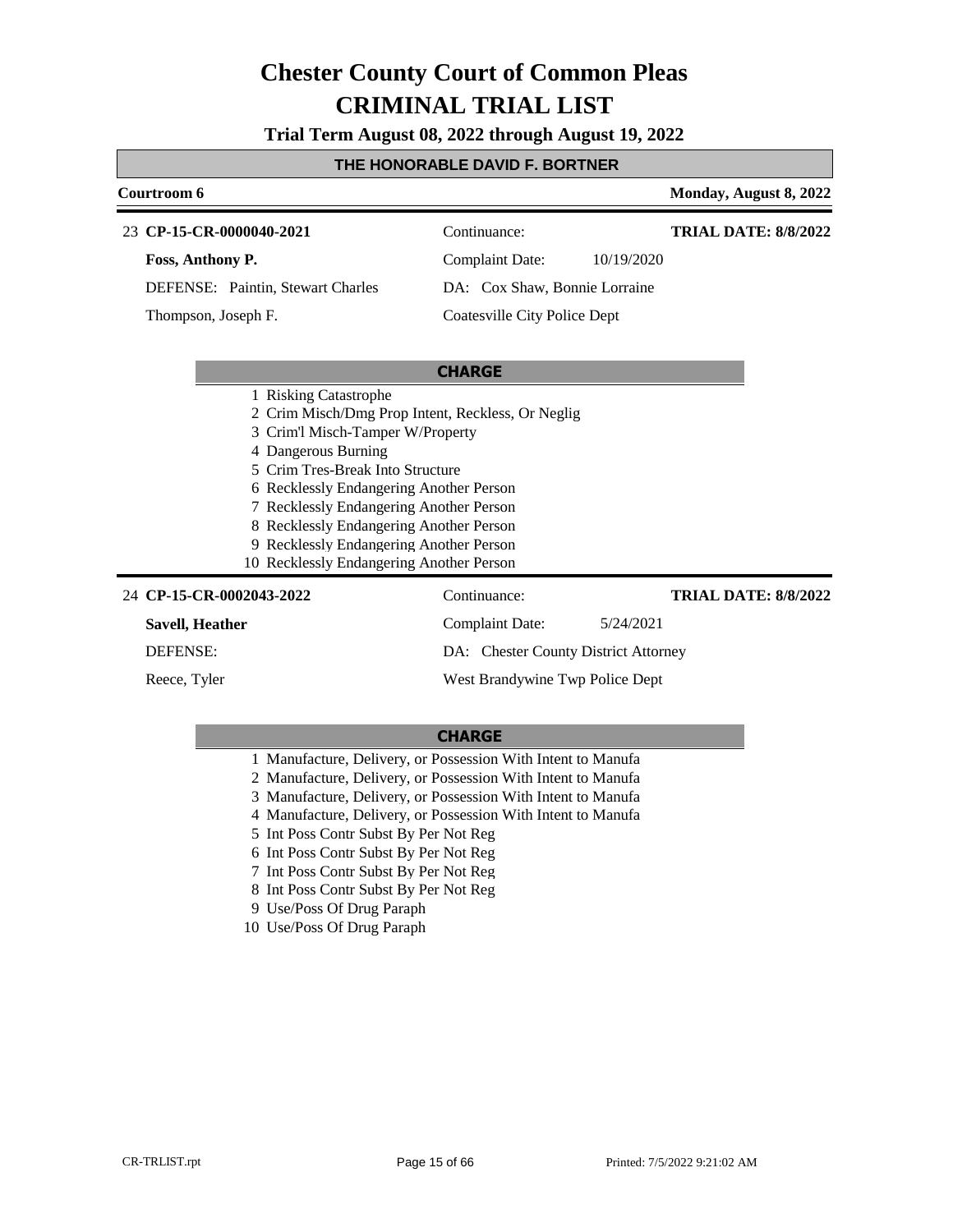**Trial Term August 08, 2022 through August 19, 2022**

#### **THE HONORABLE DAVID F. BORTNER**

### **Courtroom 6 Monday, August 8, 2022 CHARGE CP-15-CR-0000503-2021** 24 Continuance: **Savell, Heather Angela** DEFENSE: Noone, Michael G. Complaint Date: 10/27/2020 DA: Buckman, William Frederick West Sadsbury Police Dept **TRIAL DATE: 8/8/2022** Ruscio, Francis E. 1 Retail Theft-Under-Ring **CHARGE CP-15-CR-0000288-2021** 25 Continuance: **Rochester, Wendel Leroy** DEFENSE: Harmelin, Laurence Complaint Date: 11/6/2020 DA: Buckman, William Frederick PSP - Avondale **TRIAL DATE: 8/8/2022** Dwyer, Matthew G. 1 Retail Theft-Take Mdse **CHARGE CP-15-CR-0001069-2021** 26 Continuance: **Burnett, Patricia Ann** DEFENSE: Miller, David Blair Complaint Date: 12/1/2020 DA: Cox Shaw, Bonnie Lorraine PSP - Avondale **TRIAL DATE: 8/8/2022** Musser, Jeremy W.

- 1 DUI: Controlled Substance Impaired Ability 1st Offense
- 2 Int Poss Contr Subst By Per Not Reg
- 3 Use/Poss Of Drug Paraph
- 4 Disregard Traffic Lane (Single)
- 5 Careless Driving
- 6 Reckless Driving
- 7 Int Poss Contr Subst By Per Not Reg
- 8 Int Poss Contr Subst By Per Not Reg
- 9 Int Poss Contr Subst By Per Not Reg
- 10 DUI: Controlled Substance Schedule 2 or 3 1st Offense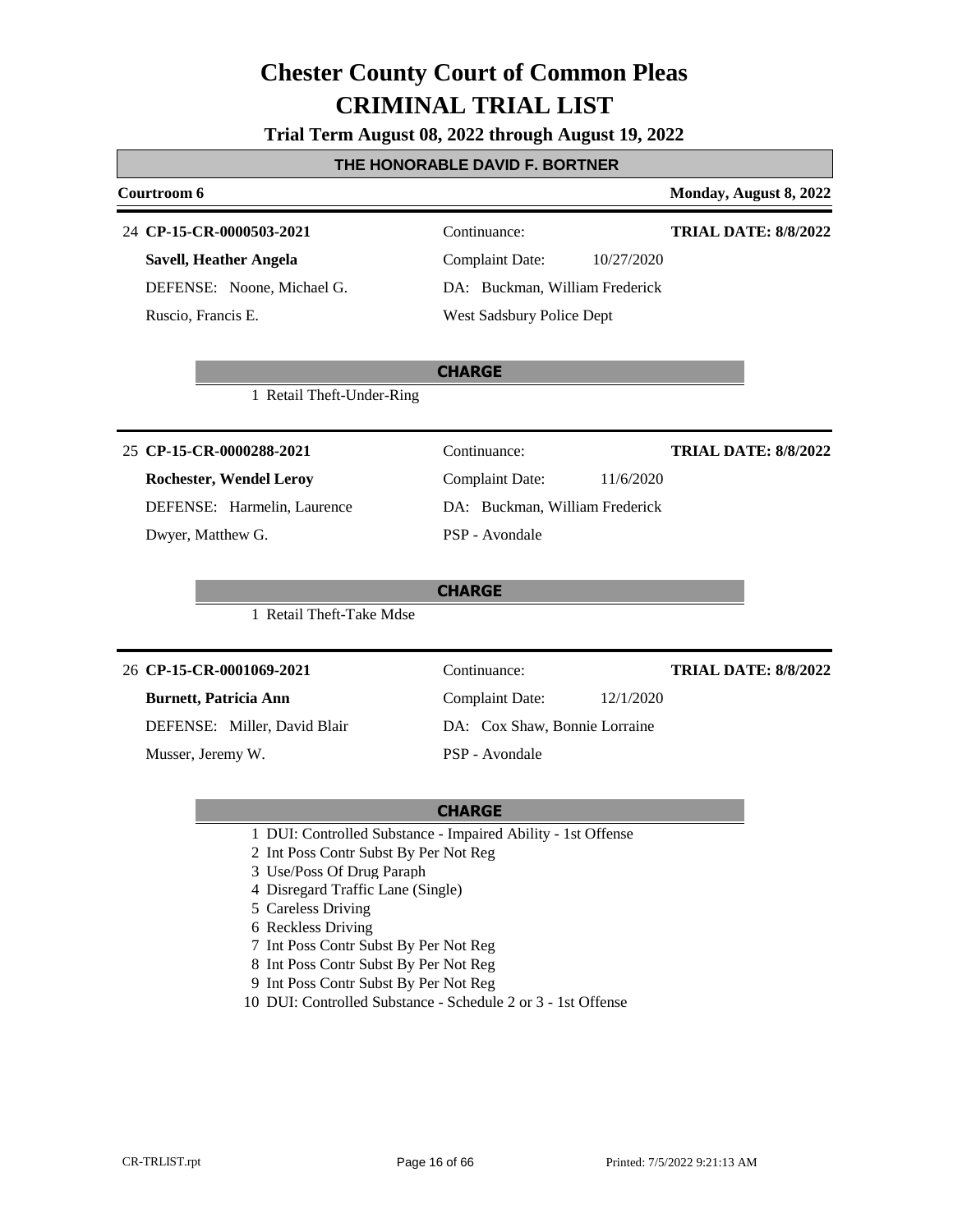**Trial Term August 08, 2022 through August 19, 2022**

#### **THE HONORABLE DAVID F. BORTNER**

### **Courtroom 6 Monday, August 8, 2022 CP-15-CR-0003661-2020** 27 Continuance: **TRIAL DATE: 8/8/2022**

**Nichols, Shaquille Kareem**

DEFENSE: Miller, David Blair

White, Ryan S.

Complaint Date: 12/17/2020 DA: Buckman, William Frederick

Spring City Boro Police Dept

#### **CHARGE**

- 1 Simple Assault
- 2 Simple Assault
- 3 Harassment Subject Other to Physical Contact
- 4 Harassment Subject Other to Physical Contact
- 5 Disorderly Conduct Engage In Fighting

#### **CP-15-CR-0001019-2021** 28 Continuance:

DEFENSE: Green, Joseph Patrick Jr.

#### **Ransom, Keith**

Nafziger, Evan D.

DA: Cox Shaw, Bonnie Lorraine

#### **CHARGE**

- 1 Aggravated Assault Attempts to cause SBI or causes injur
- 2 Harassment Subject Other to Physical Contact
- 3 Disorderly Conduct Engage In Fighting
- 4 Recklessly Endangering Another Person
- 5 Harassment Comm. Lewd, Threatening, Etc. Language
- 6 Simple Assault
- 7 Simple Assault
- 8 Aggravated Assault Attempts to cause or causes BI with d
- 9 Terroristic Threats W/ Int To Terrorize Another
- 10 Poss Instrument Of Crime W/Int

#### **CP-15-CR-0000242-2021** 29 Continuance: **Scott, John Mark** DEFENSE: Paintin, Stewart Charles Complaint Date: 1/5/2021 DA: O'Brien, Erin Patricia PSP - Embreeville **TRIAL DATE: 8/8/2022** Botts, Aaron T.

- 1 Indecent Assault Person Less than 13 Years of Age
- 2 Corruption Of Minors Defendant Age 18 or Above
- 3 Unlawful Contact With Minor Sexual Offenses
- Complaint Date: 1/1/2021 **TRIAL DATE: 8/8/2022**
- E Coventry Twp Police Dept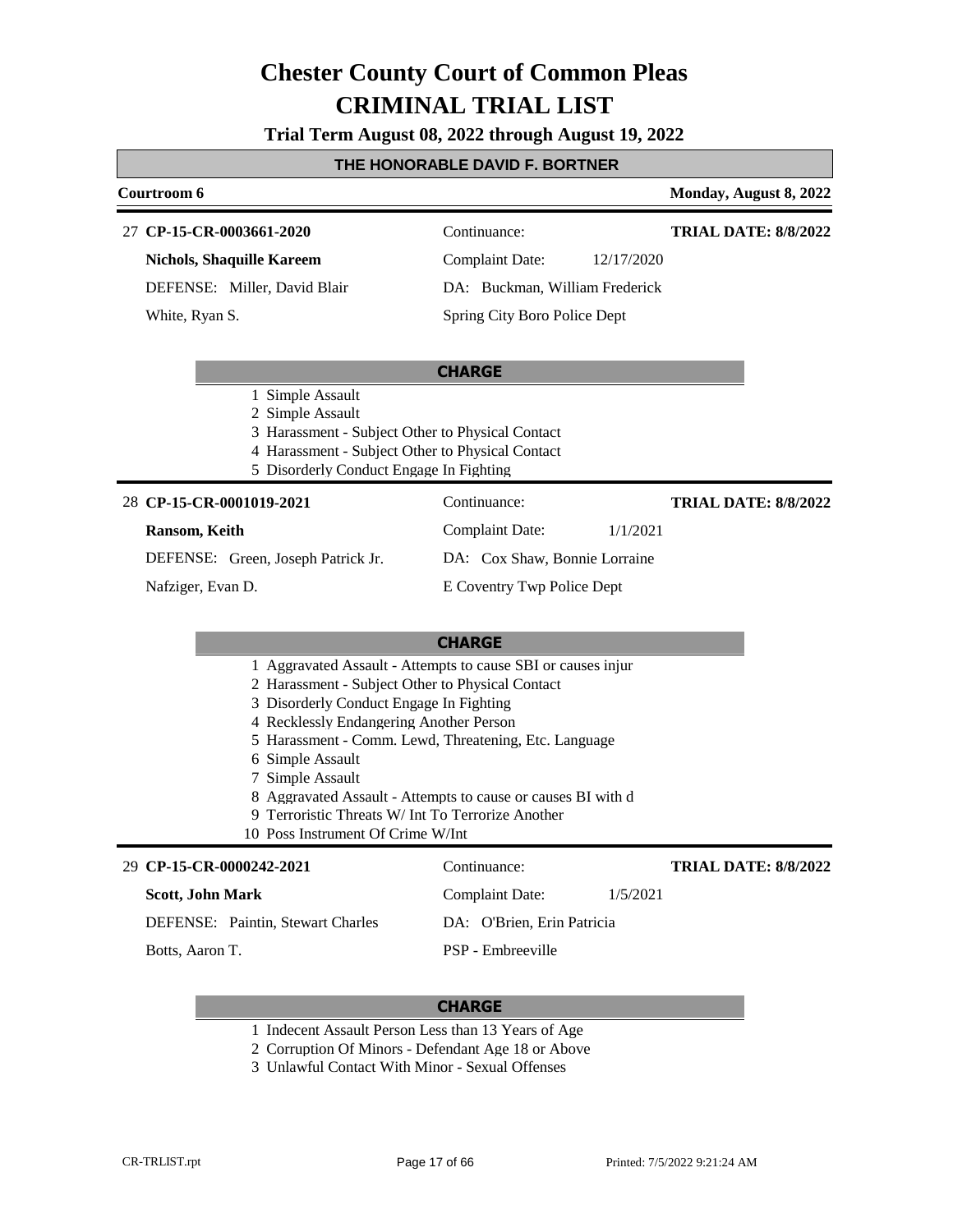**Trial Term August 08, 2022 through August 19, 2022**

### **THE HONORABLE DAVID F. BORTNER**

| Courtroom 6                                       |                                     | Monday, August 8, 2022      |
|---------------------------------------------------|-------------------------------------|-----------------------------|
| 30 CP-15-CR-0000546-2021                          | Continuance:                        | <b>TRIAL DATE: 8/8/2022</b> |
| Chmieleski, Russell                               | <b>Complaint Date:</b><br>1/15/2021 |                             |
| DEFENSE: Miller, David Blair                      | DA: Buckman, William Frederick      |                             |
| Weaverling, Russell L. III                        | Westtown/East Goshen Police Dept    |                             |
|                                                   |                                     |                             |
|                                                   | <b>CHARGE</b>                       |                             |
| 1 Retail Theft-Take Mdse                          |                                     |                             |
| 2 Conspiracy - Retail Theft-Take Mdse             |                                     |                             |
| Theft By Unlaw Taking-Movable Prop                |                                     |                             |
| 4 Conspiracy - Theft By Unlaw Taking-Movable Prop |                                     |                             |
| 5 Receiving Stolen Property                       |                                     |                             |
| 6 Conspiracy - Receiving Stolen Property          |                                     |                             |
| 31 CP-15-CR-0000882-2021                          | Continuance:                        | <b>TRIAL DATE: 8/8/2022</b> |
| <b>Choc-Macz, Joel Jeremias</b>                   | <b>Complaint Date:</b><br>2/10/2021 |                             |
| DEFENSE: Silow, Alexander Louis                   | DA: O'Brien, Erin Patricia          |                             |
| Rongaus, Kenneth J.                               | Kennett Square Police Dept          |                             |
|                                                   |                                     |                             |

- 1 Rape of Child
- 2 Rape of Child
- 3 Rape of Child
- 4 Rape of Child
- 5 Rape of Child
- 
- 6 Rape of Child
- 7 Rape of Child
- 8 Rape of Child
- 9 Rape of Child
- 10 Rape of Child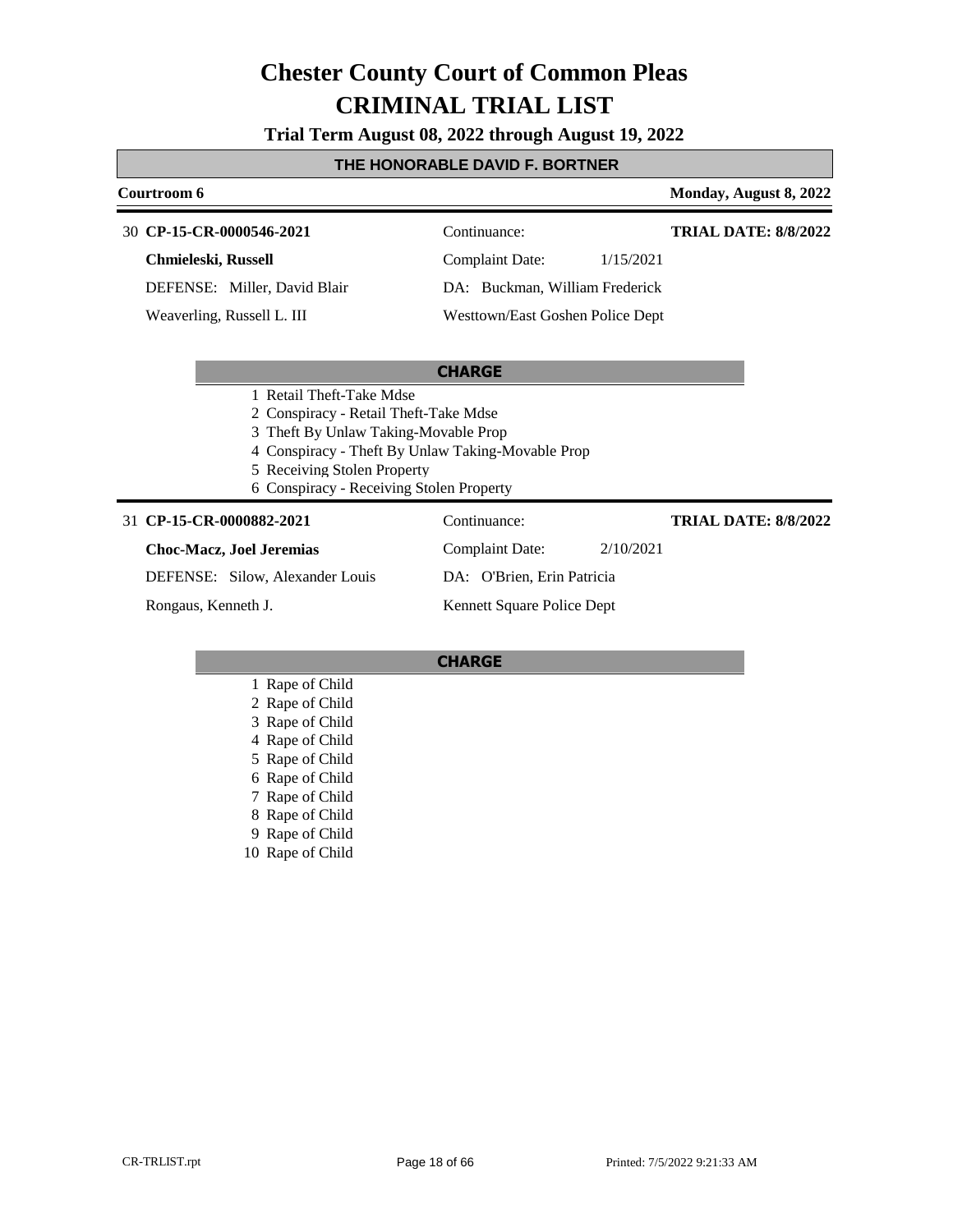**Trial Term August 08, 2022 through August 19, 2022**

#### **THE HONORABLE DAVID F. BORTNER**

| Courtroom 6                 |  |                               | Monday, August 8, 2022 |                             |
|-----------------------------|--|-------------------------------|------------------------|-----------------------------|
| 32 CP-15-CR-0001421-2021    |  | Continuance:                  |                        | <b>TRIAL DATE: 8/8/2022</b> |
| <b>Matyniak, James John</b> |  | <b>Complaint Date:</b>        | 2/10/2021              |                             |
| DEFENSE: Hyde, Ryan L.      |  | DA: Cox Shaw, Bonnie Lorraine |                        |                             |
| Sedor, Addison J.           |  | PSP - Avondale                |                        |                             |

#### **CHARGE**

| 1 DUI: Highest Rte of Alc (BAC .16+) 1st Off                                                                                                                                                                                                                                                                                 |
|------------------------------------------------------------------------------------------------------------------------------------------------------------------------------------------------------------------------------------------------------------------------------------------------------------------------------|
| 2 DUI: Controlled Substance - Schedule 1 - 1st Offense                                                                                                                                                                                                                                                                       |
| 3 DUI: Controlled Substance - Metabolite - 1st Offense                                                                                                                                                                                                                                                                       |
| 4 DUI: Controlled Substance - Impaired Ability - 1st Offense                                                                                                                                                                                                                                                                 |
| 5 DUI: Gen Imp/Inc of Driving Safely - 1st Off                                                                                                                                                                                                                                                                               |
| 6 DUI: Controlled Substance - Combination Alcohol/Drugs -                                                                                                                                                                                                                                                                    |
| 7 DUI: Gen Imp/Inc of Driving Safely - 1st Off                                                                                                                                                                                                                                                                               |
| $\alpha$ products and $\alpha$ and $\alpha$ and $\alpha$ and $\alpha$ and $\alpha$ and $\alpha$ and $\alpha$ and $\alpha$ and $\alpha$ and $\alpha$ and $\alpha$ and $\alpha$ and $\alpha$ and $\alpha$ and $\alpha$ and $\alpha$ and $\alpha$ and $\alpha$ and $\alpha$ and $\alpha$ and $\alpha$ and $\alpha$ and $\alpha$ |

8 DUI: Controlled Substance - Combination Alcohol/Drugs -

#### 33 **CP-15-CR-0001361-2021** Continuance:

| CP-15-CR-0001361-2021       | Continuance:                   |           | <b>TRIAL DATE: 8/8/2022</b> |
|-----------------------------|--------------------------------|-----------|-----------------------------|
| Prv. Wade Earl              | Complaint Date:                | 2/17/2021 |                             |
| DEFENSE: Harmelin, Laurence | DA: Buckman, William Frederick |           |                             |
| Stoltzfus, Anthony R.       | PSP - Avondale                 |           |                             |

#### **CHARGE**

- 1 Recklessly Endangering Another Person
- 2 Reckless Driving
- 3 Careless Driving
- 4 Pass Left Unsafe
- 5 Passing Where Prohibited
- 6 Disregard Traffic Lane (Single)
- 7 Driving at Safe Speed
- 8 Too Slow For Conditions
- 9 Simple Assault

#### **CP-15-CR-0000443-2022** 34 Continuance:

#### **Thompson, Kevin Michael**

DEFENSE: Paintin, Stewart Charles

Burkhart, Geoffrey T.

**TRIAL DATE: 8/8/2022**

Complaint Date: 3/1/2021 DA: Buckman, William Frederick

Downingtown Boro Police Dept

#### **CHARGE**

1 Retail Theft-Take Mdse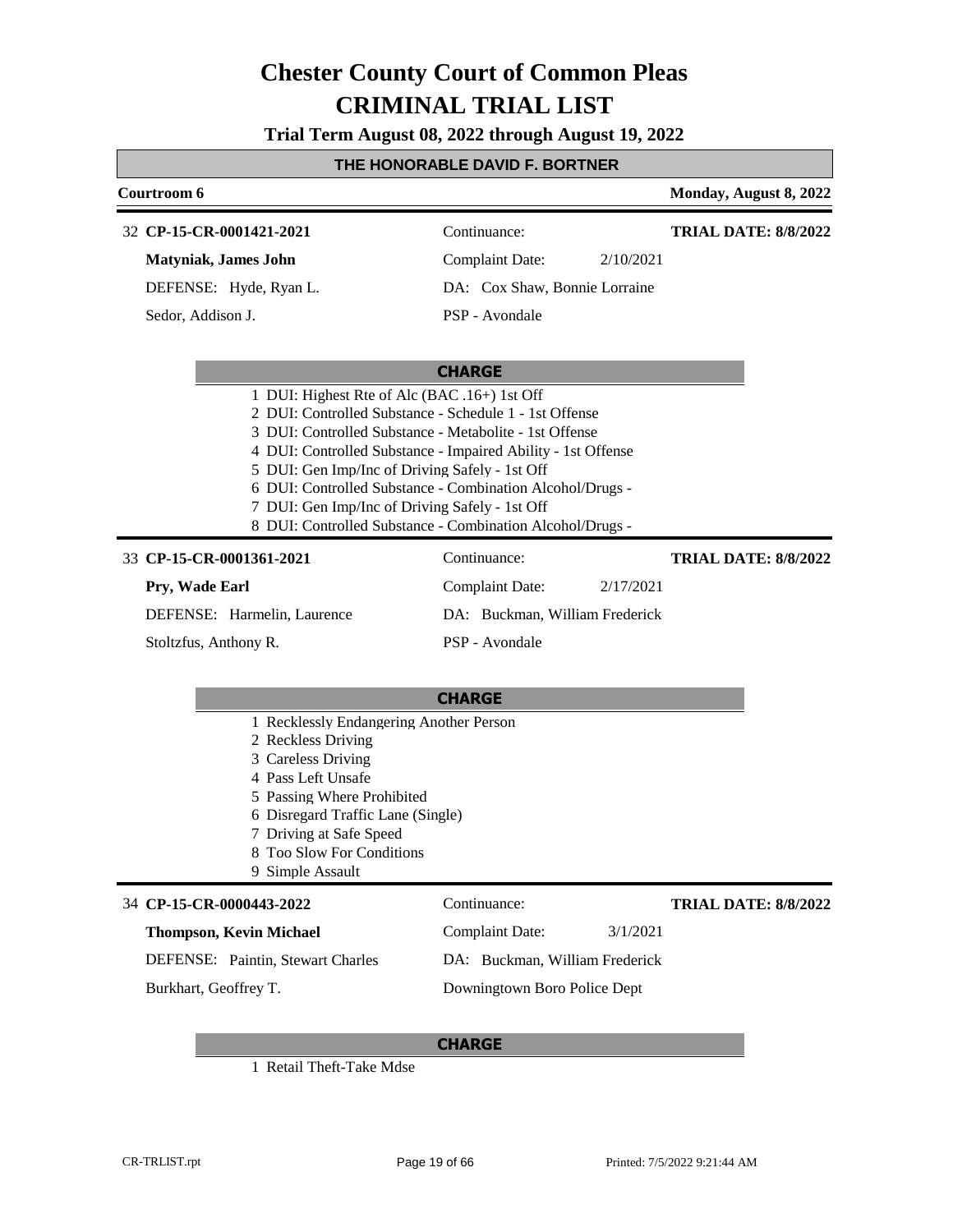**Trial Term August 08, 2022 through August 19, 2022**

#### **THE HONORABLE DAVID F. BORTNER**

### **Courtroom 6 Monday, August 8, 2022 CP-15-CR-0001518-2021** 35 Continuance: **Morton, Andre Jr.** Complaint Date: 3/19/2021 **TRIAL DATE: 8/8/2022**

**CHARGE**

DEFENSE: Lee, James Ephraim

Bogan, John P.

DA: Barraza, Carlos Alberto Coatesville City Police Dept

# 3 Intentionally/Knowingly Fails to Relinquish Firearm/Weapo

**TRIAL DATE: 8/8/2022**

4 Int Poss Contr Subst By Per Not Reg 5 Use/Poss Of Drug Paraph

1 Flight To Avoid Appreh/Trial/Punish 2 Firearms Not To Be Carried W/O License

#### **CP-15-CR-0001519-2021** 35 Continuance:

#### **Morton, Andre Jr.**

DEFENSE: Lee, James Ephraim

Dowds, Shawn R.

DA: Barraza, Carlos Alberto Coatesville City Police Dept

Complaint Date: 3/17/2021

- 1 Criminal Attempt Criminal Homicide
- 2 Aggravated Assault Attempts to cause SBI or causes injur
- 3 Simple Assault
- 4 Recklessly Endangering Another Person
- 5 Recklessly Endangering Another Person
- 6 Poss Instrument Of Crime W/Int
- 7 Firearms Not To Be Carried W/O License
- 8 Robbery-Commit Threat 1st/2nd Deg Fel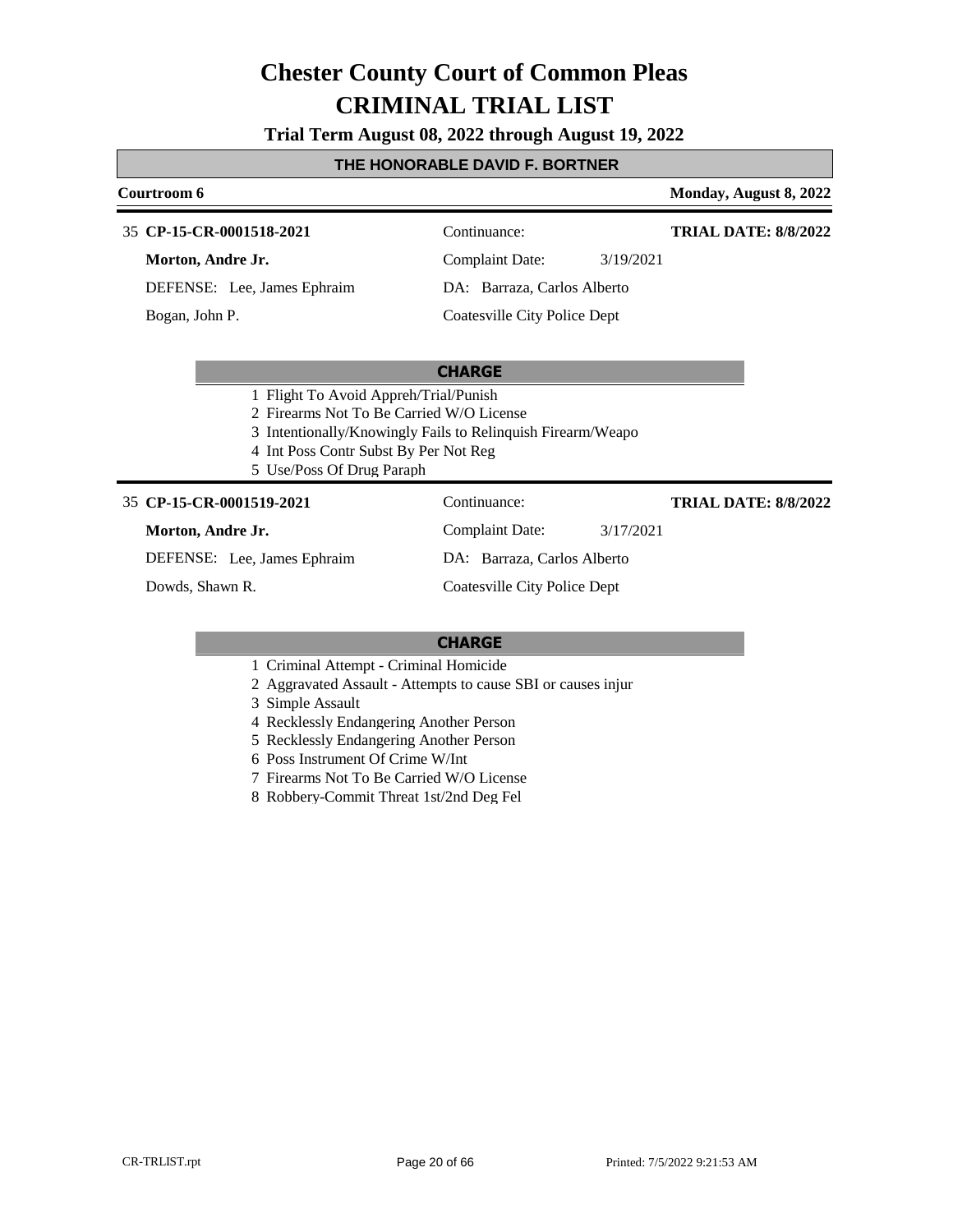**Trial Term August 08, 2022 through August 19, 2022**

### **THE HONORABLE DAVID F. BORTNER**

| Courtroom 6                                                                                                                                                                                                                                                                                                                                                                                                                                     |                                                                                       | Monday, August 8, 2022      |
|-------------------------------------------------------------------------------------------------------------------------------------------------------------------------------------------------------------------------------------------------------------------------------------------------------------------------------------------------------------------------------------------------------------------------------------------------|---------------------------------------------------------------------------------------|-----------------------------|
| 36 CP-15-CR-0001699-2021<br>Adan, Luis F.                                                                                                                                                                                                                                                                                                                                                                                                       | Continuance:<br><b>Complaint Date:</b><br>3/18/2021                                   | <b>TRIAL DATE: 8/8/2022</b> |
| DEFENSE: Bonner, James Henderson<br>Buchmann, Michael J.                                                                                                                                                                                                                                                                                                                                                                                        | DA: Abatemarco, Christine C.<br>W Whiteland Twp Police Dept                           |                             |
| 1 Unlawful Contact With Minor - Sexual Offenses<br>2 Unlawful Contact With Minor - Sexual Offenses<br>3 Unlawful Contact With Minor - Sexual Offenses<br>4 Unlawful Contact With Minor - Sexual Offenses<br>5 IDSI Person Less Than 16 Yrs Age<br>6 IDSI Person Less Than 16 Yrs Age<br>7 IDSI Person Less Than 16 Yrs Age<br>8 IDSI Person Less Than 16 Yrs Age<br>9 Contact/Comm.W/Minor-Sexual Abuse<br>10 Contact/Comm.W/Minor-Sexual Abuse | <b>CHARGE</b>                                                                         |                             |
| 37 CP-15-CR-0001676-2021<br>Foster, Jill M.<br>DEFENSE: Strand, Eric D.                                                                                                                                                                                                                                                                                                                                                                         | Continuance:<br><b>Complaint Date:</b><br>3/19/2021<br>DA: Buckman, William Frederick | <b>TRIAL DATE: 8/8/2022</b> |
| Cusick, Christine L.<br>1 Tamper With/Fabricate Physical Evidence                                                                                                                                                                                                                                                                                                                                                                               | Caln Twp Police Dept<br><b>CHARGE</b>                                                 |                             |

| 38 CP-15-CR-0001092-2021                 | Continuance:                     |           | <b>TRIAL DATE: 8/8/2022</b> |
|------------------------------------------|----------------------------------|-----------|-----------------------------|
| <b>Boz, Shawn</b>                        | Complaint Date:                  | 3/22/2021 |                             |
| <b>DEFENSE:</b> Paintin, Stewart Charles | DA: Buckman, William Frederick   |           |                             |
| Clarke, Robert C. Jr.                    | East Marlborough Twp Police Dept |           |                             |

#### **CHARGE**

1 Aggravated Assault - Attempts to cause SBI or causes injur

2 Simple Assault

- 3 Recklessly Endangering Another Person
- 4 Stalking Repeatedly Comm. To Cause Fear
- 5 Harassment Follow In Public Place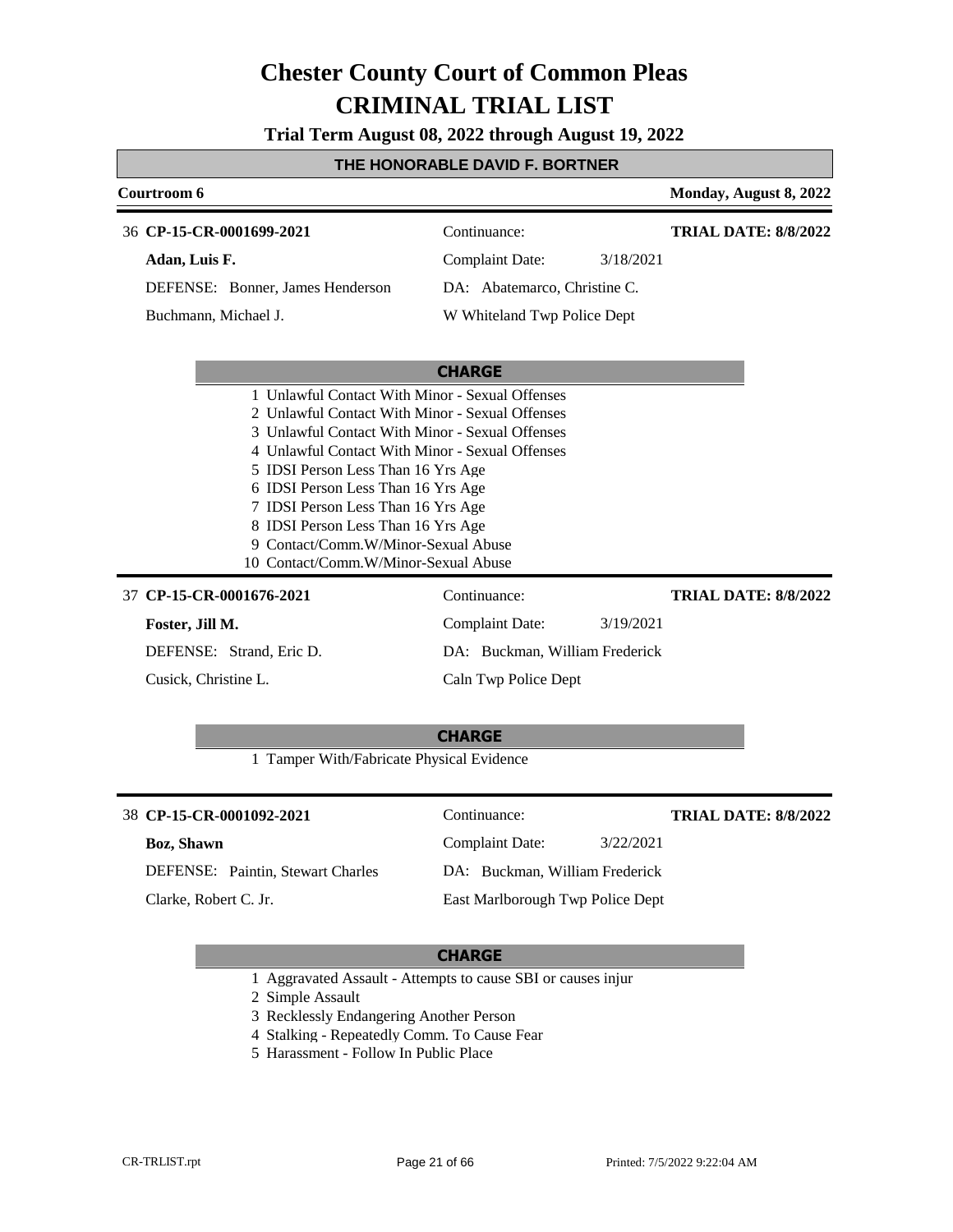**Trial Term August 08, 2022 through August 19, 2022**

#### **THE HONORABLE DAVID F. BORTNER**

#### **Courtroom 6 Monday, August 8, 2022**

# **CP-15-CR-0001410-2021** 39 Continuance:

**TRIAL DATE: 8/8/2022**

**Hernandez-Garza, Edinson Arnold**

DEFENSE: Silow, Alexander Louis

Fusco, Matthew D.

Complaint Date: 3/23/2021 DA: Cox Shaw, Bonnie Lorraine

Phoenixville Boro Police Dept

#### **CHARGE**

- 1 DUI: Gen Imp/Inc of Driving Safely 1st Off
- 2 Drg Lic Sus/Rev Purs to Sec 3802/1547B1
- 3 Driving While BAC .02 or Greater While License Susp
- 4 No Headlights

#### **CP-15-CR-0002545-2021** 40 Continuance:

#### **Weiss, Eugene Edward Jr.**

DEFENSE: Kelly, Evan J.

Ciliberto, James F.

Complaint Date: 4/1/2021

DA: Yurick, Zachary

Chester County County Detective

#### **CHARGE**

- 1 Rape Forcible Compulsion
- 2 Rape Forcible Compulsion
- 3 Rape Forcible Compulsion
- 4 Rape Forcible Compulsion
- 5 Rape Forcible Compulsion
- 6 Rape Forcible Compulsion
- 7 Rape Forcible Compulsion
- 8 Rape Forcible Compulsion
- 9 Rape Forcible Compulsion
- 10 Rape Forcible Compulsion

**TRIAL DATE: 8/8/2022**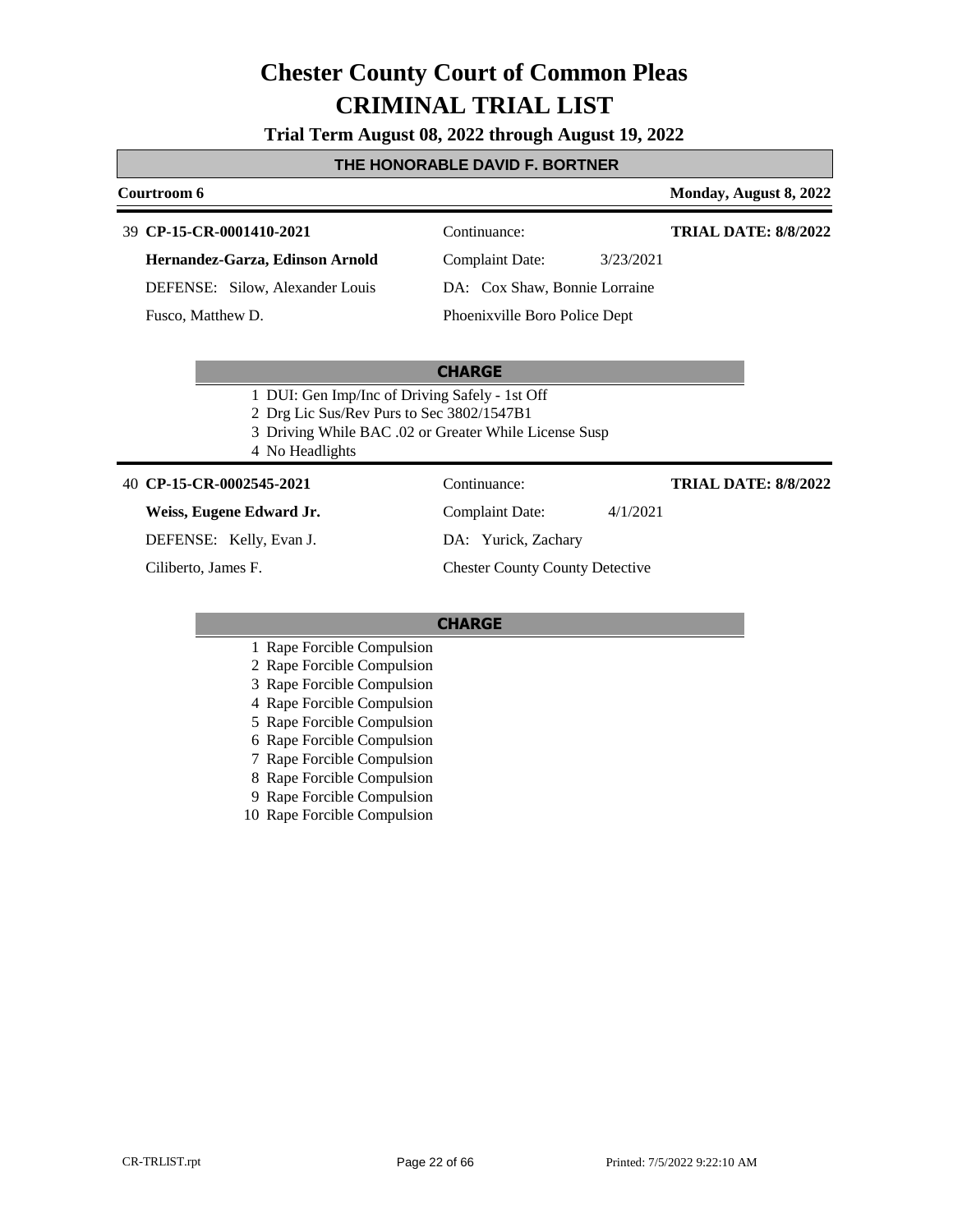**Trial Term August 08, 2022 through August 19, 2022**

### **THE HONORABLE DAVID F. BORTNER**

| Courtroom 6                                                                                                                                                                                                                                                                   |                                                           | Tuesday, August 9, 2022     |
|-------------------------------------------------------------------------------------------------------------------------------------------------------------------------------------------------------------------------------------------------------------------------------|-----------------------------------------------------------|-----------------------------|
| 41 CP-15-CR-0003224-2021                                                                                                                                                                                                                                                      | Continuance:                                              | <b>TRIAL DATE: 8/9/2022</b> |
| <b>Cummings, Joshua Michael</b>                                                                                                                                                                                                                                               | Complaint Date:<br>4/13/2021                              |                             |
| <b>DEFENSE:</b>                                                                                                                                                                                                                                                               | DA: Buckman, William Frederick                            |                             |
| Greenert, Kaytlynn A.                                                                                                                                                                                                                                                         | PSP - Embreeville                                         |                             |
|                                                                                                                                                                                                                                                                               | <b>CHARGE</b>                                             |                             |
| 1 Use/Poss Of Drug Paraph<br>2 Int Poss Contr Subst By Per Not Reg<br>3 Int Poss Contr Subst By Per Not Reg                                                                                                                                                                   |                                                           |                             |
| 42 CP-15-CR-0001761-2021                                                                                                                                                                                                                                                      | Continuance:                                              | <b>TRIAL DATE: 8/9/2022</b> |
| Young, James R.                                                                                                                                                                                                                                                               | <b>Complaint Date:</b><br>5/5/2021                        |                             |
| DEFENSE: Miller, David Blair                                                                                                                                                                                                                                                  | DA: O'Brien, Erin Patricia                                |                             |
| Fallon, John T.                                                                                                                                                                                                                                                               | <b>Easttown Twp Police Dept</b>                           |                             |
|                                                                                                                                                                                                                                                                               | <b>CHARGE</b>                                             |                             |
| 1 Invol. Deviate Sexual Intercourse W/Child<br>2 Statutory Sexual Assault: 11 Years Older<br>3 Unlawful Contact With Minor - Sexual Offenses<br>4 Sexual Assault<br>5 Corruption Of Minors - Defendant Age 18 or Above<br>7 Indecent Assault Person Less than 13 Years of Age | 6 Endangering Welfare of Children - Parent/Guardian/Other |                             |
| 43 CP-15-CR-0001950-2021                                                                                                                                                                                                                                                      | Continuance:                                              | <b>TRIAL DATE: 8/9/2022</b> |
| <b>Bermudez, Luis Antonio</b>                                                                                                                                                                                                                                                 | <b>Complaint Date:</b><br>5/6/2021                        |                             |
| DEFENSE: Miller, David Blair                                                                                                                                                                                                                                                  | DA: O'Brien, Erin Patricia                                |                             |
| McGuire, Matthew                                                                                                                                                                                                                                                              | PSP - Avondale                                            |                             |

- 1 Agg. Ind. Assault W/O Consent
- 2 Agg. Ind. Assault Comp. Less Than 16
- 3 Corruption Of Minors Defendant Age 18 or Above
- 4 Simple Assault
- 5 Endangering Welfare of Children Parent/Guardian/Other
- 6 Indec Asslt-W/O Cons Of Other
- 7 Indec Asslt-W/O Cons Of Other
- 8 Ind Asslt Person Less 16 Yrs Age
- 9 Ind Asslt Person Less 16 Yrs Age
- 10 Unlawful Contact With Minor Sexual Offenses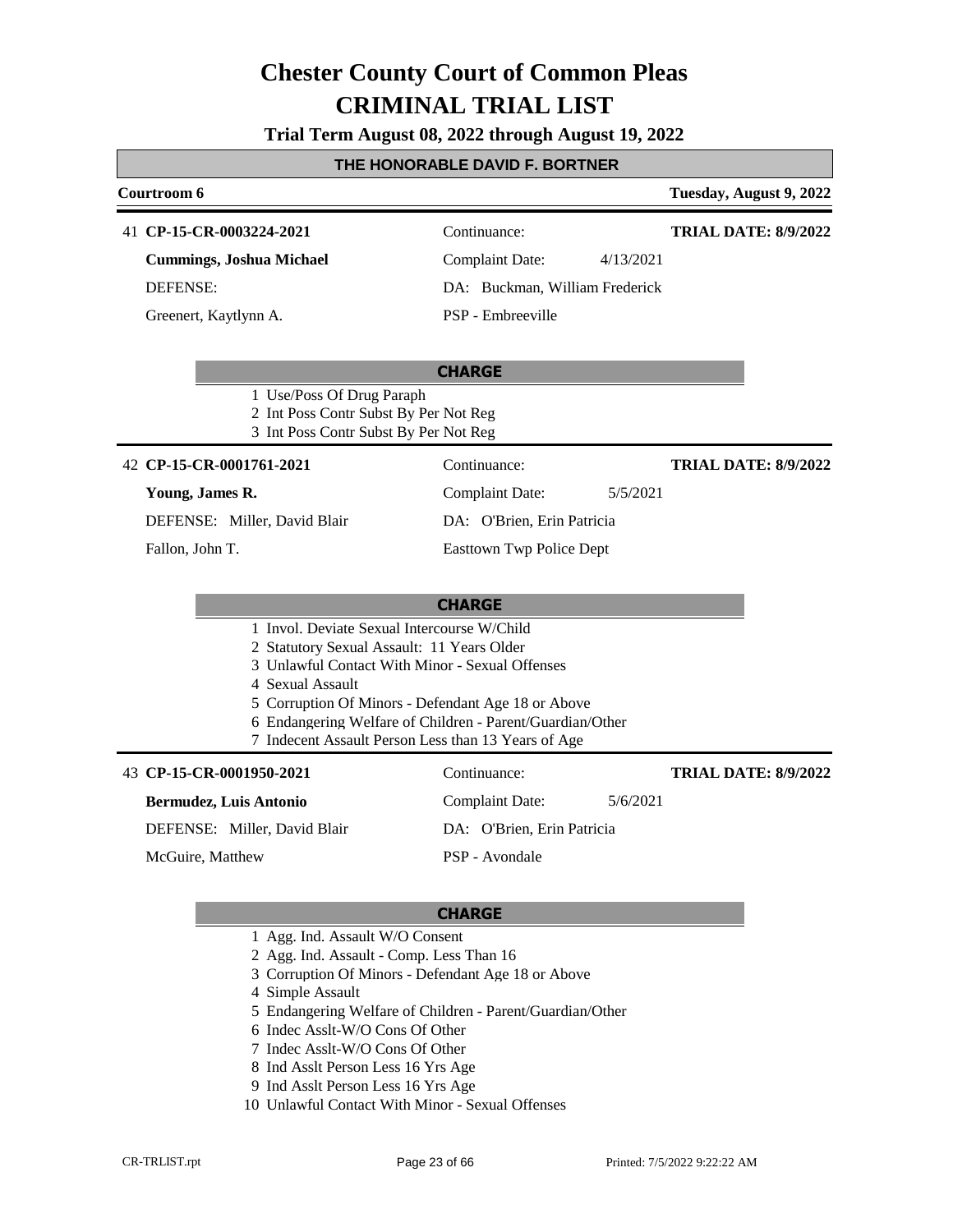**Trial Term August 08, 2022 through August 19, 2022**

#### **THE HONORABLE DAVID F. BORTNER**

#### **Courtroom 6 Tuesday, August 9, 2022** 44 **CP-15-CR-0001648-2021** Continuance: **Murillo-Gonzalez, Rafael Abran** DEFENSE: Miller, David Blair Complaint Date: 5/8/2021 DA: Cox-Shaw, Bonnie Lorraine Coatesville City Police Dept **TRIAL DATE: 8/9/2022** Guyer, Kirt M.

#### **CHARGE**

- 1 Aggravated Cruelty to Animals Torture
- 2 Aggravated Cruelty to Animals Causing SBI or Death
- 3 Cruelty to Animals
- 
- 

#### **CP-15-CR-0001106-2022** 45 Continuance:

| , СГ-19-СІГООО1100- <i>2022</i>          | Communico.                           | 1 MBD DRIE: 9/2/202 |
|------------------------------------------|--------------------------------------|---------------------|
| Miranda Zermeno, Jose Adolfo             | Complaint Date:<br>5/12/2021         |                     |
| <b>DEFENSE:</b> Paintin, Stewart Charles | DA: Chester County District Attorney |                     |
| Dougherty, Sean E.                       | PSP - Avondale                       |                     |

#### **CHARGE**

- 1 Conspiracy Theft By Unlaw Taking-Movable Prop
- 2 Conspiracy Receiving Stolen Property
- 3 Conspiracy Unauth Use Motor/Other Vehicles
- 4 Theft By Unlaw Taking-Movable Prop
- 5 Receiving Stolen Property
- 6 Unauth Use Motor/Other Vehicles

#### **CP-15-CR-0001107-2022** 45 Continuance: **Guzman Pantoja, Fernando** DEFENSE: Dugan, Laura Ann Complaint Date: 5/12/2021 DA: Cox Shaw, Bonnie Lorraine PSP - Avondale **TRIAL DATE: 8/9/2022** Dougherty, Sean E.

#### **CHARGE**

- 1 Theft By Unlaw Taking-Movable Prop
- 2 Receiving Stolen Property
- 3 Unauth Use Motor/Other Vehicles
- 4 Driving W/O A License
- 5 Conspiracy Theft By Unlaw Taking-Movable Prop
- 6 Conspiracy Receiving Stolen Property
- 7 Conspiracy Unauth Use Motor/Other Vehicles

- 
- 4 Neglect of Animals Vet Care
- 5 Criminal Mischief Damage Property

**TRIAL DATE: 8/9/2022**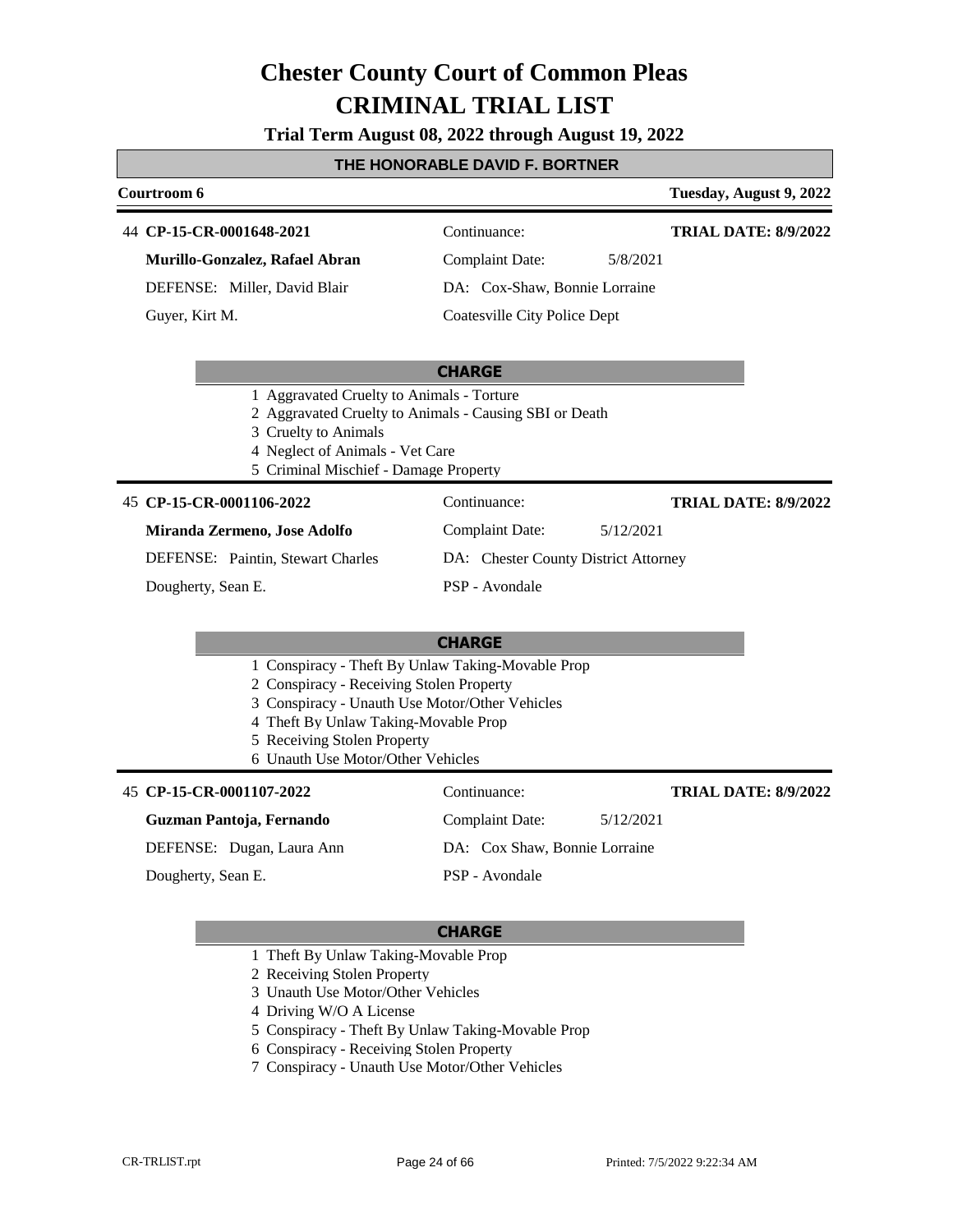**Trial Term August 08, 2022 through August 19, 2022**

### **THE HONORABLE DAVID F. BORTNER**

| Courtroom 6                                                                                                                                                                                                                                                                                                                                                                 |                                     | Tuesday, August 9, 2022     |  |  |
|-----------------------------------------------------------------------------------------------------------------------------------------------------------------------------------------------------------------------------------------------------------------------------------------------------------------------------------------------------------------------------|-------------------------------------|-----------------------------|--|--|
| 46 CP-15-CR-0002564-2021                                                                                                                                                                                                                                                                                                                                                    | Continuance:                        | <b>TRIAL DATE: 8/9/2022</b> |  |  |
| <b>Speakman, Daelynne Yvonne</b>                                                                                                                                                                                                                                                                                                                                            | <b>Complaint Date:</b><br>6/11/2021 |                             |  |  |
| DEFENSE: Paintin, Stewart Charles                                                                                                                                                                                                                                                                                                                                           | DA: Cox Shaw, Bonnie Lorraine       |                             |  |  |
| Sheridan, Daniel J.                                                                                                                                                                                                                                                                                                                                                         | PSP - Avondale                      |                             |  |  |
|                                                                                                                                                                                                                                                                                                                                                                             | <b>CHARGE</b>                       |                             |  |  |
| 2 Aggravated Assault By Vehicle While Dui<br>3 Aggravated assault by vehicle<br>4 Accidents Involving Death Or Personal Injury<br>5 Recklessly Endangering Another Person<br>6 DUI: Controlled Substance - Impaired Ability - 1st Offense<br>7 Simple Assault<br>8 Fail Stop And Give Infor Render Aid<br>9 Careless Driving - Serious Bodily Injury<br>10 Careless Driving |                                     |                             |  |  |
| 46 CP-15-CR-0003459-2021                                                                                                                                                                                                                                                                                                                                                    | Continuance:                        | <b>TRIAL DATE: 8/9/2022</b> |  |  |
| <b>Speakman, Daelynne Yvonne</b>                                                                                                                                                                                                                                                                                                                                            | <b>Complaint Date:</b><br>6/3/2021  |                             |  |  |
| DEFENSE: Paintin, Stewart Charles                                                                                                                                                                                                                                                                                                                                           | DA: Cox Shaw, Bonnie Lorraine       |                             |  |  |
| Sipple, Howard L.                                                                                                                                                                                                                                                                                                                                                           | Sadsbury Twp Police Dept            |                             |  |  |
|                                                                                                                                                                                                                                                                                                                                                                             | <b>CHARGE</b>                       |                             |  |  |
| 1 Simple Assault                                                                                                                                                                                                                                                                                                                                                            |                                     |                             |  |  |

| <b>1 SHIPIC ASSAULE</b>                          |
|--------------------------------------------------|
| 2 Harassment - Subject Other to Physical Contact |

| 47 CP-15-CR-0002965-2021            | Continuance:                   | <b>TRIAL DATE: 8/9/2022</b> |
|-------------------------------------|--------------------------------|-----------------------------|
| <b>Andrews, Carlos Ricardo</b>      | Complaint Date:<br>6/6/2021    |                             |
| DEFENSE: McCafferty, Melissa Berlot | DA: Buckman, William Frederick |                             |
| Pfeiffer, Justin                    | PSP - Avondale                 |                             |

- 1 DUI: Gen Imp/Inc of Driving Safely 1st Off
- 2 Exceed 55 MPH In Other Loc By 18 MPH
- 3 Disregard Traffic Lane (Single)
- 4 Careless Driving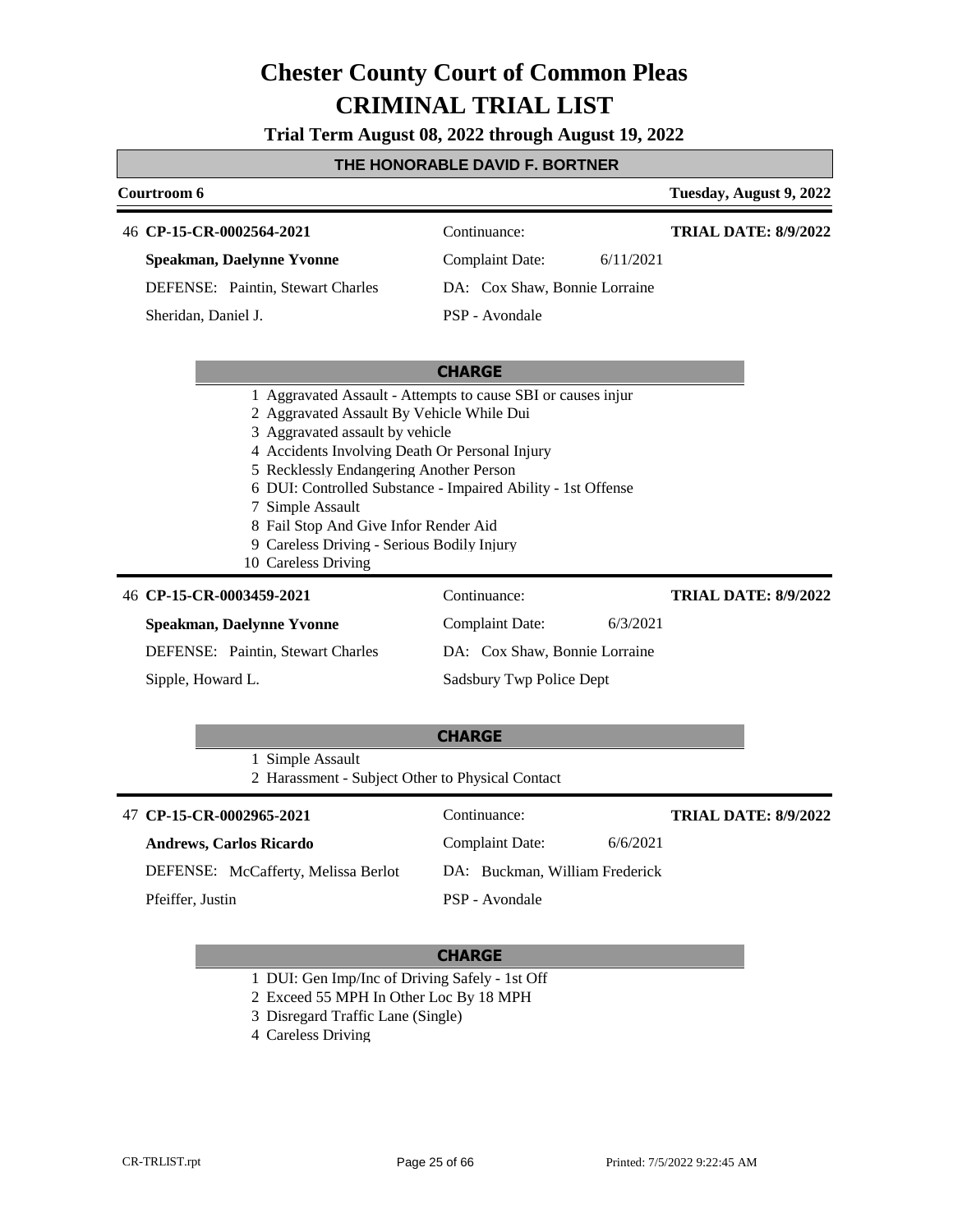**Trial Term August 08, 2022 through August 19, 2022**

#### **THE HONORABLE DAVID F. BORTNER**

| Courtroom 6                  |                               |          | Tuesday, August 9, 2022     |
|------------------------------|-------------------------------|----------|-----------------------------|
| 48 CP-15-CR-0001569-2022     | Continuance:                  |          | <b>TRIAL DATE: 8/9/2022</b> |
| Hernandez, Carlos Daniel     | Complaint Date:               | 6/8/2021 |                             |
| DEFENSE: Miller, David Blair | DA: Cox-Shaw, Bonnie Lorraine |          |                             |
| Francart, Jason B.           | W Chester Boro Police Dept    |          |                             |

#### **CHARGE**

- 1 Firearm Ownership Duty Of Other Persons
- 2 Criminal Use Of Communication Facility
- 3 Poss Instrument Of Crime W/Int
- 4 Possession Of Weapon

#### **CP-15-CR-0002020-2021** 49 Continuance:

#### **Queenan, Gavin Donavan**

DEFENSE: Thompson, Brooks Thomas

Walker, Stephan W. Jr.

Malvern Boro Police Dept

Complaint Date: 6/9/2021 DA: Cox-Shaw, Bonnie Lorraine

#### **CHARGE**

- 1 Burglary Overnight Accommodation, No Person Present
- 2 Crim Tres-Break Into Structure
- 3 Terroristic Threats Cause Serious Public Inconv.
- 4 Criminal Mischief Damage Property
- 5 Harassment Comm. Lewd, Threatening, Etc. Language
- 6 Disorder Conduct Hazardous/Physi Off
- 7 Stalking Repeatedly Commit Acts To Cause Fear
- 8 Stalking Repeatedly Comm. To Cause Fear
- 9 Retaliation Against Witness or Victim
- 10 Criminal Attempt Indec Asslt-W/O Cons Of Other

### **CP-15-CR-0002357-2021**

| 50 CP-15-CR-0002357-2021     | Continuance:                  |           | <b>TRIAL DATE: 8/9/2022</b> |
|------------------------------|-------------------------------|-----------|-----------------------------|
| <b>Garces, Neil</b>          | Complaint Date:               | 6/16/2021 |                             |
| DEFENSE: Miller, David Blair | DA: Cox Shaw, Bonnie Lorraine |           |                             |
| Price, Amanda B.             | PSP - Avondale                |           |                             |

#### **CHARGE**

- 1 Burglary Not Adapted for Overnight Accommodation, No
- 2 Crim Tres-Break Into Structure
- 3 Criminal Mischief Damage Property
- 4 Theft By Unlaw Taking-Movable Prop

**TRIAL DATE: 8/9/2022**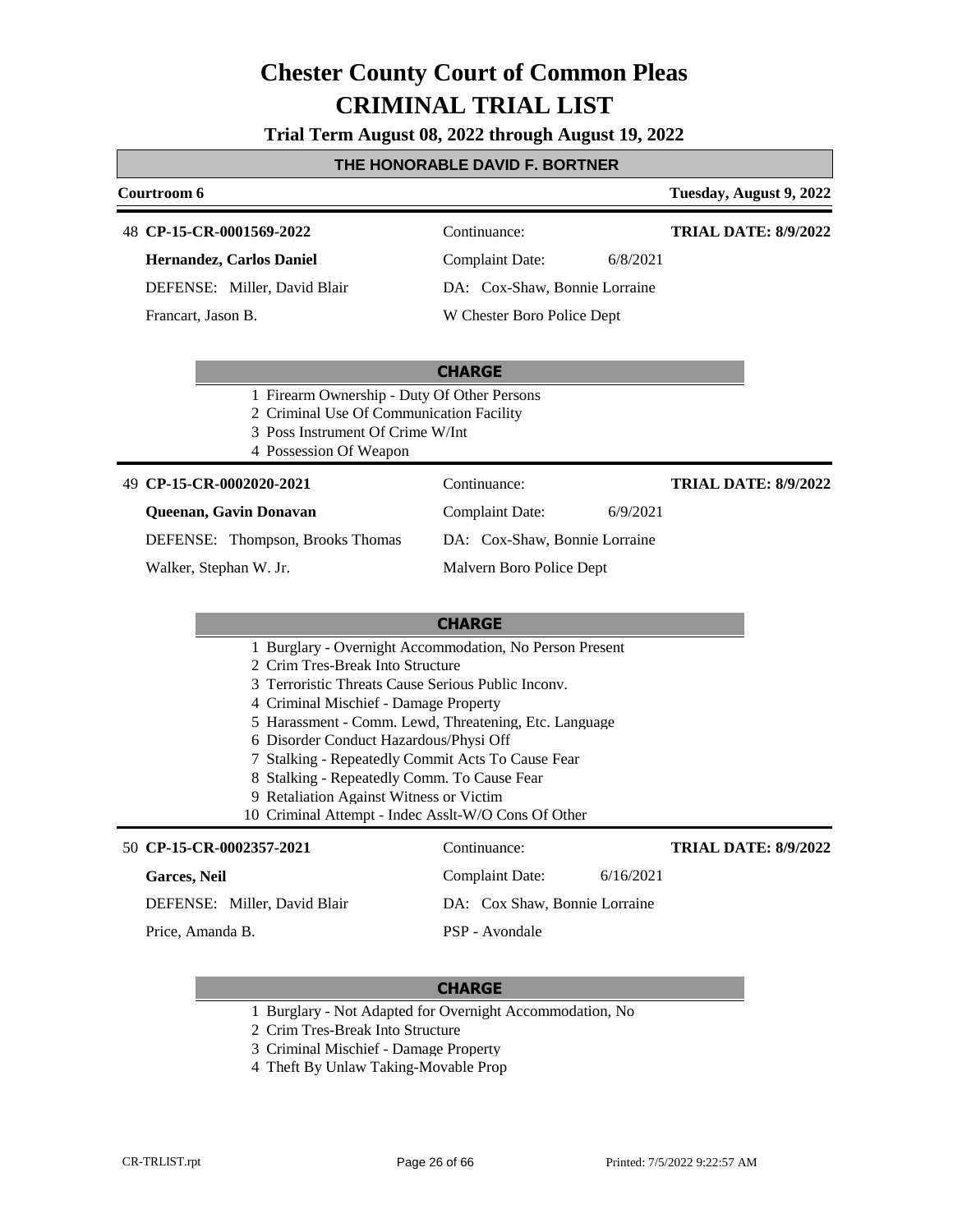**Trial Term August 08, 2022 through August 19, 2022**

#### **THE HONORABLE DAVID F. BORTNER**

#### **Courtroom 6 Tuesday, August 9, 2022 CP-15-CR-0002661-2021** 51 Continuance: **Procyson, Dalten Patrick** Complaint Date: 7/8/2021 **TRIAL DATE: 8/9/2022**

DEFENSE: Fish, Illon Ross

Doherty, Ryan E.

DA: Buckman, William Frederick

Oxford Boro Police Dept

#### **CHARGE**

- 1 Criminal Mischief Damage Property
- 2 Disorderly Conduct Engage In Fighting
- 3 Fleeing or Attempting to Elude Officer
- 4 Simple Assault

#### **CP-15-CR-0003693-2021** 52 Continuance:

#### **Burk, Jabbar Asir**

DEFENSE: Keller, Robert Craig

Cuddhy, William

**TRIAL DATE: 8/9/2022**

DA: Cox Shaw, Bonnie Lorraine

Complaint Date: 7/26/2021

W Goshen Twp Police Dept

### **CHARGE**

| <b>CIPANEE</b>                                          |
|---------------------------------------------------------|
| 1 Conspiracy - Robbery-Threat Immed Ser Injury          |
| 2 Conspiracy - Robbery-Threat Immed Ser Injury          |
| 3 Conspiracy - Robbery-Inflict Threat Imm Bod Inj       |
| 4 Conspiracy - Robbery-Inflict Threat Imm Bod Inj       |
| 5 Conspiracy - Unlawful Restraint/Serious Bodily Injury |
| 6 Conspiracy - Unlawful Restraint/Serious Bodily Injury |
| 7 Conspiracy - Unlawful Restraint/Serious Bodily Injury |
| 8 Conspiracy - Unlawful Restraint/Serious Bodily Injury |

- 9 Conspiracy Unlawful Restraint/ Serious Bodily Injury
- 10 Conspiracy Unlawful Restraint/ Serious Bodily Injury

#### 53 **CP-15-CR-0002835-2021** Continuance:

### **TRIAL DATE: 8/9/2022**

| Draughn, Reginald B.         | 7/27/2021<br>Complaint Date:    |
|------------------------------|---------------------------------|
| DEFENSE: McCarthy, Brian Lee | DA: Cox Shaw, Bonnie Lorraine   |
| Yeager, Christian R.         | West Brandywine Twp Police Dept |

- 1 Materially false written statement purchase, delivery, trans
- 2 Unsworn Falsification to Authorities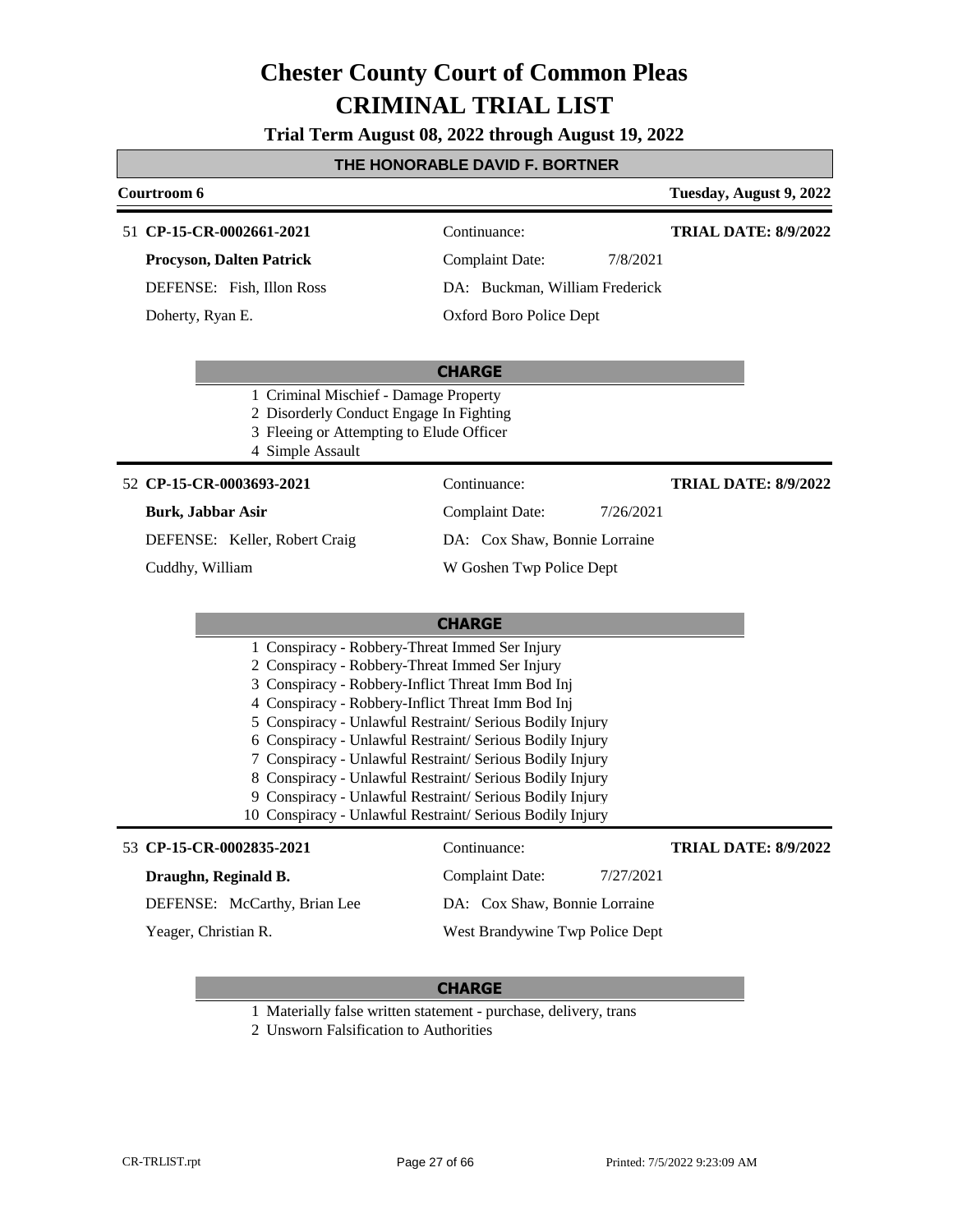**Trial Term August 08, 2022 through August 19, 2022**

### **THE HONORABLE DAVID F. BORTNER**

| Courtroom 6                                                                                                                                                                                                                                          |                                                          | Tuesday, August 9, 2022     |
|------------------------------------------------------------------------------------------------------------------------------------------------------------------------------------------------------------------------------------------------------|----------------------------------------------------------|-----------------------------|
| 54 CP-15-CR-0003774-2021                                                                                                                                                                                                                             | Continuance:                                             | <b>TRIAL DATE: 8/9/2022</b> |
| <b>Docherty, John Michael</b>                                                                                                                                                                                                                        | <b>Complaint Date:</b><br>9/29/2021                      |                             |
| DEFENSE: Paintin, Stewart Charles                                                                                                                                                                                                                    | DA: Cox-Shaw, Bonnie Lorraine                            |                             |
| Behrndt, William S.                                                                                                                                                                                                                                  | W Goshen Twp Police Dept                                 |                             |
|                                                                                                                                                                                                                                                      | <b>CHARGE</b>                                            |                             |
| 1 Indecent Exposure<br>2 Disorderly Conduct Engage In Fighting                                                                                                                                                                                       |                                                          |                             |
| 54 CP-15-CR-0002554-2021                                                                                                                                                                                                                             | Continuance:                                             | <b>TRIAL DATE: 8/9/2022</b> |
| Docherty, John Michael                                                                                                                                                                                                                               | <b>Complaint Date:</b><br>7/29/2021                      |                             |
| DEFENSE: Paintin, Stewart Charles                                                                                                                                                                                                                    | DA: Cox Shaw, Bonnie Lorraine                            |                             |
| Jasinski, Brian L.                                                                                                                                                                                                                                   | PSP - Bowmansville Turnpike                              |                             |
|                                                                                                                                                                                                                                                      | <b>CHARGE</b>                                            |                             |
| 2 Driv While Oper Priv Susp Or Revoked<br>3 Driving W/O A License<br>4 Disregard Traffic Lane (Single)<br>5 Careless Driving - Unintentional Death<br>6 Fail to use safety belt - driver and front seat occupant<br>7 Oper Veh W/O Req'd Financ Resp | 1 Accidents Involving Death or Injury While Not Licensed |                             |
| 55 CP-15-CR-0002956-2021                                                                                                                                                                                                                             | Continuance:                                             | <b>TRIAL DATE: 8/9/2022</b> |
| <b>Phillips, Lawrence Gene</b>                                                                                                                                                                                                                       | 8/6/2021<br><b>Complaint Date:</b>                       |                             |
| <b>DEFENSE:</b>                                                                                                                                                                                                                                      | DA: Buckman, William Frederick                           |                             |
| Diwilliams, Joseph S.                                                                                                                                                                                                                                | PSP - Avondale                                           |                             |

- 1 Int Poss Contr Subst By Per Not Reg
- 2 Use/Poss Of Drug Paraph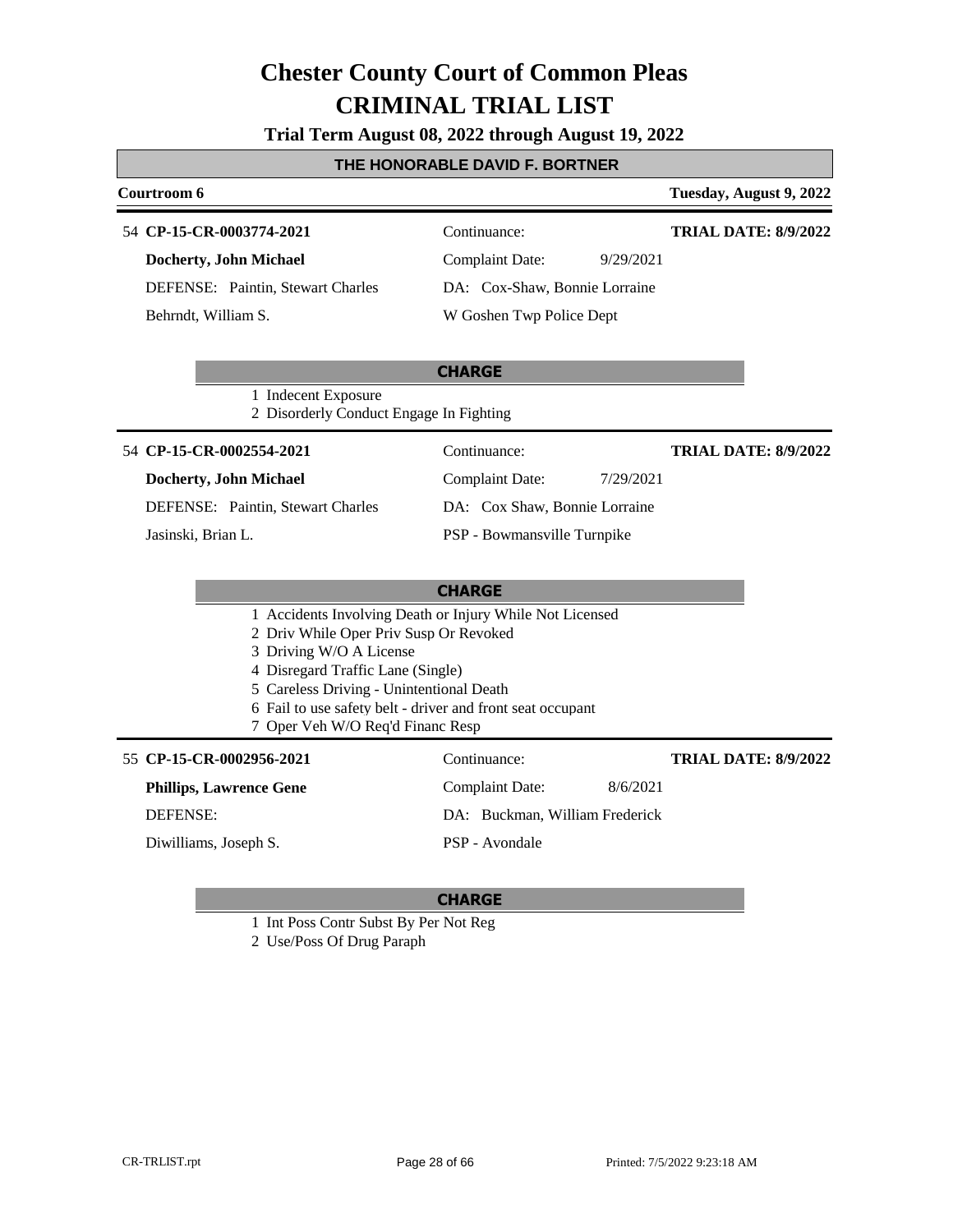#### **Trial Term August 08, 2022 through August 19, 2022**

#### **THE HONORABLE DAVID F. BORTNER**

### **Courtroom 6 Tuesday, August 9, 2022**

#### 56 **CP-15-CR-0002749-2021** Continuance:

**Lopez, Nora Elizabeth**

DEFENSE: Miller, David Blair

Kizis, Jose C.

PSP - Avondale

**TRIAL DATE: 8/9/2022**

Complaint Date: 8/7/2021 DA: Cox Shaw, Bonnie Lorraine

### **CHARGE**

1 Simple Assault

2 Resist Arrest/Other Law Enforce

3 Harassment - Subject Other to Physical Contact

#### **CP-15-CR-0003306-2021** 57 Continuance:

**Roman, Graham B C**

DEFENSE: McCarthy, Brian Lee

Connelly, William P. Jr.

DA: O'Brien, Erin Patricia PSP - Embreeville

#### **CHARGE**

- 1 Criminal Solicitation Photograph/Film/Depict on Compute
- 2 Unlawful Contact With Minor Sexual Offenses
- 3 Corruption Of Minors Defendant Age 18 or Above
- 4 Corruption Of Minors
- 5 Interference W/Custody Of Children
- 6 Criminal Use Of Communication Facility
- 7 Endangering Welfare of Children Parent/Guardian/Other
- 8 Lure Child Into Motor Vehicle
- 9 Concealment Of Whereabouts Of Child
- 10 Indecent Exposure

Complaint Date: 8/27/2021 **TRIAL DATE: 8/9/2022**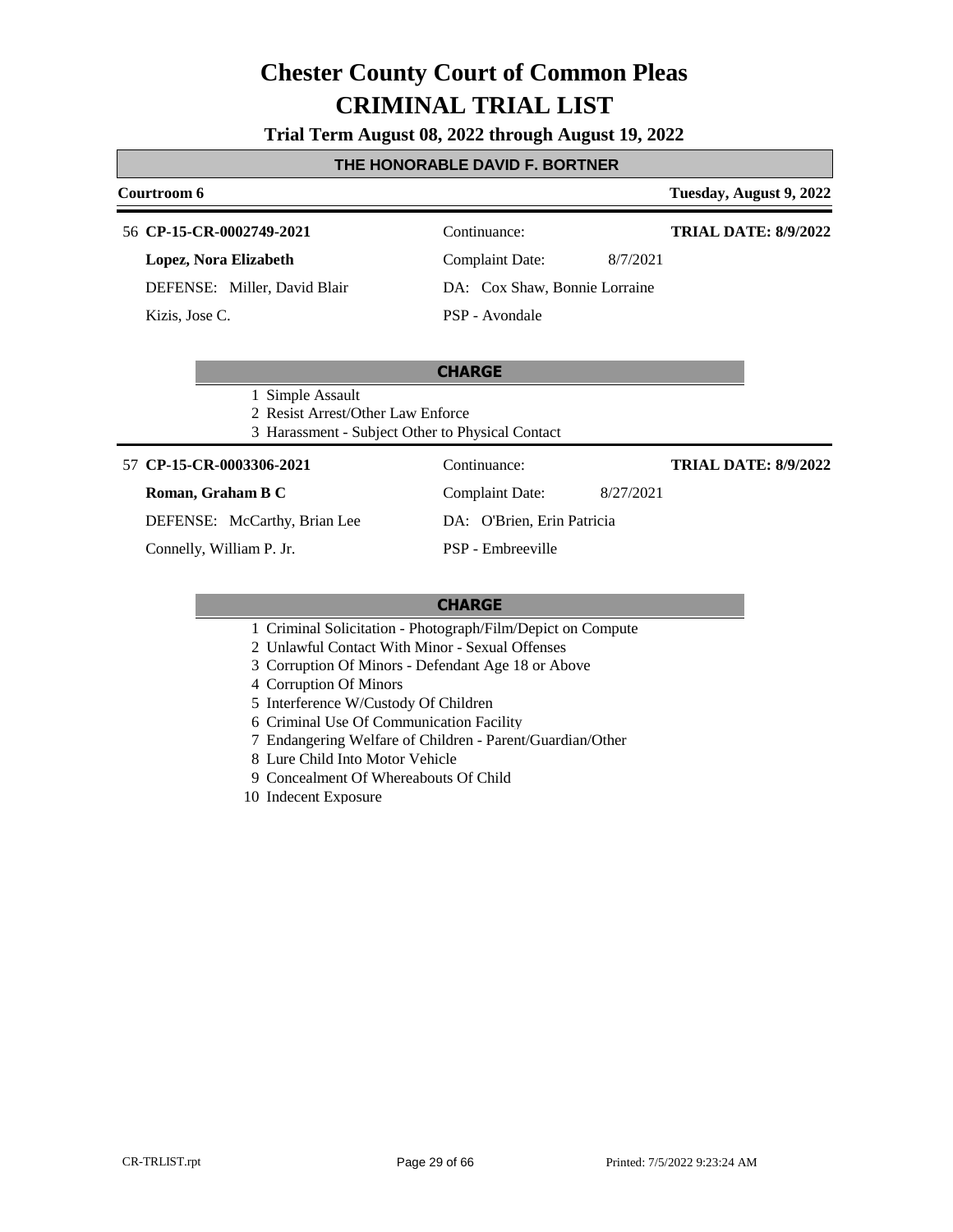**Trial Term August 08, 2022 through August 19, 2022**

### **THE HONORABLE DAVID F. BORTNER**

| Courtroom 6                                                  |                                                             | Tuesday, August 9, 2022     |
|--------------------------------------------------------------|-------------------------------------------------------------|-----------------------------|
| 57 CP-15-CR-0003288-2021                                     | Continuance:                                                | <b>TRIAL DATE: 8/9/2022</b> |
| Roman, Graham B C                                            | 8/26/2021<br><b>Complaint Date:</b>                         |                             |
| DEFENSE: McCarthy, Brian Lee                                 | DA: O'Brien, Erin Patricia                                  |                             |
| Connelly, William P. Jr.                                     | PSP - Embreeville                                           |                             |
|                                                              |                                                             |                             |
|                                                              | <b>CHARGE</b>                                               |                             |
| 1 Unlawful Contact With Minor - Sexual Offenses              |                                                             |                             |
| 2 Criminal Solicitation - Photograph/Film/Depict on Compute  |                                                             |                             |
| 3 Corruption Of Minors - Defendant Age 18 or Above           |                                                             |                             |
| 4 Corruption Of Minors                                       |                                                             |                             |
| 5 Interference W/Custody Of Children                         |                                                             |                             |
| 6 Criminal Use Of Communication Facility                     |                                                             |                             |
| 7 Sell/Furnish Liquor Etc Minor                              |                                                             |                             |
|                                                              | 8 Criminal Solicitation - Photograph/Film/Depict on Compute |                             |
| 9 Criminal Solicitation - Dissem Photo/Film of Child Sex Act |                                                             |                             |
| 10 Endangering Welfare of Children - Parent/Guardian/Other   |                                                             |                             |
| 58 CP-15-CR-0003586-2021                                     | Continuance:                                                | <b>TRIAL DATE: 8/9/2022</b> |
| Wall, Shaheem Koran Lance Ko                                 | <b>Complaint Date:</b><br>9/8/2021                          |                             |
| DEFENSE: Kelly, Evan J.                                      | DA: Cox Shaw, Bonnie Lorraine                               |                             |

Waters, Ryan N.

**CHARGE**

PSP - Avondale

1 Firearm Not To Be Carried W/O License-No Crim Viol

2 Marijuana-Small Amt Personal Use

3 Use/Poss Of Drug Paraph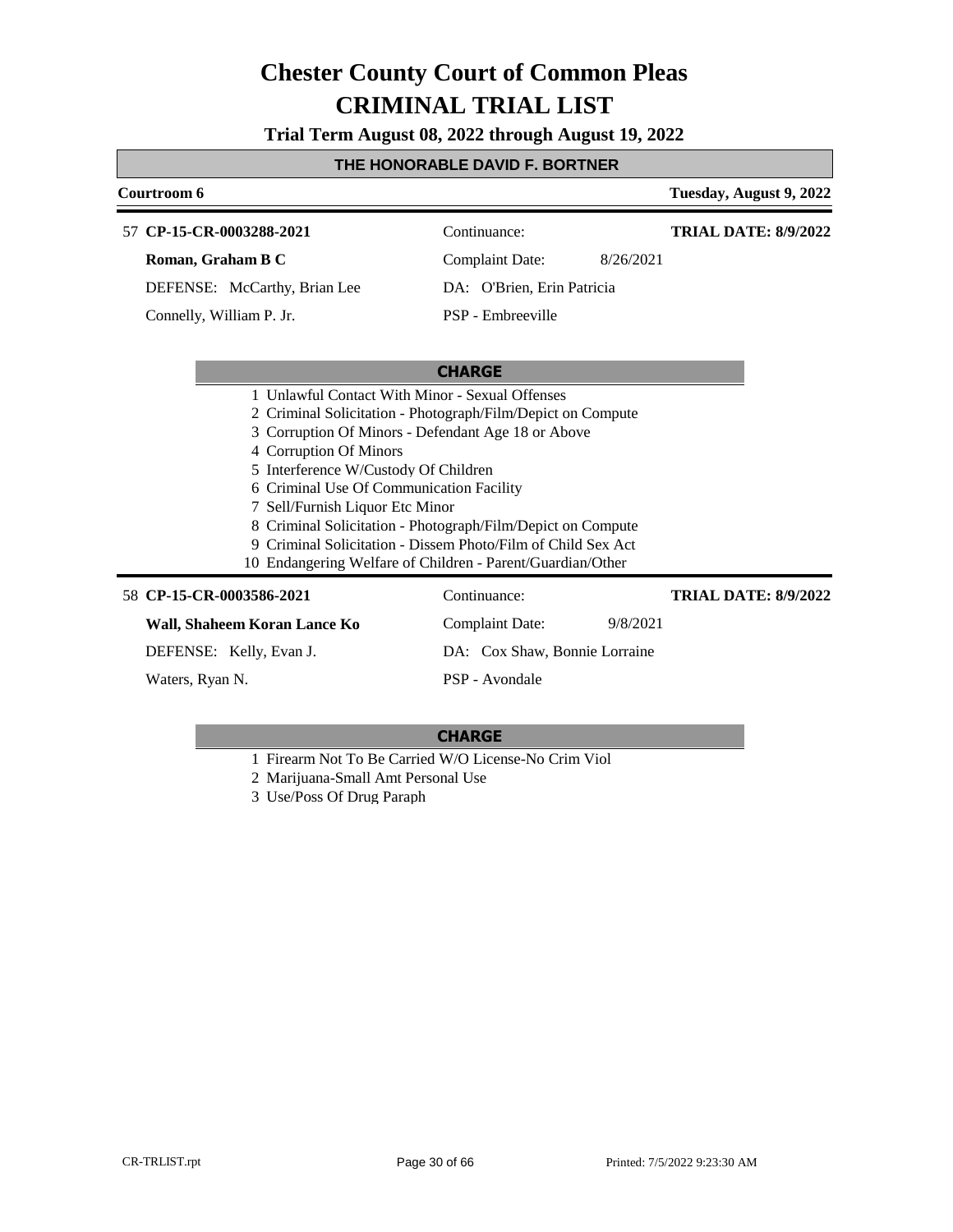**Trial Term August 08, 2022 through August 19, 2022**

### **THE HONORABLE DAVID F. BORTNER**

| Courtroom 6                     | Tuesday, August 9, 2022         |                             |
|---------------------------------|---------------------------------|-----------------------------|
| 59 CP-15-CR-0000298-2022        | Continuance:                    | <b>TRIAL DATE: 8/9/2022</b> |
| <b>Davis, Matthew David</b>     | Complaint Date:                 | 10/29/2021                  |
| DEFENSE: Caputo, Vincent Joseph | DA: Buckman, William Frederick  |                             |
| Yeager, Christian R.            | West Brandywine Twp Police Dept |                             |

|                                       | <b>CHARGE</b>                  |           |                             |
|---------------------------------------|--------------------------------|-----------|-----------------------------|
| 1 Int Poss Contr Subst By Per Not Reg |                                |           |                             |
| 2 Int Poss Contr Subst By Per Not Reg |                                |           |                             |
| 3 Int Poss Contr Subst By Per Not Reg |                                |           |                             |
| 4 Int Poss Contr Subst By Per Not Reg |                                |           |                             |
| 5 Int Poss Contr Subst By Per Not Reg |                                |           |                             |
| 6 Int Poss Contr Subst By Per Not Reg |                                |           |                             |
| 7 Int Poss Contr Subst By Per Not Reg |                                |           |                             |
| 8 Use/Poss Of Drug Paraph             |                                |           |                             |
| 9 Use/Poss Of Drug Paraph             |                                |           |                             |
| 10 Use/Poss Of Drug Paraph            |                                |           |                             |
| 59 CP-15-CR-0000677-2022              | Continuance:                   |           | <b>TRIAL DATE: 8/9/2022</b> |
| <b>Davis, Matthew David</b>           | Complaint Date:                | 9/15/2021 |                             |
| DEFENSE: Caputo, Vincent Joseph       | DA: Buckman, William Frederick |           |                             |
| Reed, Alexander J.                    | E Brandywine Twp Police Dept   |           |                             |

- 1 DUI: Gen Imp/Inc of Driving Safely 2nd Off
- 2 Use/Poss Of Drug Paraph
- 3 DUI: High Rte of Alc (Bac.10 <.16) 1st Off
- 4 DUI: Controlled Substance Schedule 1 1st Offense
- 5 DUI: Controlled Substance Schedule 2 or 3 1st Offense
- 6 DUI: Controlled Substance Metabolite 1st Offense
- 7 Improp Sunscreening
- 8 DUI: Controlled Substance Impaired Ability 1st Offense
- 9 DUI: Controlled Substance Combination Alcohol/Drugs -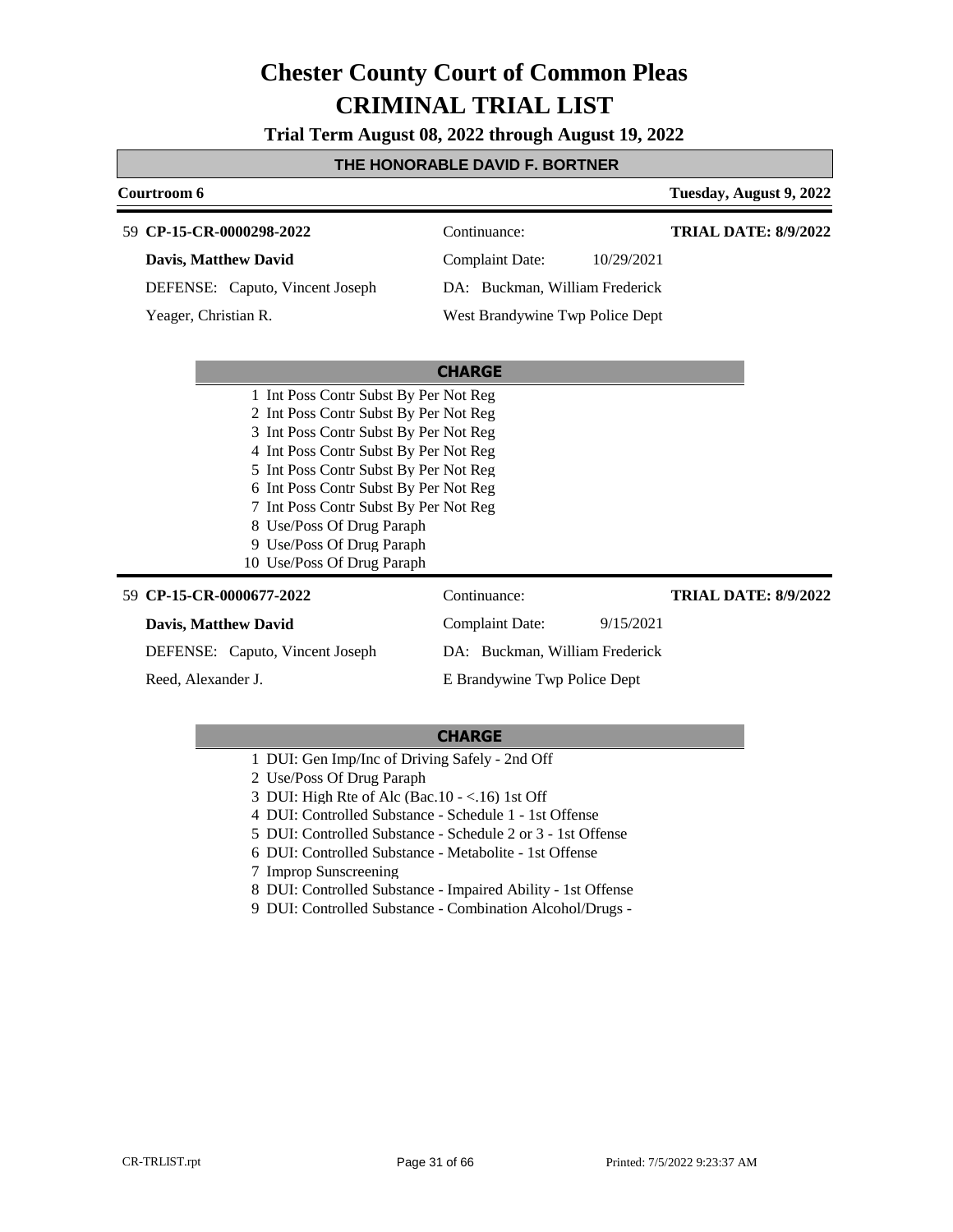**Trial Term August 08, 2022 through August 19, 2022**

#### **THE HONORABLE DAVID F. BORTNER**

| Courtroom 6                        |                               | Tuesday, August 9, 2022     |
|------------------------------------|-------------------------------|-----------------------------|
| 60 CP-15-CR-0000781-2022           | Continuance:                  | <b>TRIAL DATE: 8/9/2022</b> |
| <b>Castellanos Mendez, Carlos</b>  | Complaint Date:<br>9/17/2021  |                             |
| DEFENSE: Green, Joseph Patrick Jr. | DA: Cox Shaw, Bonnie Lorraine |                             |
| Ferriola, Jerry A.                 | W Chester Boro Police Dept    |                             |

#### **CHARGE**

- 1 DUI: Gen Imp/Inc of Driving Safely 1st Off
- 2 Period For Requiring Lighted Lamps
- 3 DUI: Highest Rte of Alc (BAC .16+) 1st Off

#### **CP-15-CR-0003106-2021** 61 Continuance:

### **Bacon, Curtis**

DEFENSE: Paintin, Stewart Charles

Romero, Giovanni I

#### **CHARGE**

PSP - Avondale

1 Simple Assault

- 2 Harassment Subject Other to Physical Contact
- 3 Strangulation Applying Pressure to Throat or Neck

#### **CP-15-CR-0003334-2021** 62 Continuance:

**Cousin, Kerry**

DEFENSE:

Neifield, Brent

Complaint Date: 9/21/2021 DA: Buckman, William Frederick PSP - Avondale

Complaint Date: 9/19/2021 DA: Buckman, William Frederick

**TRIAL DATE: 8/9/2022**

**TRIAL DATE: 8/9/2022**

#### **CHARGE**

1 Simple Assault

2 Harassment - Comm. Lewd, Threatening, Etc. Language

3 Criminal Mischief - Damage Property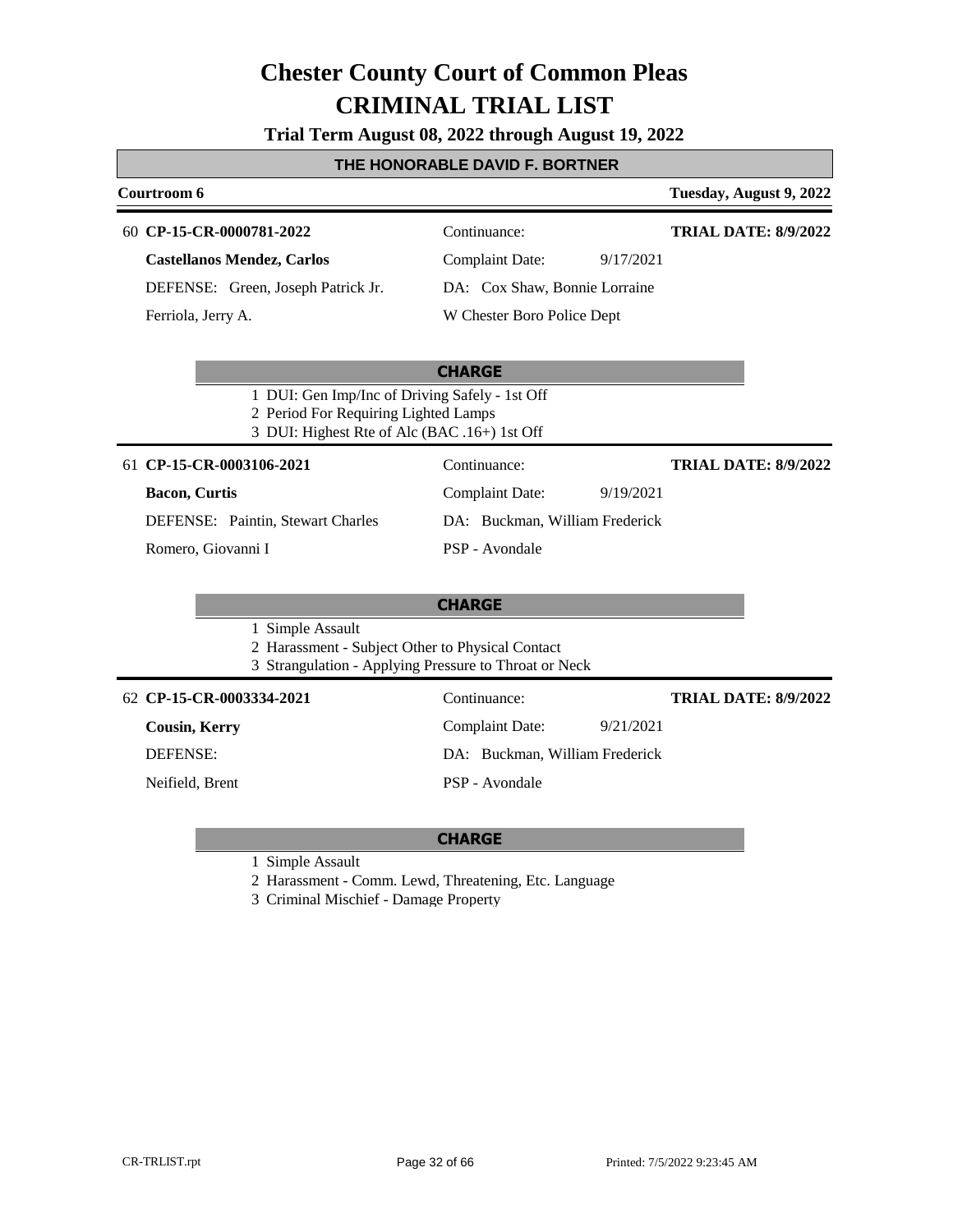**Trial Term August 08, 2022 through August 19, 2022**

#### **THE HONORABLE DAVID F. BORTNER**

#### **Courtroom 6 Tuesday, August 9, 2022 CP-15-CR-0001124-2022** 63 Continuance: **Hill, Samantha Joudea** DEFENSE: Harmelin, Laurence Complaint Date: 2/28/2022 DA: Cox-Shaw, Bonnie Lorraine Coatesville City Police Dept **TRIAL DATE: 8/9/2022** Marvill, Kevin E.

#### **CHARGE**

- 1 Robbery-Take Property Fr Other/Force
- 2 Conspiracy Aggravated Assault Attempts to cause SBI or

3 Simple Assault

- 4 Disorderly Conduct Engage In Fighting
- 5 Theft By Unlaw Taking-Movable Prop
- 6 Receiving Stolen Property
- 7 Harassment Subject Other to Physical Contact

#### **CP-15-CR-0000426-2022** 63 Continuance: **Hill, Samantha Joudea** DEFENSE: Harmelin, Laurence Complaint Date: 9/22/2021 DA: Cox-Shaw, Bonnie Lorraine PSP - Avondale **TRIAL DATE: 8/9/2022** Schiltz, Kyle G.

- 1 DUI: Controlled Substance Schedule 1 1st Offense
- 2 DUI: Controlled Substance Metabolite 1st Offense
- 3 DUI: Controlled Substance Impaired Ability 1st Offense
- 4 Marijuana-Small Amt Personal Use
- 5 Use/Poss Of Drug Paraph
- 6 No Headlights
- 7 Turning Movements And Required Signals
- 8 Period For Requiring Lighted Lamps
- 9 Careless Driving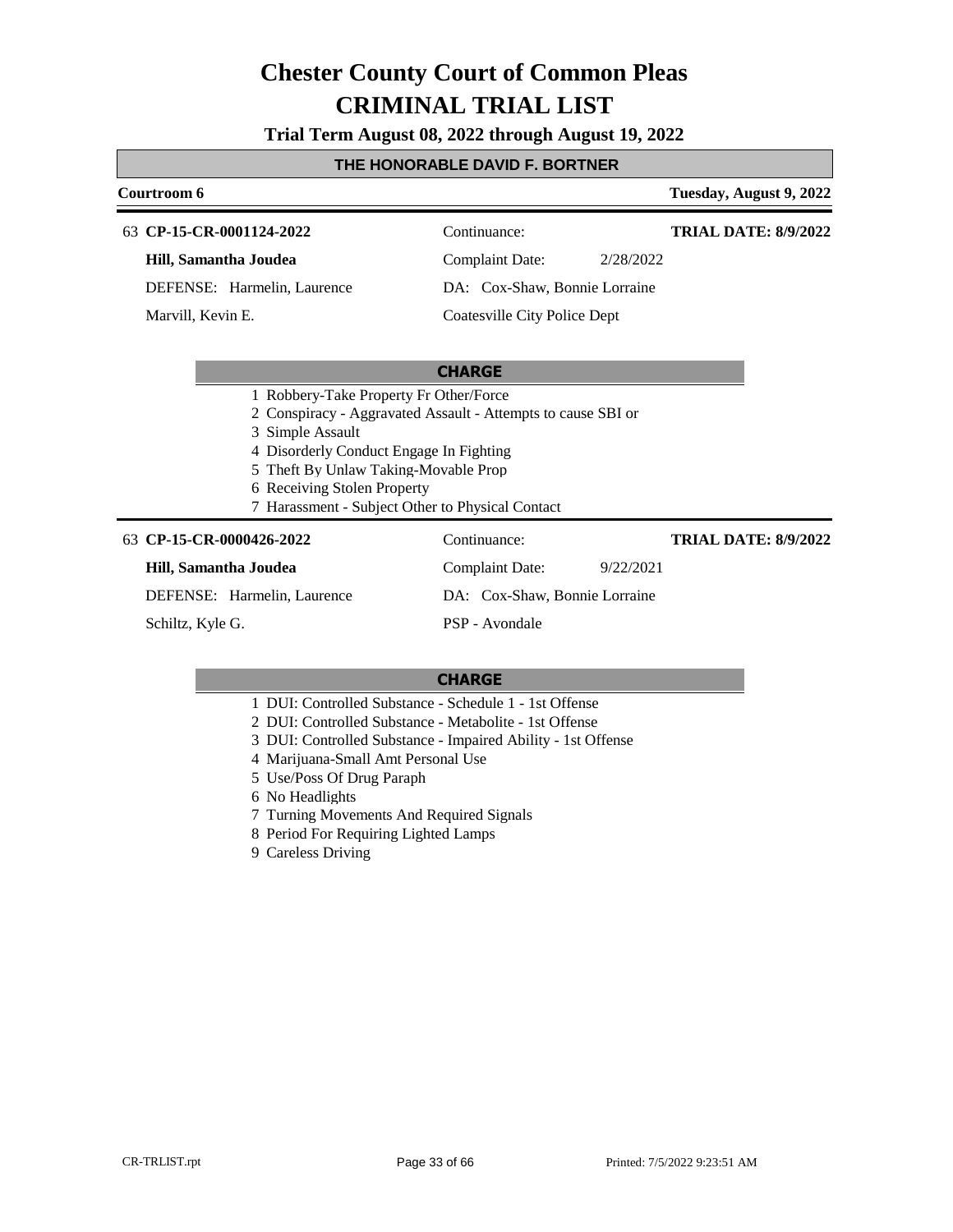**Trial Term August 08, 2022 through August 19, 2022**

#### **THE HONORABLE DAVID F. BORTNER**

| Courtroom 6                  |                                | Tuesday, August 9, 2022     |
|------------------------------|--------------------------------|-----------------------------|
| 64 CP-15-CR-0001185-2022     | Continuance:                   | <b>TRIAL DATE: 8/9/2022</b> |
| <b>Matthews, Dawon Lamar</b> | Complaint Date:<br>9/22/2021   |                             |
| DEFENSE: Datika, Ben-Zion    | DA: Buckman, William Frederick |                             |
| Paris, Matthew J.            | E Pikeland Twp Police Dept     |                             |

#### **CHARGE**

- 1 DUI: Highest Rte of Alc (BAC .16+) 1st Off
- 2 Disregard Traffic Lane (Single)
- 3 Obedience to Traffic-Control Devices
- 4 Careless Driving
- 5 Drg Lic Sus/Rev Purs to Sec 3802/1547B1-3rd or Subs. Vio
- 6 BAC .02 or Higher 3rd Offense

#### 65 **CP-15-CR-0003868-2021** Continuance:

#### **Stauffer, Erin Beth**

**TRIAL DATE: 8/9/2022**

DEFENSE: Paintin, Stewart Charles

Vanhart, Kyle T.

DA: Buckman, William Frederick PSP - Embreeville

Complaint Date: 9/23/2021

#### **CHARGE**

- 1 Retail Theft-Take Mdse
- 2 Receiving Stolen Property
- 3 Conspiracy Retail Theft-Take Mdse
- 4 Retail Theft-Take Mdse

| 66 CP-15-CR-0003527-2021      | Continuance:                        | <b>TRIAL DATE: 8/9/2022</b> |
|-------------------------------|-------------------------------------|-----------------------------|
| Morales, Adrian III           | 9/24/2021<br><b>Complaint Date:</b> |                             |
| DEFENSE: Kelley, Thomas Henry | DA: Cox-Shaw, Bonnie Lorraine       |                             |
| Kinsman, Michael T.           | Coatesville City Police Dept        |                             |

- 1 Possession Of Firearm Prohibited
- 2 Firearms Not To Be Carried W/O License
- 3 Possession Of Weapon
- 4 Loitering And Prowling At Night Time
- 5 Poss Of Marijuana
- 6 Use/Poss Of Drug Paraph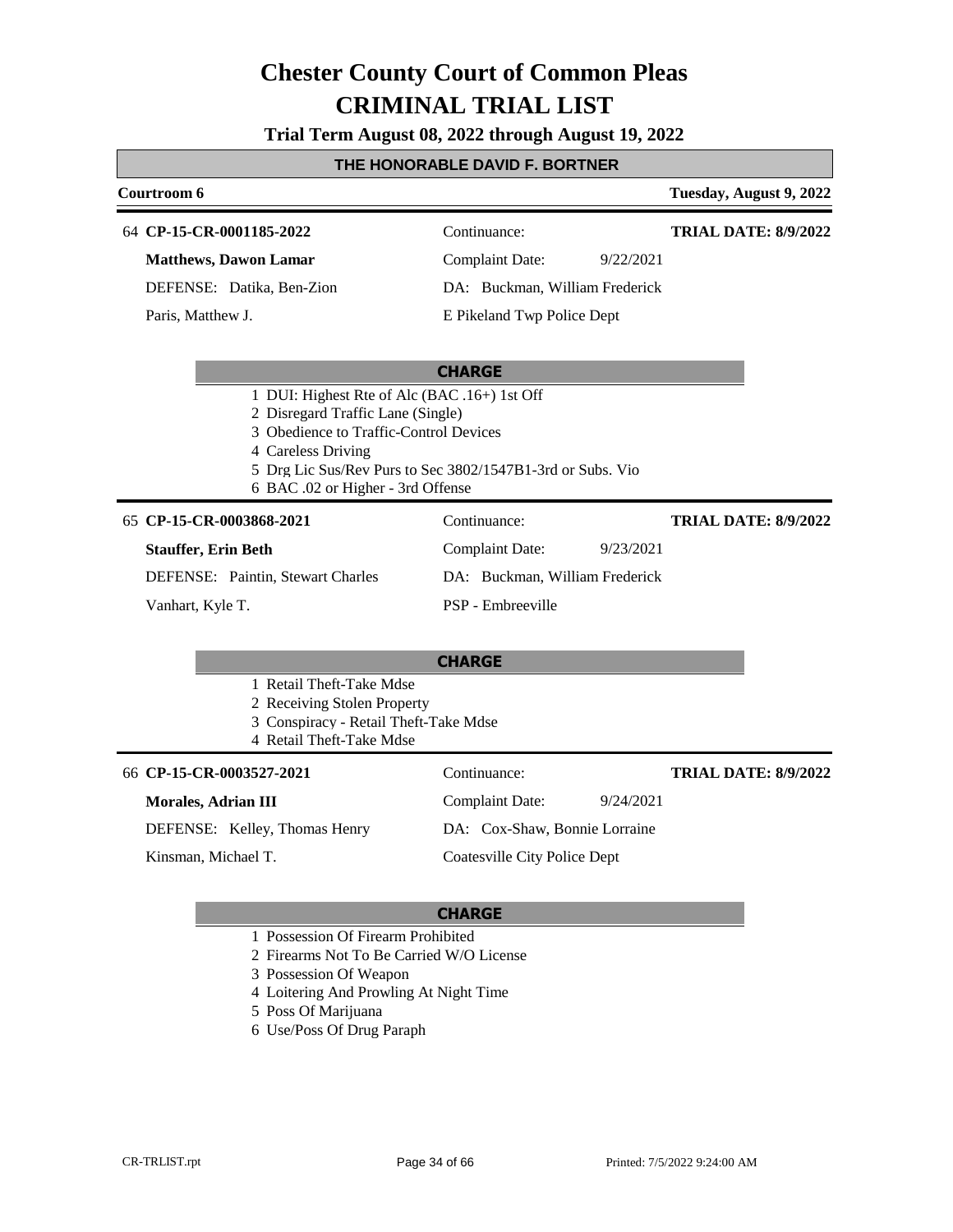**Trial Term August 08, 2022 through August 19, 2022**

### **THE HONORABLE DAVID F. BORTNER**

| Courtroom 6                                                                                                                                                                                                                                                                                                                     |                               | Tuesday, August 9, 2022     |
|---------------------------------------------------------------------------------------------------------------------------------------------------------------------------------------------------------------------------------------------------------------------------------------------------------------------------------|-------------------------------|-----------------------------|
| 67 CP-15-CR-0003487-2021                                                                                                                                                                                                                                                                                                        | Continuance:                  | <b>TRIAL DATE: 8/9/2022</b> |
| Martinez-Rodriguez, Odin E.                                                                                                                                                                                                                                                                                                     | <b>Complaint Date:</b>        | 10/1/2021                   |
| DEFENSE: Ben-Ari, Arik Tzvi                                                                                                                                                                                                                                                                                                     | DA: Cox-Shaw, Bonnie Lorraine |                             |
| Williams, Jacob N.                                                                                                                                                                                                                                                                                                              | Oxford Boro Police Dept       |                             |
|                                                                                                                                                                                                                                                                                                                                 |                               |                             |
|                                                                                                                                                                                                                                                                                                                                 | <b>CHARGE</b>                 |                             |
| 2 DUI: Gen Imp/Inc of Driving Safely - 1st Off<br>3 Driv While Oper Priv Susp Or Revoked<br>4 Careless Driving<br>5 Reckless Driving<br>6 Limitations on Driving on Left Side of Road<br>7 Limitations on Driving on Left Side of Road<br>8 Poss Of Marijuana<br>9 Use/Poss Of Drug Paraph<br>10 Manuf Etc Controlled Substance |                               |                             |
| 68 CP-15-CR-0003374-2021                                                                                                                                                                                                                                                                                                        | Continuance:                  | <b>TRIAL DATE: 8/9/2022</b> |
| Yarnall, Brian Scott Jr.                                                                                                                                                                                                                                                                                                        | <b>Complaint Date:</b>        | 10/6/2021                   |
| DEFENSE: Miller, David Blair                                                                                                                                                                                                                                                                                                    | DA: Cox-Shaw, Bonnie Lorraine |                             |
| Adams, Adam W.                                                                                                                                                                                                                                                                                                                  | PSP - Embreeville             |                             |
|                                                                                                                                                                                                                                                                                                                                 | <b>CUADCE</b>                 |                             |

#### **CHARGE**

- 1 Terroristic Threats W/ Int To Terrorize Another
- 2 Firearms Not To Be Carried W/O License
- 3 Unauth Use Motor/Other Vehicles

4 Simple Assault

| 69 CP-15-CR-0000393-2022                 | Continuance:                  | <b>TRIAL DATE: 8/9/2022</b> |
|------------------------------------------|-------------------------------|-----------------------------|
| <b>Baker, Darryl Maurice</b>             | 10/6/2021<br>Complaint Date:  |                             |
| <b>DEFENSE:</b> Paintin, Stewart Charles | DA: Cox Shaw, Bonnie Lorraine |                             |
| Young, Zachary L.                        | PSP - Avondale                |                             |

- 1 DUI: Controlled Substance Impaired Ability 1st Offense
- 2 Use/Poss Of Drug Paraph
- 3 Int Poss Contr Subst By Per Not Reg
- 4 Int Poss Contr Subst By Per Not Reg
- 5 Int Poss Contr Subst By Per Not Reg
- 6 Driv While Oper Priv Susp Or Revoked
- 7 Careless Driving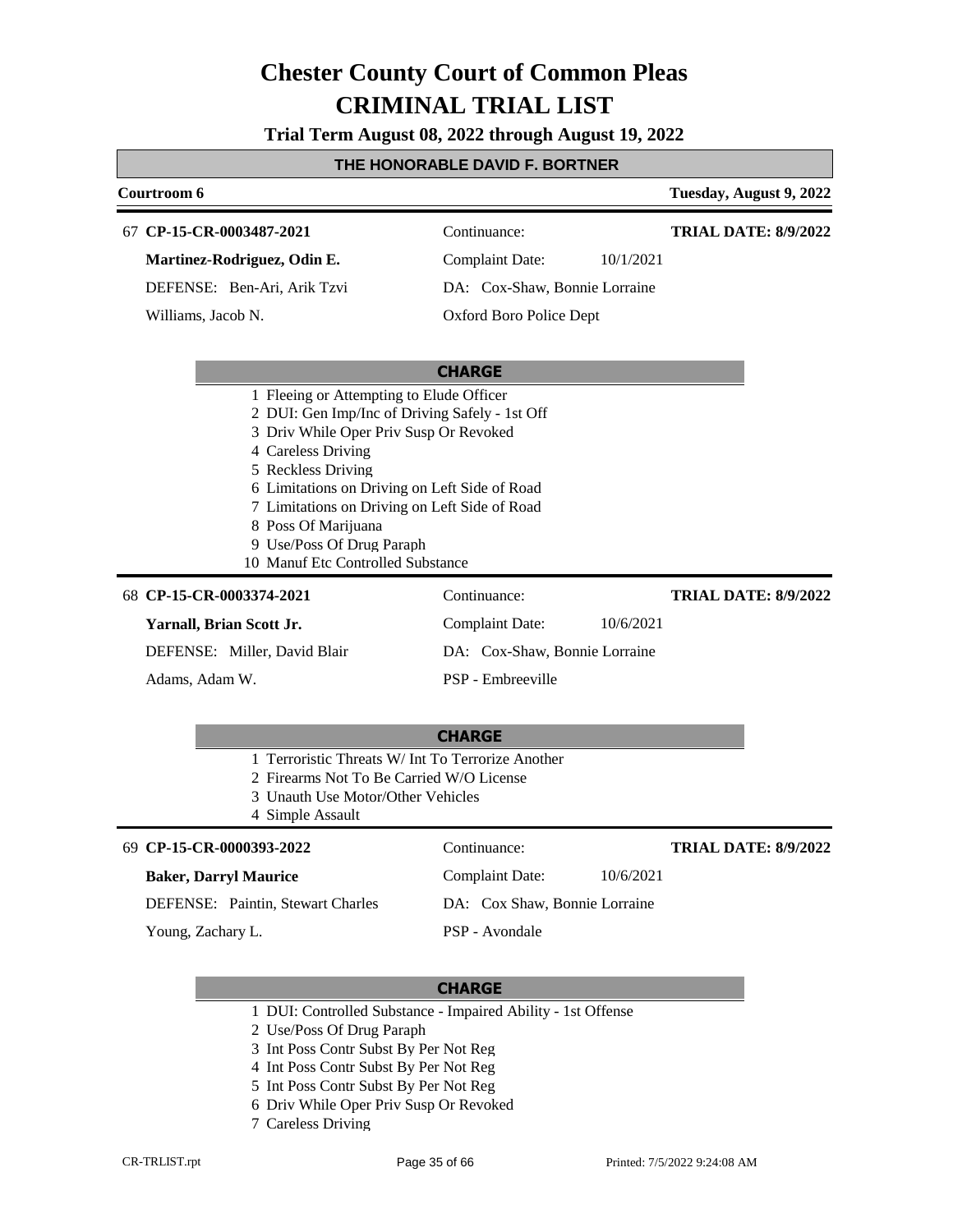**Trial Term August 08, 2022 through August 19, 2022**

#### **THE HONORABLE DAVID F. BORTNER**

### **Courtroom 6 Tuesday, August 9, 2022 CHARGE CP-15-CR-0001355-2022** 70 Continuance: **Zavala-Alfaro, Jonathan** DEFENSE: Mehok, Kristine C. Complaint Date: 10/6/2021 DA: Chester County District Attorney Oxford Boro Police Dept **TRIAL DATE: 8/9/2022** Williams, Jacob N. 1 DUI: Gen Imp/Inc of Driving Safely - 1st Off 2 DUI: High Rte of Alc (Bac.10 - <.16) 1st Off 3 Purch Etc Alcoh Bev By A Minor 4 Duties At Stop Sign 5 DUI: Minor - 1st Offense 71 **CP-15-CR-0001196-2022** Continuance: Complaint Date: 10/7/2021 **TRIAL DATE: 8/9/2022**

#### **Gutierrez Pedroza, Ivan Alighieri**

DEFENSE: Kratsa, Peter E.

Miller, Riley D.

DA: Thurstlic O'Neill, Michelle Lynn

Southern Chester Co Regional Police Dept

### **CHARGE**

- 1 Manufacture, Delivery, or Possession With Intent to Manufa
- 2 Int Poss Contr Subst By Per Not Reg
- 3 Use/Poss Of Drug Paraph
- 4 Driving W/O A License
- 5 Improp Sunscreening

### **CP-15-CR-0000242-2022** 72 Continuance:

### **Pike, Christopher Brian**

DEFENSE: Shehwen, William Joseph III

Walsh, Braden M.

DA: Buckman, William Frederick W Goshen Twp Police Dept

Complaint Date: 10/13/2021

#### **CHARGE**

- 1 DUI: Controlled Substance Impaired Ability 1st Offense
- 2 DUI: Controlled Substance Schedule I 2nd Offense
- 3 DUI: Gen Imp/Inc of Driving Safely 1st Off
- 4 Int Poss Contr Subst By Per Not Reg
- 5 Use/Poss Of Drug Paraph
- 6 Follow Too Closely
- 7 Driving at Safe Speed
- 8 Failure To Stop At Red Signal

**TRIAL DATE: 8/9/2022**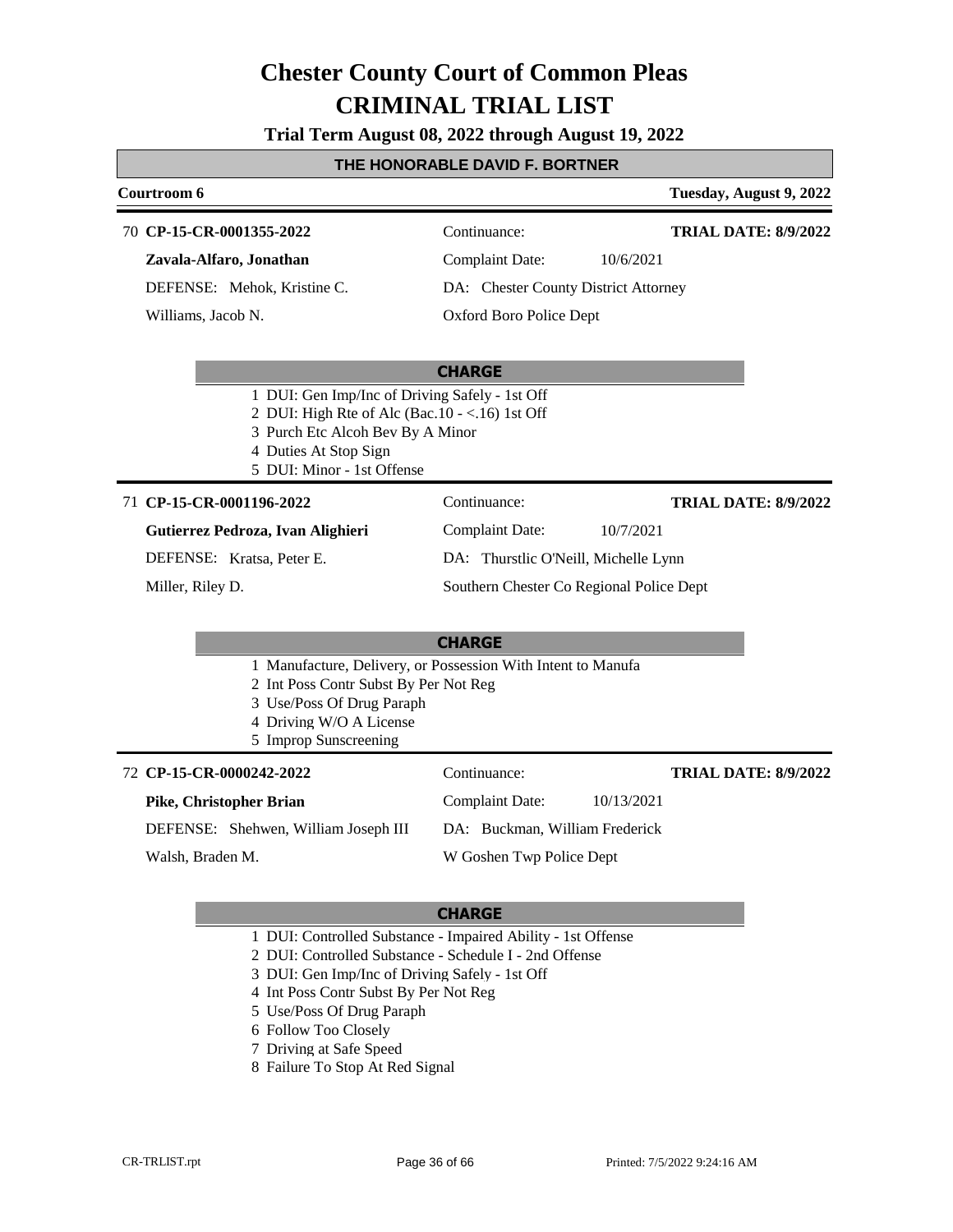**Trial Term August 08, 2022 through August 19, 2022**

#### **THE HONORABLE DAVID F. BORTNER**

|                          | Courtroom 6                                                                                                                                                                                                                                            |                                      | Tuesday, August 9, 2022     |
|--------------------------|--------------------------------------------------------------------------------------------------------------------------------------------------------------------------------------------------------------------------------------------------------|--------------------------------------|-----------------------------|
|                          | 73 CP-15-CR-0003817-2021                                                                                                                                                                                                                               | Continuance:                         | <b>TRIAL DATE: 8/9/2022</b> |
|                          | Brannigan, Jennifer Ann                                                                                                                                                                                                                                | <b>Complaint Date:</b><br>10/14/2021 |                             |
|                          | DEFENSE: Jurs, Kelly Ann                                                                                                                                                                                                                               | DA: Cox Shaw, Bonnie Lorraine        |                             |
|                          | Foulk, Christopher J.                                                                                                                                                                                                                                  | PSP - Avondale                       |                             |
|                          |                                                                                                                                                                                                                                                        | <b>CHARGE</b>                        |                             |
|                          | 1 Cruelty to Animals<br>2 Cruelty to Animals<br>3 Aggravated Cruelty to Animals - Causing SBI or Death<br>4 Aggravated Cruelty to Animals - Causing SBI or Death<br>5 Neglect of Animals - Sustenance/Water<br>6 Neglect of Animals - Sustenance/Water |                                      |                             |
| 74 CP-15-CR-0003475-2021 |                                                                                                                                                                                                                                                        | Continuance:                         | <b>TRIAL DATE: 8/9/2022</b> |
|                          | Appignani, Kevin Matthew                                                                                                                                                                                                                               | <b>Complaint Date:</b><br>10/15/2021 |                             |
|                          | DEFENSE: Silow, Alexander Louis                                                                                                                                                                                                                        | DA: Szyszkiewicz, Monica Lisa        |                             |
|                          | Harhut, Andrew D.                                                                                                                                                                                                                                      | Tredyffrin Twp Police Dept           |                             |
|                          |                                                                                                                                                                                                                                                        | <b>CHARGE</b>                        |                             |
|                          | 1 Simple Assault<br>2 Harassment - Subject Other to Physical Contact                                                                                                                                                                                   |                                      |                             |
|                          | 75 CP-15-CR-0003627-2021                                                                                                                                                                                                                               | Continuance:                         | <b>TRIAL DATE: 8/9/2022</b> |
|                          | <b>Conant, Matthew Ryan</b>                                                                                                                                                                                                                            | 10/18/2021<br>Complaint Date:        |                             |
|                          | DEFENSE: McCafferty, Melissa Berlot                                                                                                                                                                                                                    | DA: Cox Shaw, Bonnie Lorraine        |                             |
|                          | O'Brien, Kyle M.                                                                                                                                                                                                                                       | W Whiteland Twp Police Dept          |                             |

- 1 DUI: Gen Imp/Inc of Driving Safely 1st Off
- 2 Recklessly Endangering Another Person
- 3 Recklessly Endangering Another Person
- 4 Recklessly Endangering Another Person
- 5 Recklessly Endangering Another Person
- 6 Recklessly Endangering Another Person
- 7 Careless Driving
- 8 Disregard Traffic Lane (Single)
- 9 Dr Unregist Veh
- 10 Drive Wrong Way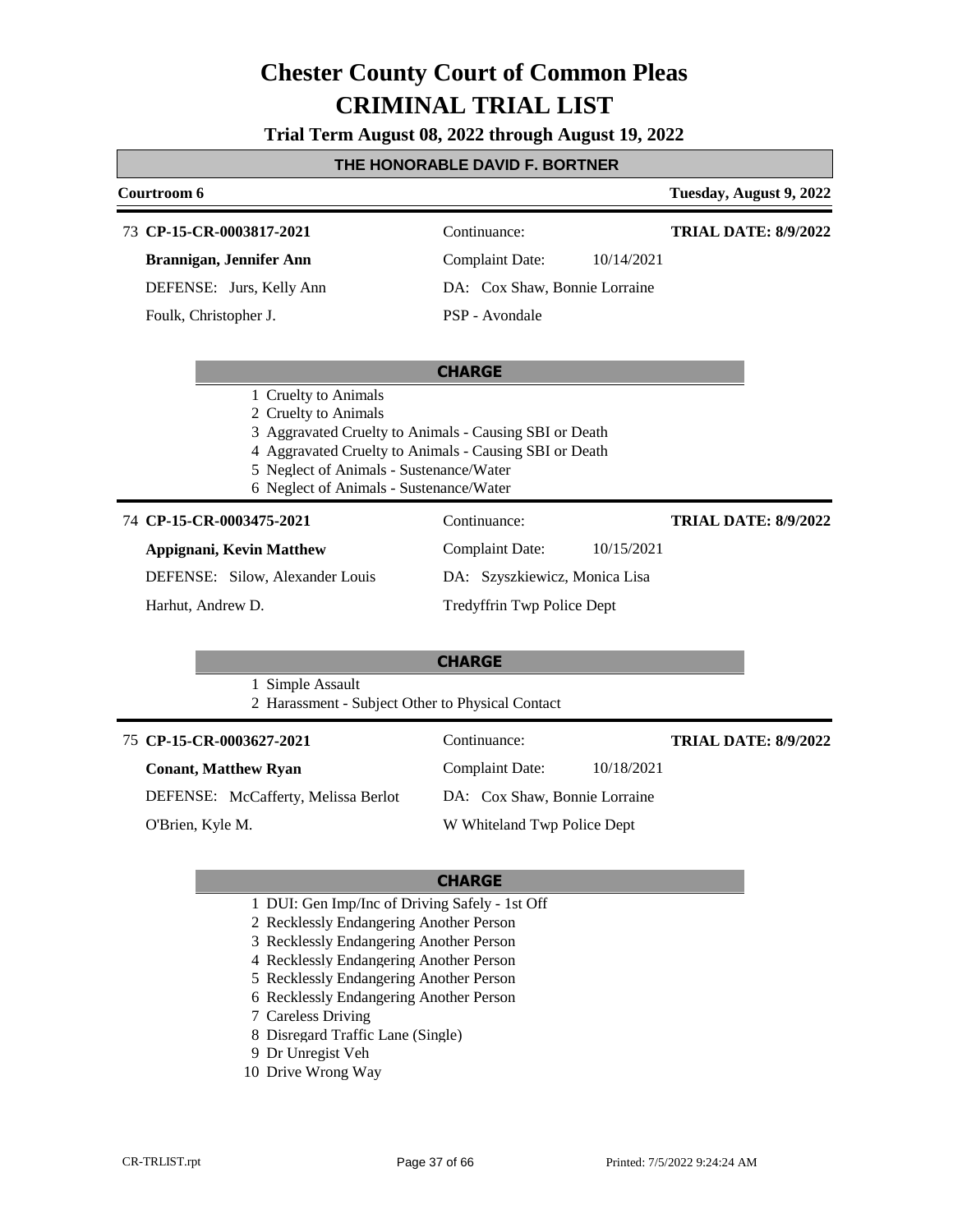**Trial Term August 08, 2022 through August 19, 2022**

### **THE HONORABLE DAVID F. BORTNER**

| Courtroom 6                                                                                            |                                                          | Tuesday, August 9, 2022     |
|--------------------------------------------------------------------------------------------------------|----------------------------------------------------------|-----------------------------|
| 76 CP-15-CR-0001703-2022                                                                               | Continuance:                                             | <b>TRIAL DATE: 8/9/2022</b> |
| Nay, Ryan Patrick                                                                                      | <b>Complaint Date:</b><br>10/19/2021                     |                             |
| DEFENSE: Paintin, Stewart Charles                                                                      | DA: Chester County District Attorney                     |                             |
| Blackburn, Kyle M.                                                                                     | Kennett Square Police Dept                               |                             |
|                                                                                                        |                                                          |                             |
|                                                                                                        | <b>CHARGE</b>                                            |                             |
| 2 Crim Tres-Break Into Structure                                                                       | 1 Burglary - Not Adapted for Overnight Accommodation, No |                             |
| 3 Theft By Unlaw Taking-Movable Prop                                                                   |                                                          |                             |
| 4 Receiving Stolen Property                                                                            |                                                          |                             |
| 5 Poss Instrument Of Crime W/Int<br>6 Criminal Mischief - Damage Property                              |                                                          |                             |
| 77 CP-15-CR-0000022-2022                                                                               | Continuance:                                             | <b>TRIAL DATE: 8/9/2022</b> |
| Fetters, Kathleen D.                                                                                   | <b>Complaint Date:</b><br>10/20/2021                     |                             |
| DEFENSE: Paintin, Stewart Charles                                                                      | DA: Cox Shaw, Bonnie Lorraine                            |                             |
| Manko, Andrew D.                                                                                       | W Goshen Twp Police Dept                                 |                             |
|                                                                                                        |                                                          |                             |
|                                                                                                        | <b>CHARGE</b>                                            |                             |
| 1 Harassment - Comm. Repeatedly in Another Manner<br>2 Harassment - Comm. Repeatedly in Another Manner |                                                          |                             |
| 3 Harassment - Comm. Repeatedly in Another Manner                                                      |                                                          |                             |
| 78 CP-15-CR-0000055-2022                                                                               | Continuance:                                             | <b>TRIAL DATE: 8/9/2022</b> |
| <b>Rinier, Tiffany Lynn</b>                                                                            | <b>Complaint Date:</b><br>10/23/2021                     |                             |
| DEFENSE: Paintin, Stewart Charles                                                                      | DA: Bonsall, Samuel Kirk                                 |                             |
| Greenert, Kaytlynn A.                                                                                  | PSP - Embreeville                                        |                             |
|                                                                                                        |                                                          |                             |

- 1 Endangering Welfare of Children Parent/Guardian/Other
- 2 Endangering Welfare of Children Parent/Guardian/Other
- 3 Simple Assault
- 4 Simple Assault
- 5 Simple Assault
- 6 Simple Assault
- 7 Harassment Subject Other to Physical Contact
- 8 Harassment Subject Other to Physical Contact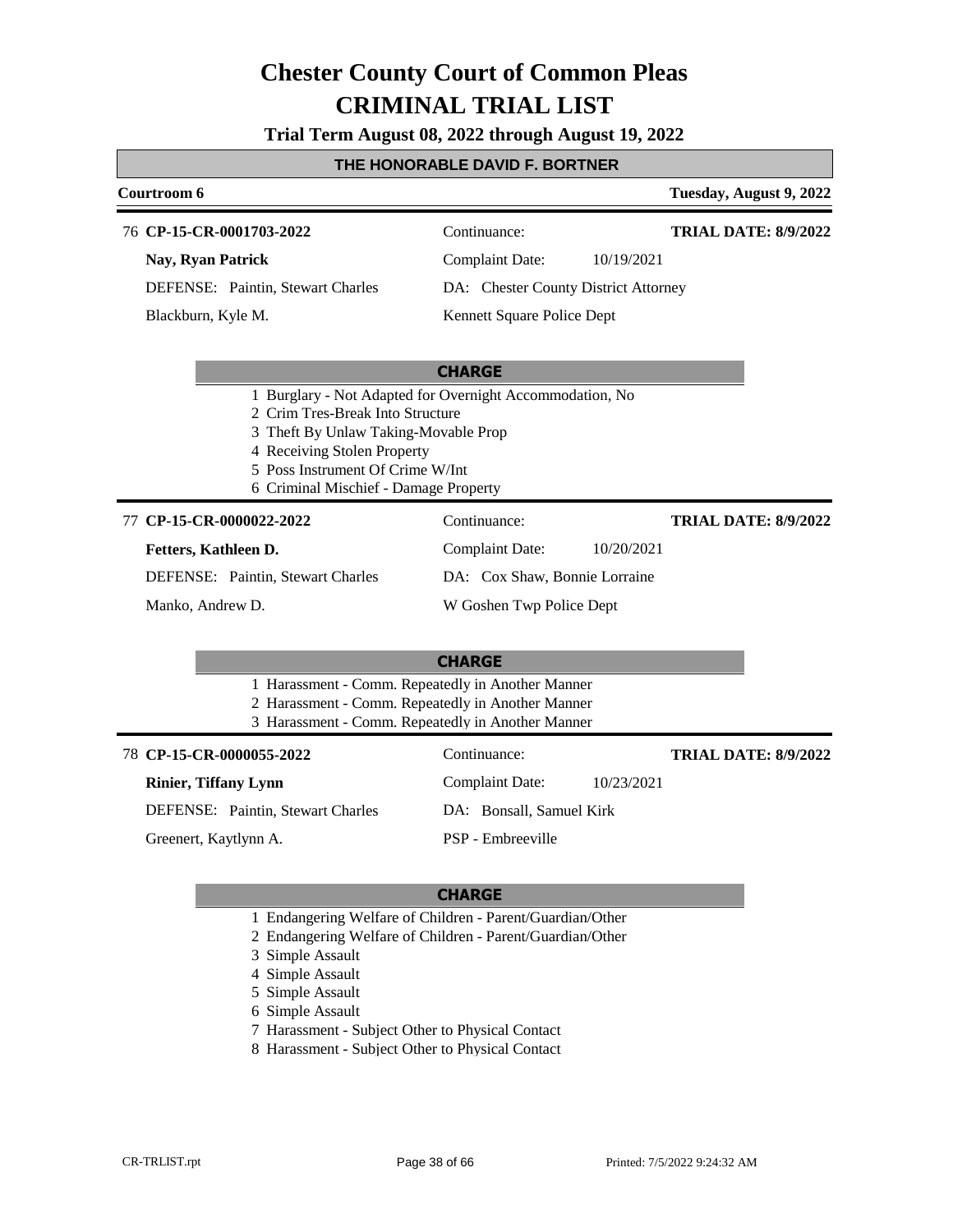**Trial Term August 08, 2022 through August 19, 2022**

### **THE HONORABLE DAVID F. BORTNER**

| Courtroom 6                           |                                                         | Tuesday, August 9, 2022     |
|---------------------------------------|---------------------------------------------------------|-----------------------------|
| 79 CP-15-CR-0001048-2022              | Continuance:                                            | <b>TRIAL DATE: 8/9/2022</b> |
| Melendez, Valentin                    | <b>Complaint Date:</b>                                  | 10/26/2021                  |
| <b>DEFENSE:</b>                       | DA: Cox-Shaw, Bonnie Lorraine                           |                             |
| Gasparo, Richard T.                   | Tredyffrin Twp Police Dept                              |                             |
|                                       |                                                         |                             |
|                                       | <b>CHARGE</b>                                           |                             |
|                                       | 1 DUI: Gen Imp/Inc of Driving Safely - 1st Off          |                             |
|                                       | 2. DUI: Controlled Substance - Schedule 1 - 1st Offense |                             |
| 3 Int Poss Contr Subst By Per Not Reg |                                                         |                             |
| 4 Poss Of Marijuana                   |                                                         |                             |
| 5 Use/Poss Of Drug Paraph             |                                                         |                             |
| 6 BAC .02 or Greater 2nd Offense      |                                                         |                             |
|                                       | 7 Exceed 55 MPH In Other Loc By 27 MPH                  |                             |
| 80 CP-15-CR-0001243-2022              | Continuance:                                            | <b>TRIAL DATE: 8/9/2022</b> |
| <b>Shumbat, Lauren Amy</b>            | <b>Complaint Date:</b>                                  | 11/3/2021                   |
| DEFENSE: Miller, David Blair          | DA: Cox-Shaw, Bonnie Lorraine                           |                             |
| Fry, Craig A.                         | PSP - Embreeville                                       |                             |

- 1 Criminal Attempt Criminal Homicide
- 2 Aggravated Assault Attempts to cause SBI or causes injur
- 3 Strangulation Applying Pressure to Throat or Neck
- 4 Poss Instrument Of Crime W/Int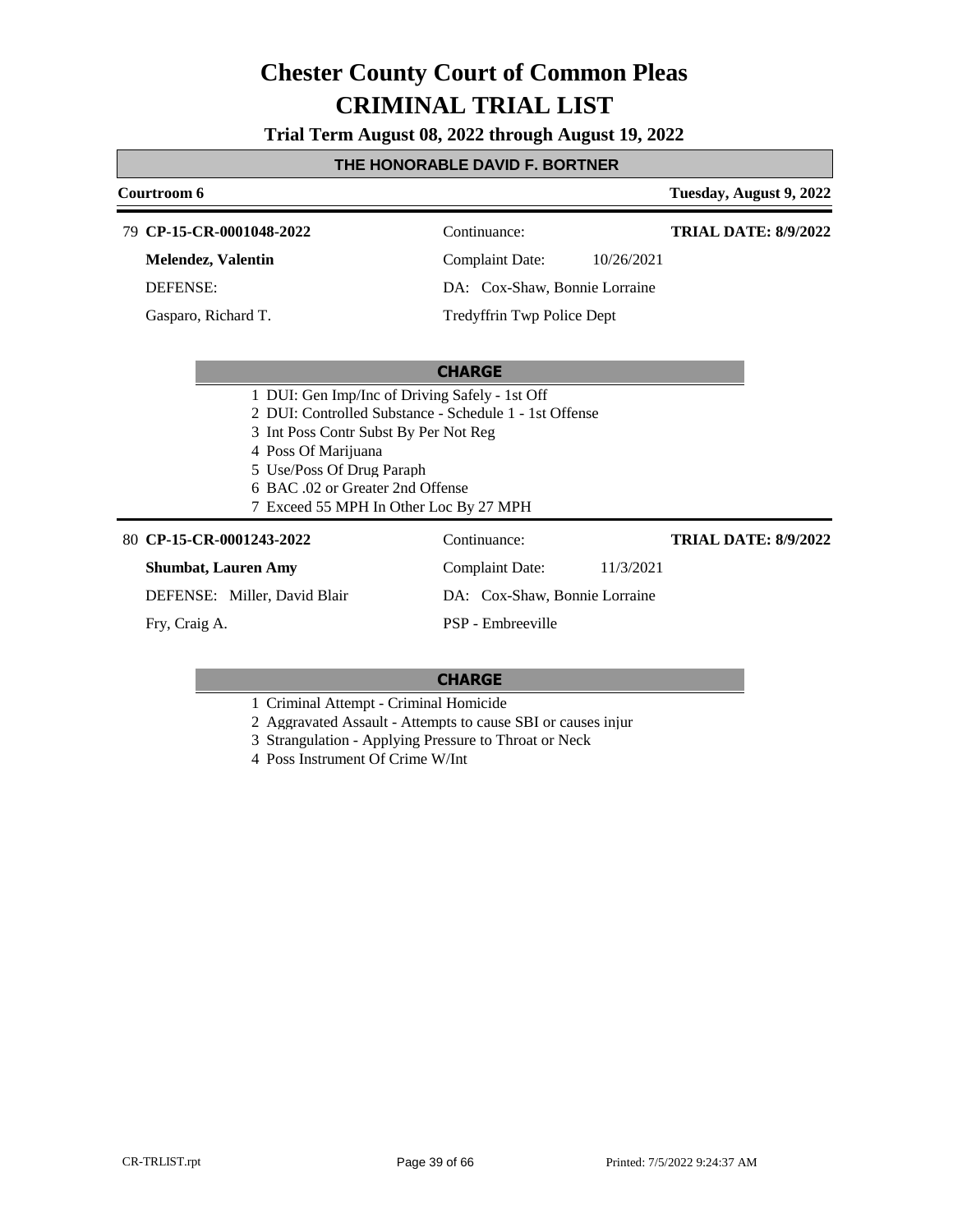**Trial Term August 08, 2022 through August 19, 2022**

#### **THE HONORABLE DAVID F. BORTNER**

| Courtroom 6                      |                                | Wednesday, August 10, 2022   |
|----------------------------------|--------------------------------|------------------------------|
| 81 CP-15-CR-0001070-2022         | Continuance:                   | <b>TRIAL DATE: 8/10/2022</b> |
| <b>Broderick, Jennifer Leigh</b> | Complaint Date:                | 11/4/2021                    |
| <b>DEFENSE:</b>                  | DA: Buckman, William Frederick |                              |
| Melo, Salvador L.                | PSP - Avondale                 |                              |

#### **CHARGE**

- 1 DUI: Gen Imp/Inc of Driving Safely 1st Off
- 2 Dr Unregist Veh
- 3 Careless Driving
- 4 DUI: Controlled Substance Combination Alcohol/Drugs -

#### **CP-15-CR-0000963-2022** 82 Continuance:

#### **Phillips, Giovanni Orion**

DEFENSE: Lawrence, Mary Elizabeth

Devoe, Tyler B.

#### **CHARGE**

- 1 Terroristic Threats W/ Int To Terrorize Another
- 2 Harassment Comm. Lewd, Threatening, Etc. Language

#### 83 **CP-15-CR-0003797-2021** Continuance:

**McCain, Shamar**

DEFENSE: Skinner, Michael John

Wenrich, Amanda E.

Complaint Date: 11/7/2021 DA: Buckman, William Frederick

W Caln Twp Police Dept

#### Kennett Twp, Police Dept

#### **CHARGE**

- 1 Aggravated Assault Attempts to cause SBI or causes injur
- 2 Aggravated Assault Attempts to cause or causes BI with d
- 3 Simple Assault
- 4 Recklessly Endangering Another Person
- 5 Possession Of Weapon

Complaint Date: 11/10/2021 DA: Cox-Shaw, Bonnie Lorraine **TRIAL DATE: 8/10/2022**

**TRIAL DATE: 8/10/2022**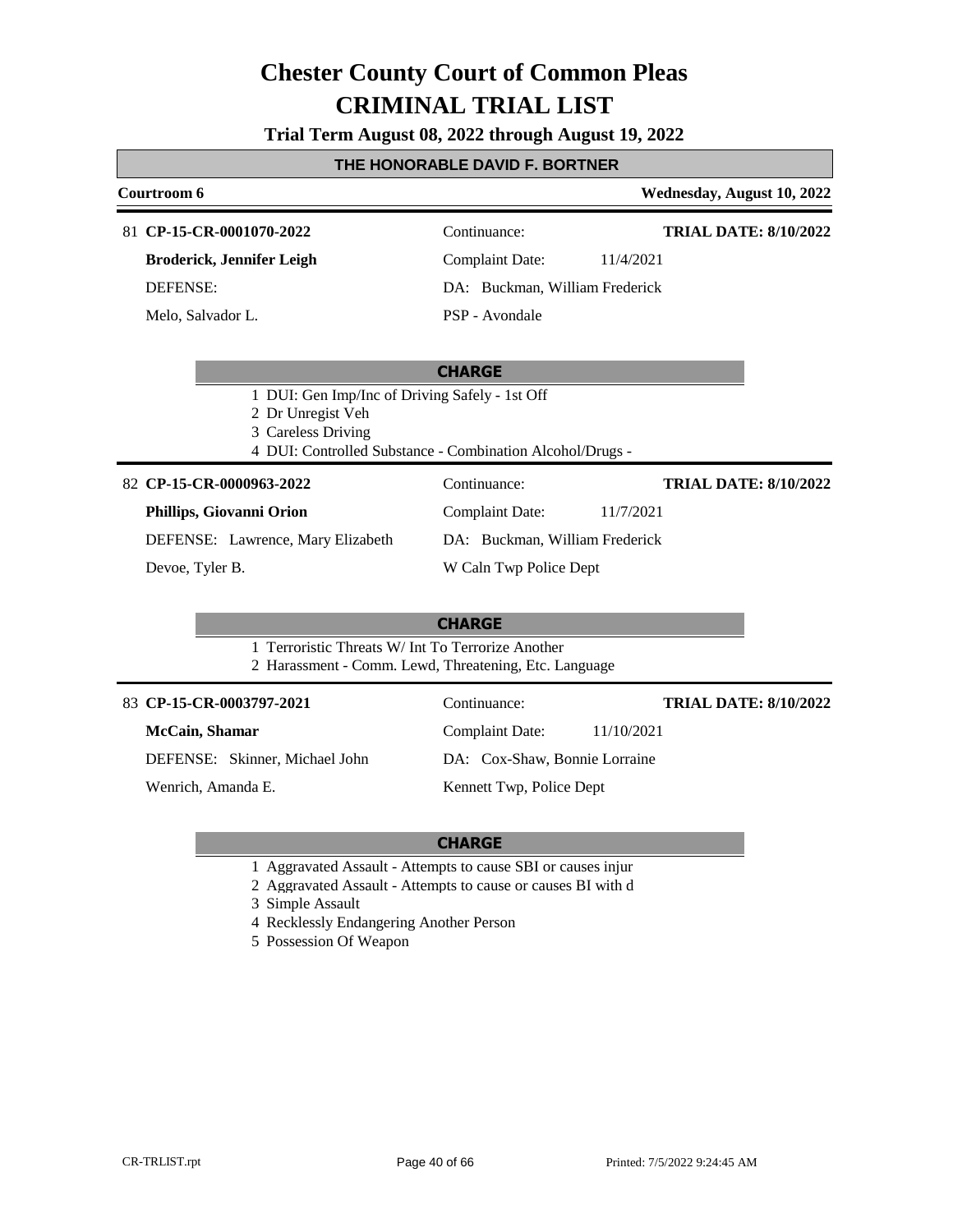**Trial Term August 08, 2022 through August 19, 2022**

#### **THE HONORABLE DAVID F. BORTNER**

### 84 **CP-15-CR-0001534-2022** Continuance:

**Lloyd, Taylor Brianno** DEFENSE: Paintin, Stewart Charles Warner, Scott

### **Courtroom 6 Wednesday, August 10, 2022**

Complaint Date: 11/10/2021 DA: Buckman, William Frederick

**TRIAL DATE: 8/10/2022**

**TRIAL DATE: 8/10/2022**

# Westtown/East Goshen Police Dept

### **CHARGE**

1 Def Tres Actual Communication To

#### 85 **CP-15-CR-0001116-2022** Continuance:

#### **Russell, John Thomas**

DEFENSE: Paintin, Stewart Charles

Stymiest, Christopher W.

| Continuance:                   | <b>TRIAL DATE: 8/10/2022</b> |
|--------------------------------|------------------------------|
| Complaint Date:                | 3/21/2022                    |
| DA: Buckman, William Frederick |                              |
| E Whiteland Twp Police Dept    |                              |
|                                |                              |

#### **CHARGE**

#### 1 Theft From A Motor Vehicle

2 Crim Tres-Enter Structure

- 3 Theft By Unlaw Taking-Movable Prop
- 4 Receiving Stolen Property
- 5 Theft Of Services-Acquis Of Service
- 6 Acci Dam To Unattended Veh Or Propert

#### 85 **CP-15-CR-0003921-2021** Continuance:

### **Russell, John Thomas**

DEFENSE: Paintin, Stewart Charles

Ansaldo, Paul M.

DA: Buckman, William Frederick

Complaint Date: 11/17/2021

#### Phoenixville Boro Police Dept

- 1 Simple Assault
- 2 Simple Assault
- 3 Recklessly Endangering Another Person
- 4 Harassment Subject Other to Physical Contact
- 5 Harassment Subject Other to Physical Contact
- 6 Crim Misch/Dmg Prop Intent, Reckless, Or Neglig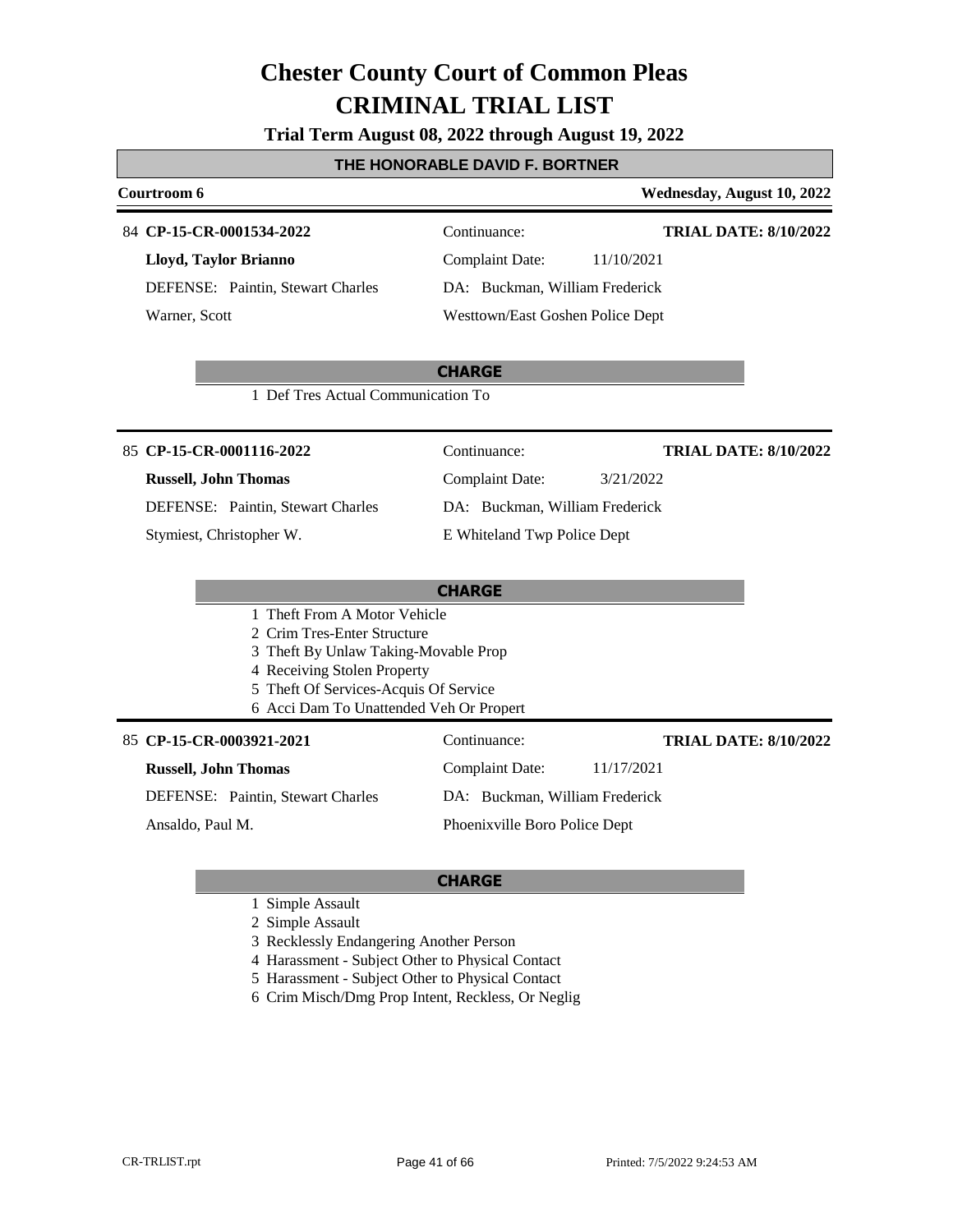**Trial Term August 08, 2022 through August 19, 2022**

### **THE HONORABLE DAVID F. BORTNER**

| Courtroom 6                                                                                                                                                                                                                                                                                                                                                                                                      |                                | Wednesday, August 10, 2022   |
|------------------------------------------------------------------------------------------------------------------------------------------------------------------------------------------------------------------------------------------------------------------------------------------------------------------------------------------------------------------------------------------------------------------|--------------------------------|------------------------------|
| 86 CP-15-CR-0000166-2022                                                                                                                                                                                                                                                                                                                                                                                         | Continuance:                   | <b>TRIAL DATE: 8/10/2022</b> |
| <b>Chavez</b> , Jose Ryan                                                                                                                                                                                                                                                                                                                                                                                        | <b>Complaint Date:</b>         | 11/19/2021                   |
| DEFENSE: Noone, Michael G.                                                                                                                                                                                                                                                                                                                                                                                       | DA: Cox Shaw, Bonnie Lorraine  |                              |
| Schiltz, Kyle G.                                                                                                                                                                                                                                                                                                                                                                                                 | PSP - Avondale                 |                              |
|                                                                                                                                                                                                                                                                                                                                                                                                                  |                                |                              |
|                                                                                                                                                                                                                                                                                                                                                                                                                  | <b>CHARGE</b>                  |                              |
| 1 DUI: Highest Rte of Alc (BAC .16+) 1st Off<br>2 DUI: Gen Imp/Inc of Driving Safely - 1st Off<br>3 DUI: Controlled Substance - Schedule 1 - 1st Offense<br>4 DUI: Controlled Substance - Metabolite - 1st Offense<br>5 DUI: Controlled Substance - Impaired Ability - 1st Offense<br>6 Aggravated Assault By Vehicle While Dui<br>7 Reckless Driving<br>8 Careless Driving<br>9 Disregard Traffic Lane (Single) |                                |                              |
| 10 DUI: Controlled Substance - Combination Alcohol/Drugs -<br>87 CP-15-CR-0001594-2022                                                                                                                                                                                                                                                                                                                           | Continuance:                   | <b>TRIAL DATE: 8/10/2022</b> |
| Walker, Eric Donnell Jr.                                                                                                                                                                                                                                                                                                                                                                                         | <b>Complaint Date:</b>         | 11/19/2021                   |
| <b>DEFENSE:</b>                                                                                                                                                                                                                                                                                                                                                                                                  | DA: Cox Shaw, Bonnie Lorraine  |                              |
| Cordone, Matthew T.                                                                                                                                                                                                                                                                                                                                                                                              | Lincoln University Pd          |                              |
| 1 Firearms Not To Be Carried W/O License<br>2 Poss Instrument Of Crime W/Int<br>3 Possess Weapon On School Property<br>4 Receiving Stolen Property                                                                                                                                                                                                                                                               | <b>CHARGE</b>                  |                              |
| 88 CP-15-CR-0000670-2022                                                                                                                                                                                                                                                                                                                                                                                         | Continuance:                   | <b>TRIAL DATE: 8/10/2022</b> |
| Howard, Garmai M.                                                                                                                                                                                                                                                                                                                                                                                                | <b>Complaint Date:</b>         | 11/29/2021                   |
| <b>DEFENSE:</b> Paintin, Stewart Charles                                                                                                                                                                                                                                                                                                                                                                         | DA: Buckman, William Frederick |                              |

- 1 DUI: Controlled Substance Impaired Ability 1st Offense
- 2 DUI: Controlled Substance Schedule I 4th and Subseque
- 3 DUI: Controlled Substance Metabolite 1st Offense
- 4 Poss Of Marijuana
- 5 Oper Veh W/O Req'd Financ Resp
- 6 Veh Reg Suspended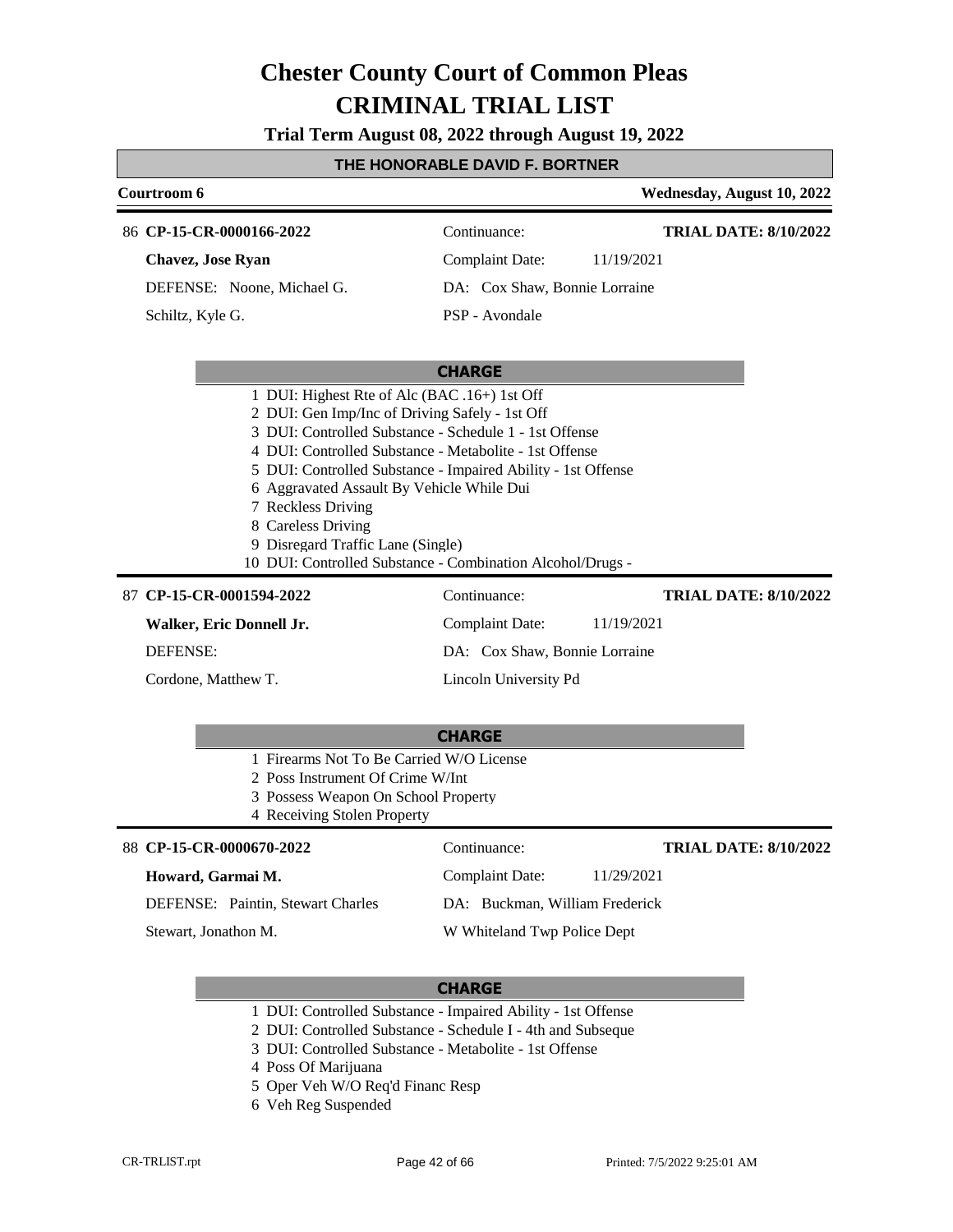**Trial Term August 08, 2022 through August 19, 2022**

#### **THE HONORABLE DAVID F. BORTNER**

#### **Courtroom 6 Wednesday, August 10, 2022 CP-15-CR-0000646-2022** 89 Continuance: **McGrath, Jonathan Andrew** DEFENSE: Ramsay, Marissa Margaret Complaint Date: 11/30/2021 DA: Cox-Shaw, Bonnie Lorraine E Brandywine Twp Police Dept **TRIAL DATE: 8/10/2022** Reed, Alexander J.

#### **CHARGE**

- 1 DUI: Gen Imp/Inc of Driving Safely 1st Off
- 2 Poss Of Marijuana
- 3 Use/Poss Of Drug Paraph
- 4 Dr Unregist Veh
- 5 DUI: Gen Imp (BAC .08 .10) 1st Off
- 6 DUI: High Rte of Alc (Bac.10 <.16) 1st Off

#### **CP-15-CR-0003879-2021** 90 Continuance:

**Gallo, Michael Richard** DEFENSE: Paintin, Stewart Charles Complaint Date: 12/4/2021 DA: Cox-Shaw, Bonnie Lorraine

Latorre, William N.

S Coatesville Boro Police Dept

#### **CHARGE**

- 1 Simple Assault
- 2 Harassment Subject Other to Physical Contact
- 3 False Imprisonment

#### **CP-15-CR-0001410-2022** 91 Continuance:

### **Delfera, Nancy Neff**

DEFENSE: Jones, Brenda L.

Hornbaker, Nicholas J.

Complaint Date: 12/7/2021 DA: Buckman, William Frederick PSP - Avondale

### **CHARGE**

- 1 DUI: Gen Imp/Inc of Driving Safely 1st Off
- 2 Careless Driving
- 3 Exceed 55 MPH In Other Loc By 9 MPH
- 4 Follow Too Closely
- 5 Disregard Traffic Lane (Single)
- 6 Violate Hazard Regulation

**TRIAL DATE: 8/10/2022**

**TRIAL DATE: 8/10/2022**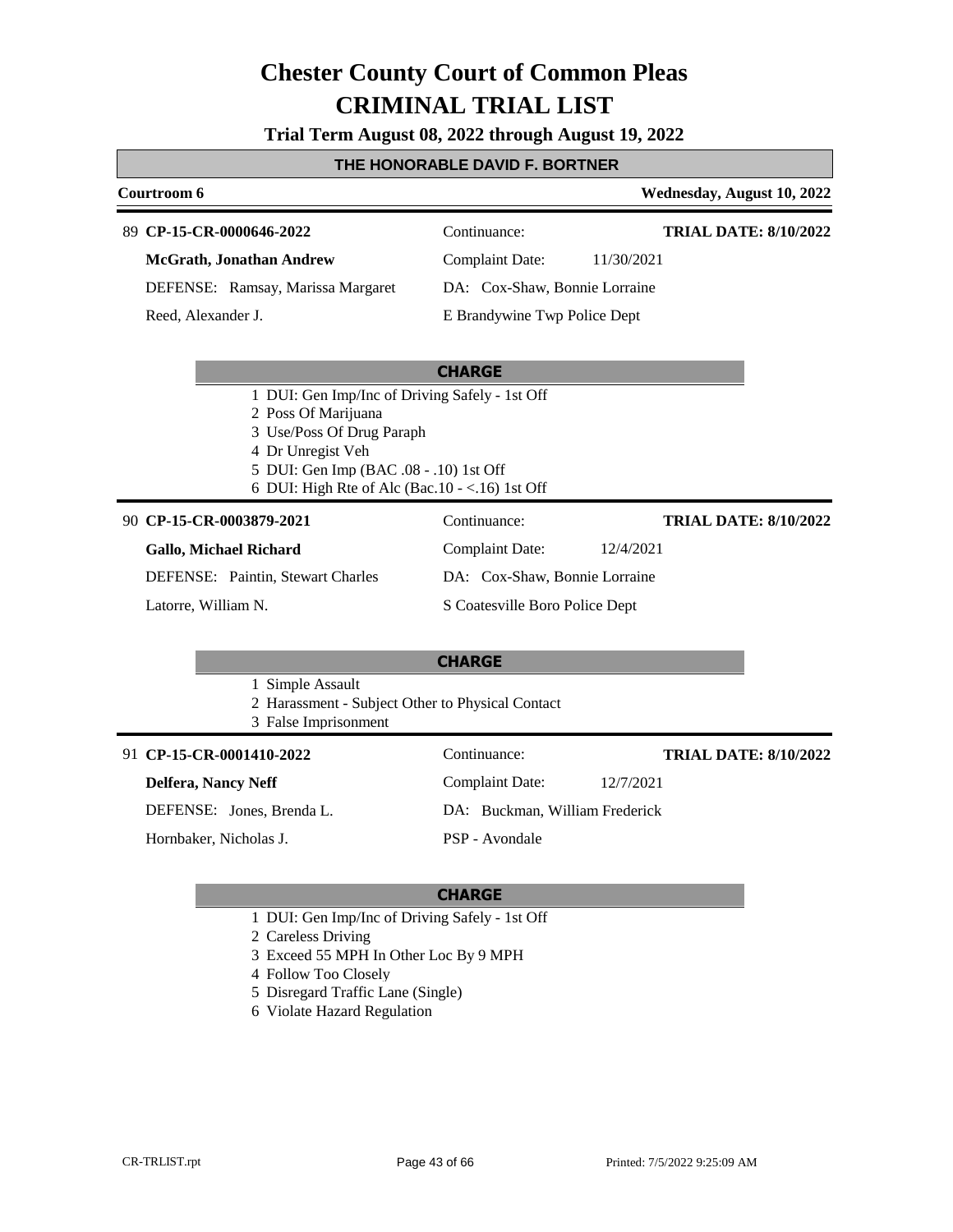**Trial Term August 08, 2022 through August 19, 2022**

### **THE HONORABLE DAVID F. BORTNER**

| Courtroom 6                              |                                | Wednesday, August 10, 2022   |
|------------------------------------------|--------------------------------|------------------------------|
| 92 CP-15-CR-0000515-2022                 | Continuance:                   | <b>TRIAL DATE: 8/10/2022</b> |
| <b>Petrucci-Long, Dennis Matthew</b>     | Complaint Date:                | 1/14/2022                    |
| <b>DEFENSE:</b> Paintin, Stewart Charles | DA: Buckman, William Frederick |                              |
| Scott. Steven R.                         | Uwchlan Twp Police Dept        |                              |
|                                          | <b>CHARGE</b>                  |                              |
| 1 Theft By Unlaw Taking-Movable Prop     |                                |                              |
| 2 Receiving Stolen Property              |                                |                              |

- 3 Possession Of Firearm Prohibited
- 4 Criminal Attempt Robbery Of Motor Vehicle
- 5 Recklessly Endangering Another Person
- 6 Simple Assault
- 7 Int Poss Contr Subst By Per Not Reg
- 8 Reckless Driving
- 9 Failure To Stop At Red Signal
- 10 Fail Stop And Give Infor Render Aid

### **CP-15-CR-0000465-2022** 92 Continuance: **Petrucci, Dennis Matthew**

DEFENSE: Paintin, Stewart Charles

Trautmann, Paul A.

Complaint Date: 1/14/2022 DA: Buckman, William Frederick Downingtown Boro Police Dept

**TRIAL DATE: 8/10/2022**

|                    |                                                         | <b>CHARGE</b>                  |           |                              |
|--------------------|---------------------------------------------------------|--------------------------------|-----------|------------------------------|
|                    | 1 Retail Theft-Take Mdse<br>2 Receiving Stolen Property |                                |           |                              |
|                    | 92 CP-15-CR-0000466-2022                                | Continuance:                   |           | <b>TRIAL DATE: 8/10/2022</b> |
|                    | <b>Petrucci, Dennis Matthew</b>                         | Complaint Date:                | 1/14/2022 |                              |
|                    | <b>DEFENSE:</b> Paintin, Stewart Charles                | DA: Buckman, William Frederick |           |                              |
| Trautmann, Paul A. |                                                         | Downingtown Boro Police Dept   |           |                              |

#### **CHARGE**

1 Retail Theft-Take Mdse

2 Receiving Stolen Property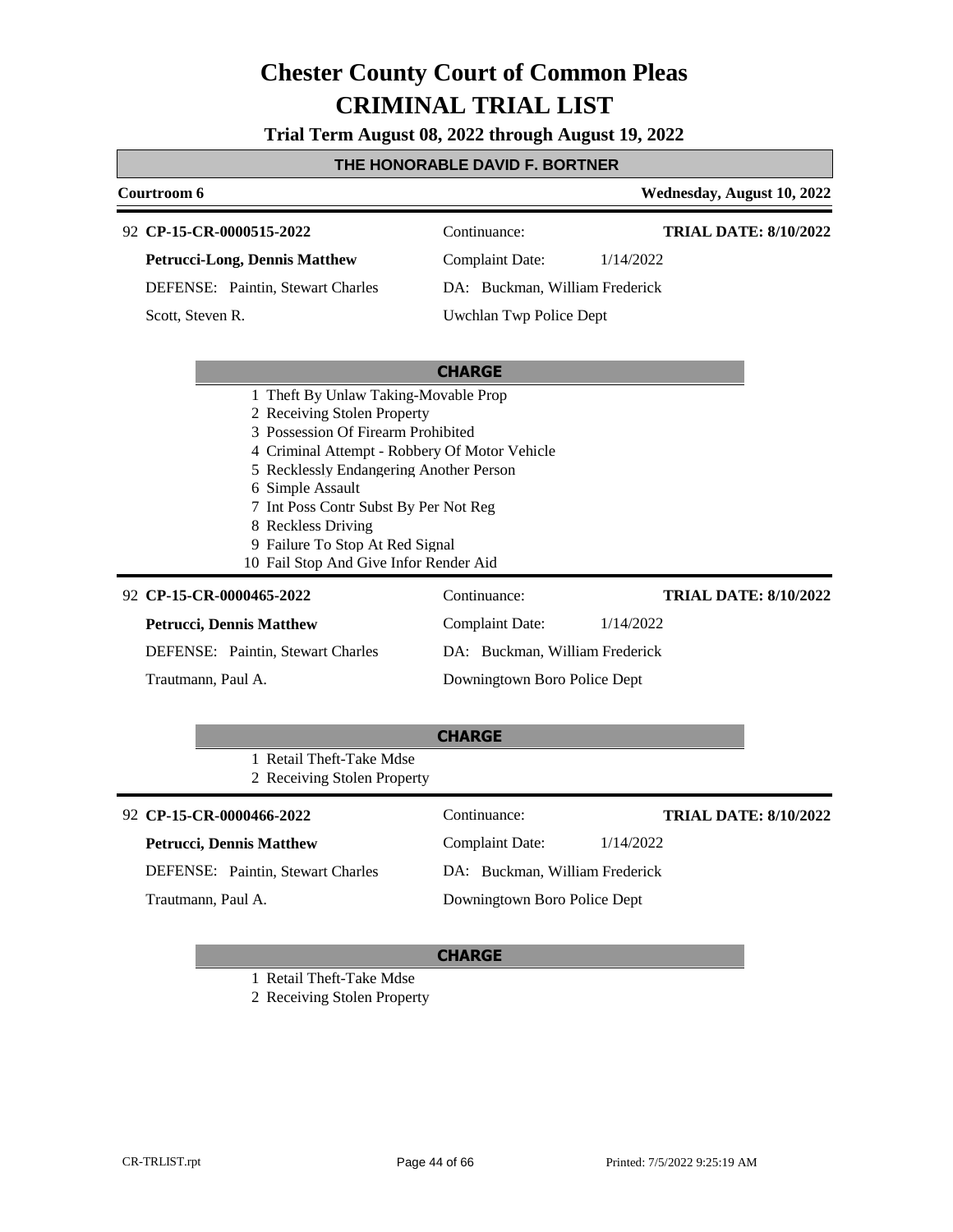**Trial Term August 08, 2022 through August 19, 2022**

#### **THE HONORABLE DAVID F. BORTNER**

| Courtroom 6                              |                                | Wednesday, August 10, 2022   |
|------------------------------------------|--------------------------------|------------------------------|
| 92 CP-15-CR-0000463-2022                 | Continuance:                   | <b>TRIAL DATE: 8/10/2022</b> |
| <b>Petrucci, Dennis Matthew</b>          | Complaint Date:                | 12/8/2021                    |
| <b>DEFENSE:</b> Paintin, Stewart Charles | DA: Buckman, William Frederick |                              |
| Trautmann, Paul A.                       | Downingtown Boro Police Dept   |                              |

#### **CHARGE**

- 1 Conspiracy Robbery-Threat Immed Ser Injury
- 2 Conspiracy Theft By Unlaw Taking-Movable Prop
- 3 Receiving Stolen Property
- 4 Robbery-Commit Threat 1st/2nd Deg Fel
- 5 Theft By Unlaw Taking-Movable Prop

### **CP-15-CR-0000154-2022**

| 93 CP-15-CR-0000154-2022                | Continuance:                   | <b>TRIAL DATE: 8/10/2022</b> |  |
|-----------------------------------------|--------------------------------|------------------------------|--|
| Mover, Kevin                            | Complaint Date:                | 12/9/2021                    |  |
| <b>DEFENSE:</b> Doherty, Patrick Thomas | DA: Buckman, William Frederick |                              |  |
| McAllister, Richard A. Jr.              | E Fallowfield Twp Police Dept  |                              |  |

#### **CHARGE**

- 1 Simple Assault
- 2 Harassment Subject Other to Physical Contact

| 94 CP-15-CR-0001119-2022       | Continuance:                   | <b>TRIAL DATE: 8/10/2022</b> |
|--------------------------------|--------------------------------|------------------------------|
| <b>Sentyz, Zachary Charles</b> | <b>Complaint Date:</b>         | 12/16/2021                   |
| DEFENSE: Miller, David Blair   | DA: Buckman, William Frederick |                              |
| Ralph, Thomas J.               | E Whiteland Twp Police Dept    |                              |

- 1 Theft By Unlaw Taking-Movable Prop
- 2 Int Poss Contr Subst By Per Not Reg
- 3 Use/Poss Of Drug Paraph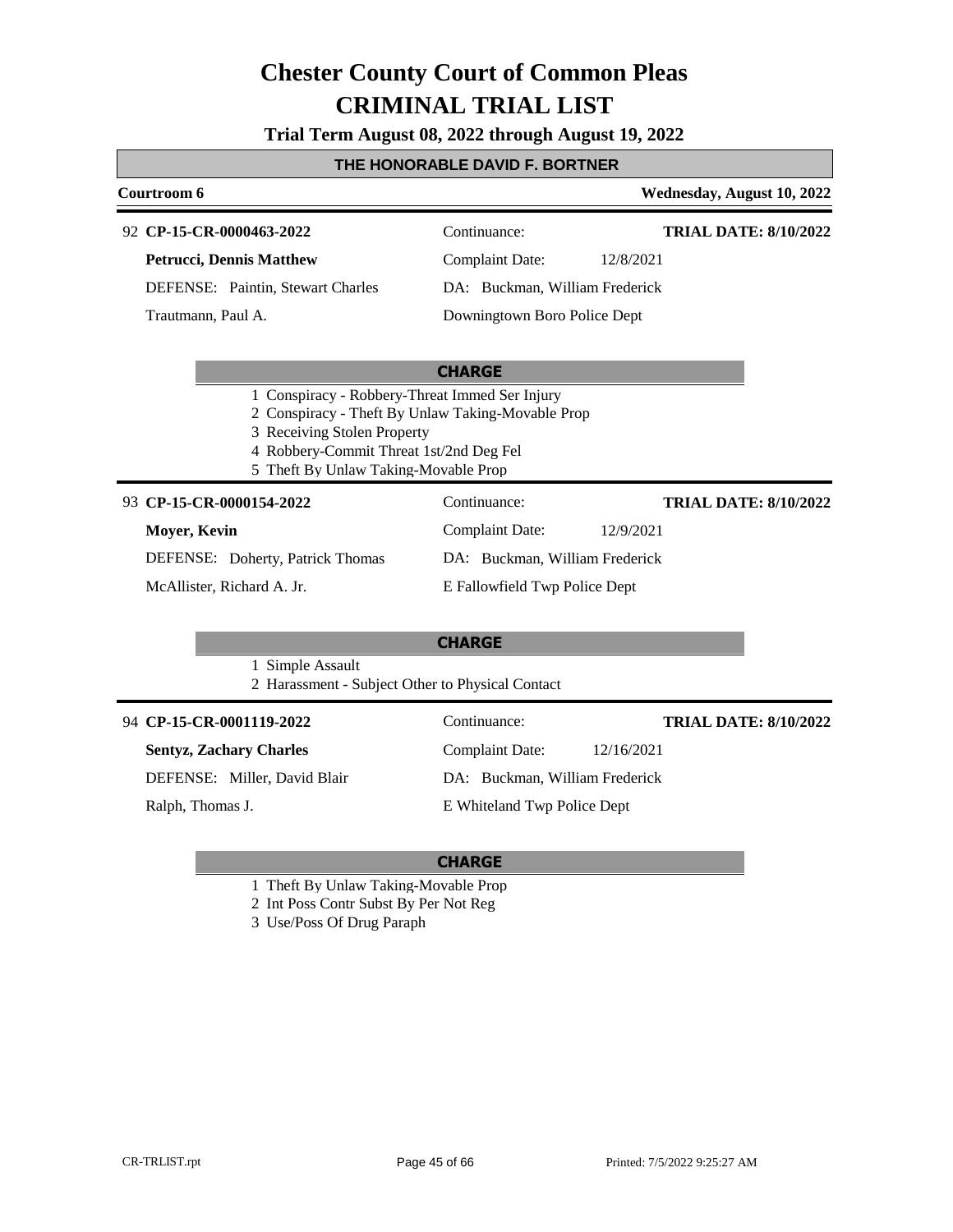**Trial Term August 08, 2022 through August 19, 2022**

### **THE HONORABLE DAVID F. BORTNER**

| Courtroom 6                                                                                                                                                                                                                                                                                                                                                                                                                                              |                                      | Wednesday, August 10, 2022   |
|----------------------------------------------------------------------------------------------------------------------------------------------------------------------------------------------------------------------------------------------------------------------------------------------------------------------------------------------------------------------------------------------------------------------------------------------------------|--------------------------------------|------------------------------|
| 95 CP-15-CR-0000658-2022                                                                                                                                                                                                                                                                                                                                                                                                                                 | Continuance:                         | <b>TRIAL DATE: 8/10/2022</b> |
| <b>Marcus</b> , Kevin                                                                                                                                                                                                                                                                                                                                                                                                                                    | <b>Complaint Date:</b>               | 12/17/2021                   |
| <b>DEFENSE:</b>                                                                                                                                                                                                                                                                                                                                                                                                                                          | DA: Thurstlic-O'Neill, Michelle Lynn |                              |
| Thompson, Joseph F.                                                                                                                                                                                                                                                                                                                                                                                                                                      | Coatesville City Police Dept         |                              |
|                                                                                                                                                                                                                                                                                                                                                                                                                                                          |                                      |                              |
|                                                                                                                                                                                                                                                                                                                                                                                                                                                          | <b>CHARGE</b>                        |                              |
| 1 Manufacture, Delivery, or Possession With Intent to Manufa<br>2 Manufacture, Delivery, or Possession With Intent to Manufa<br>3 Manufacture, Delivery, or Possession With Intent to Manufa<br>4 Int Poss Contr Subst By Per Not Reg<br>5 Int Poss Contr Subst By Per Not Reg<br>6 Int Poss Contr Subst By Per Not Reg<br>7 Int Poss Contr Subst By Per Not Reg<br>8 Use/Poss Of Drug Paraph<br>9 Use/Poss Of Drug Paraph<br>10 Use/Poss Of Drug Paraph |                                      |                              |
| 96 CP-15-CR-0000704-2022                                                                                                                                                                                                                                                                                                                                                                                                                                 | Continuance:                         | <b>TRIAL DATE: 8/10/2022</b> |
| Hawk, Jaytyler                                                                                                                                                                                                                                                                                                                                                                                                                                           | <b>Complaint Date:</b>               | 12/25/2021                   |
| DEFENSE: Dautrich, Michael David                                                                                                                                                                                                                                                                                                                                                                                                                         | DA: Buckman, William Frederick       |                              |

Sneed, Christian R.

#### **CHARGE**

PSP - Embreeville

- 1 Aggravated Assault Attempts to cause SBI or causes injur
- 2 Simple Assault
- 3 DUI: Gen Imp/Inc of Driving Safely 1st Off
- 4 Accident Involv Damage Attended Vehicle/Prop
- 5 Fail Stop And Give Infor Render Aid
- 6 Fail To Report Accident To Police
- 7 Reckless Driving
- 8 Careless Driving
- 9 Driv While Oper Priv Susp Or Revoked
- 10 Follow Too Closely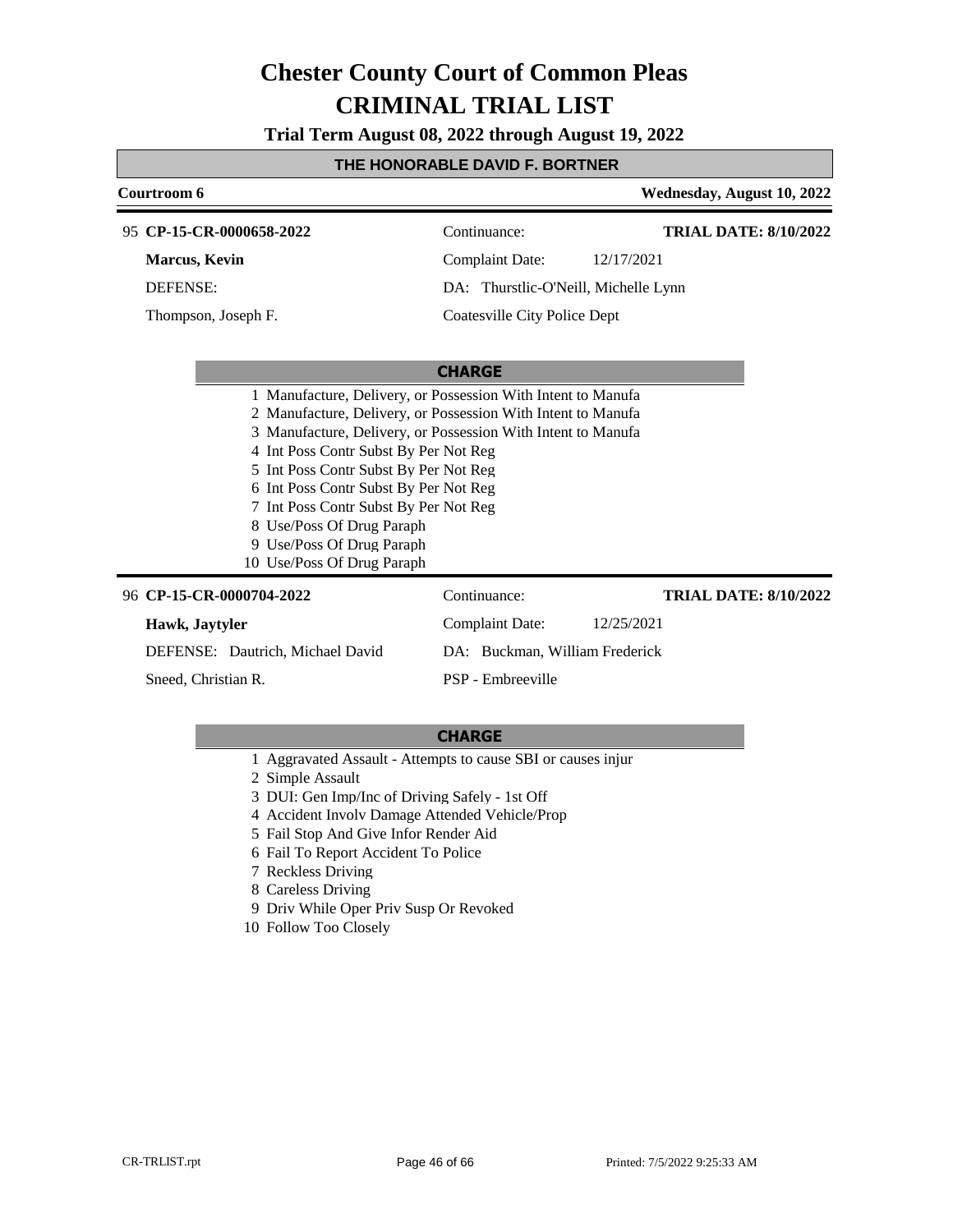**Trial Term August 08, 2022 through August 19, 2022**

#### **THE HONORABLE DAVID F. BORTNER**

#### **Courtroom 6 Wednesday, August 10, 2022 CP-15-CR-0001804-2022** 97 Continuance: **Morgan, Brittany Leigh** DEFENSE: Crichton, Stuart Rolf Complaint Date: 1/3/2022 DA: Chester County District Attorney **TRIAL DATE: 8/10/2022**

Dobry, Brad A.

### Phoenixville Boro Police Dept

#### **CHARGE**

- 1 Simple Assault
- 2 Recklessly Endangering Another Person
- 3 Poss Instrument Of Crime W/Int
- 4 Loitering And Prowling At Night Time
- 5 Harassment Course of Conduct W/No Legitimate Purpose
- 6 Disorderly Conduct Hazardous/Physi Off

#### **CP-15-CR-0000596-2022** 98 Continuance:

#### **Fermin Cepeda, Andres Jose**

DEFENSE: Mehok, Kristine C.

Boyer, Stephen T.

DA: Kane, Brittany Ann

Complaint Date: 1/11/2022

Southern Chester Co Regional Police Dept

#### **CHARGE**

- 1 DUI: Controlled Substance Impaired Ability 1st Offense
- 2 DUI: Controlled Substance Schedule 1 1st Offense
- 3 DUI: Controlled Substance Metabolite 1st Offense
- 4 Poss Of Marijuana
- 5 Use/Poss Of Drug Paraph
- 6 Tamper With/Fabricate Physical Evidence
- 7 Failure To Stop At Red Signal
- 8 Careless Driving

#### **TRIAL DATE: 8/10/2022**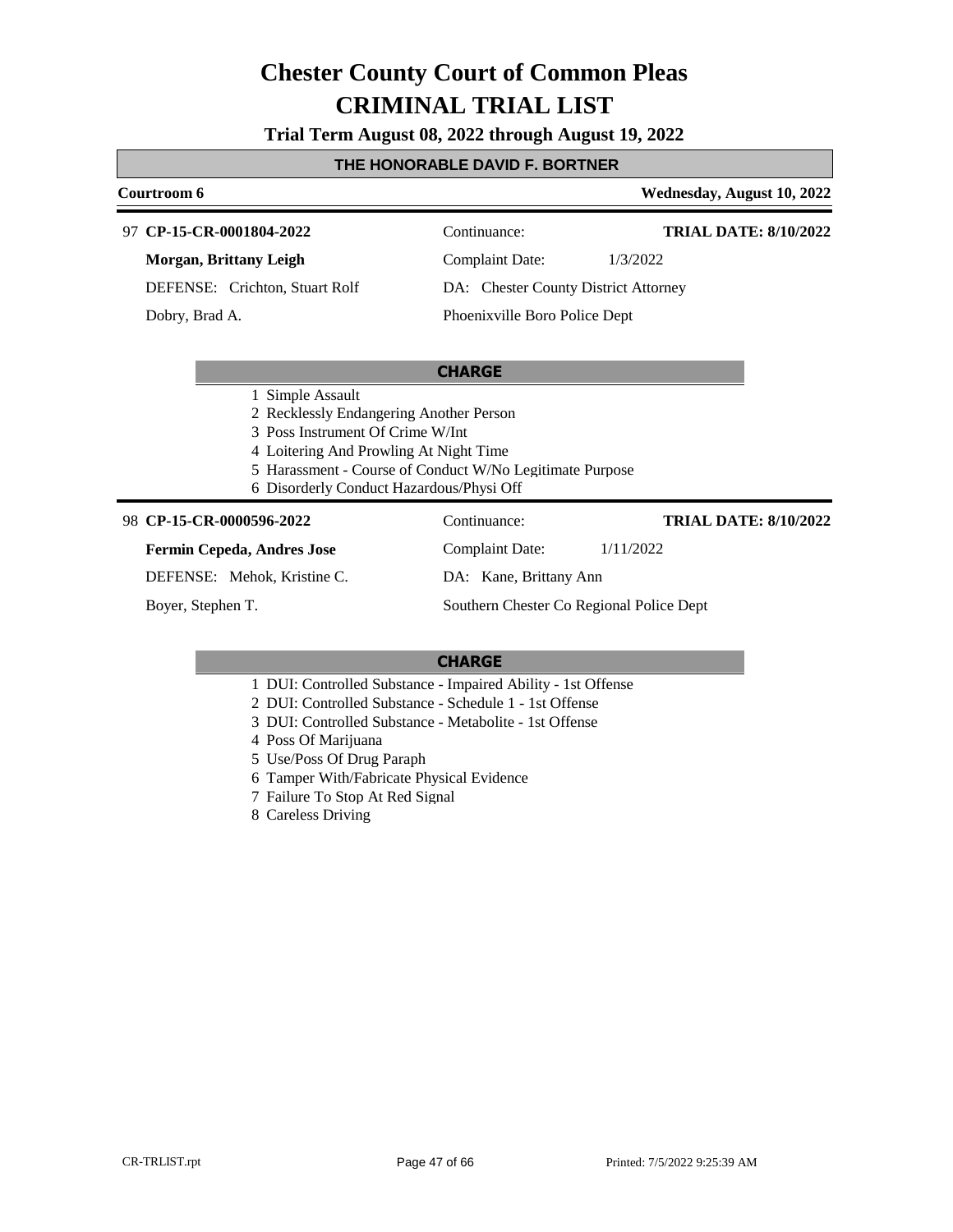**Trial Term August 08, 2022 through August 19, 2022**

### **THE HONORABLE DAVID F. BORTNER**

|                           | Courtroom 6              |                                         |                                      | Wednesday, August 10, 2022   |
|---------------------------|--------------------------|-----------------------------------------|--------------------------------------|------------------------------|
|                           | 99 CP-15-CR-0000975-2022 |                                         | Continuance:                         | <b>TRIAL DATE: 8/10/2022</b> |
|                           | Mills, Douglas Edward    |                                         | <b>Complaint Date:</b>               | 1/13/2022                    |
|                           |                          | DEFENSE: Miller, David Blair            | DA: Macaulay, Kaitlyn Ruth           |                              |
|                           | Fonseca, Jeremy E.       |                                         | Phoenixville Boro Police Dept        |                              |
|                           |                          |                                         |                                      |                              |
|                           |                          | 1 Arson-Danger Of Death Or Bodily Inj   | <b>CHARGE</b>                        |                              |
|                           |                          | 2 Risking Catastrophe                   |                                      |                              |
|                           |                          | 3 Dangerous Burning                     |                                      |                              |
|                           |                          | 4 Recklessly Endangering Another Person |                                      |                              |
|                           |                          | 5 Recklessly Endangering Another Person |                                      |                              |
|                           |                          | 6 Recklessly Endangering Another Person |                                      |                              |
|                           |                          | 7 Recklessly Endangering Another Person |                                      |                              |
|                           |                          | 8 Recklessly Endangering Another Person |                                      |                              |
| 100 CP-15-CR-0002015-2022 |                          | Continuance:                            | <b>TRIAL DATE: 8/10/2022</b>         |                              |
|                           | Walsh, Patrick           |                                         | <b>Complaint Date:</b>               | 1/21/2022                    |
|                           | <b>DEFENSE:</b>          |                                         | DA: Chester County District Attorney |                              |
|                           | Machese, Victor W. III   |                                         | N Coventry Twp Police Dept           |                              |

### **CHARGE**

1 Retail Theft-Take Mdse

2 Retail Theft-Take Mdse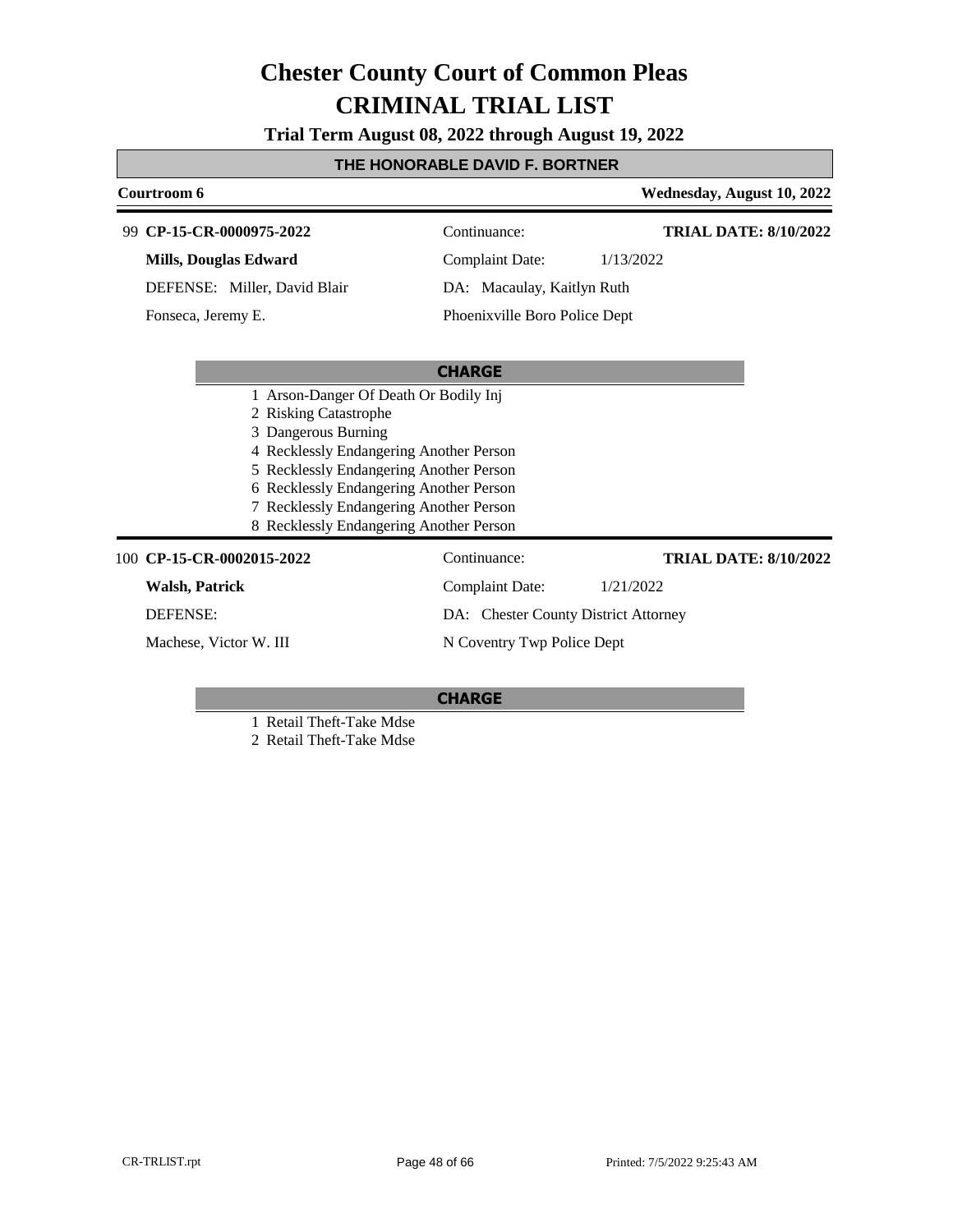**Trial Term August 08, 2022 through August 19, 2022**

#### **THE HONORABLE DAVID F. BORTNER**

#### **Courtroom 6 Monday, August 15, 2022** 101 **CP-15-CR-0000693-2022** Continuance: **Carr, Glenn** DEFENSE: Kratsa, Peter E. Complaint Date: 1/23/2022 DA: Cox Shaw, Bonnie Lorraine **TRIAL DATE: 8/15/2022**

#### **CHARGE**

- 1 Firearm Not To Be Carried W/O License-No Crim Viol
- 2 DUI: Gen Imp/Inc of Driving Safely 1st Off
- 3 DUI: High Rte of Alc (Bac.10 <.16) 1st Off
- 4 DUI: Highest Rte of Alc (BAC .16+) 1st Off
- 5 Restrictions on Alcoholic Beverages

#### **CP-15-CR-0000869-2022** 102 Continuance:

Czaplicki, William J.

#### **Brown, Regina Marie**

DEFENSE: Kane, Jeremiah F. III

Winter, Micaela J.

### DA: Cox-Shaw, Bonnie Lorraine

Tredyffrin Twp Police Dept

W Chester Boro Police Dept

Complaint Date: 1/24/2022

#### **CHARGE**

- 1 DUI: Gen Imp/Inc of Driving Safely 1st Off
- 2 Aggravated Assault Attempts to cause or causes BI to desi
- 3 Simple Assault
- 4 Harassment Subject Other to Physical Contact
- 5 Resist Arrest/Other Law Enforce
- 6 Dr Unregist Veh
- 7 Required Financial Responsibility
- 8 No Headlights

#### **CP-15-CR-0001141-2022** 103 Continuance:

#### **Loftus, Patrick James Jr.**

DEFENSE: Tinari, Eugene P.

Fulmer, Rebecca N.

#### **TRIAL DATE: 8/15/2022**

Tredyffrin Twp Police Dept

#### **CHARGE**

- 1 Manufacture, Delivery, or Possession With Intent to Manufa
- 2 Int Poss Contr Subst By Per Not Reg
- 3 Use/Poss Of Drug Paraph
- 4 Improp Sunscreening

Complaint Date: 1/25/2022 DA: Thurstlic O'Neill, Michelle Lynn

**TRIAL DATE: 8/15/2022**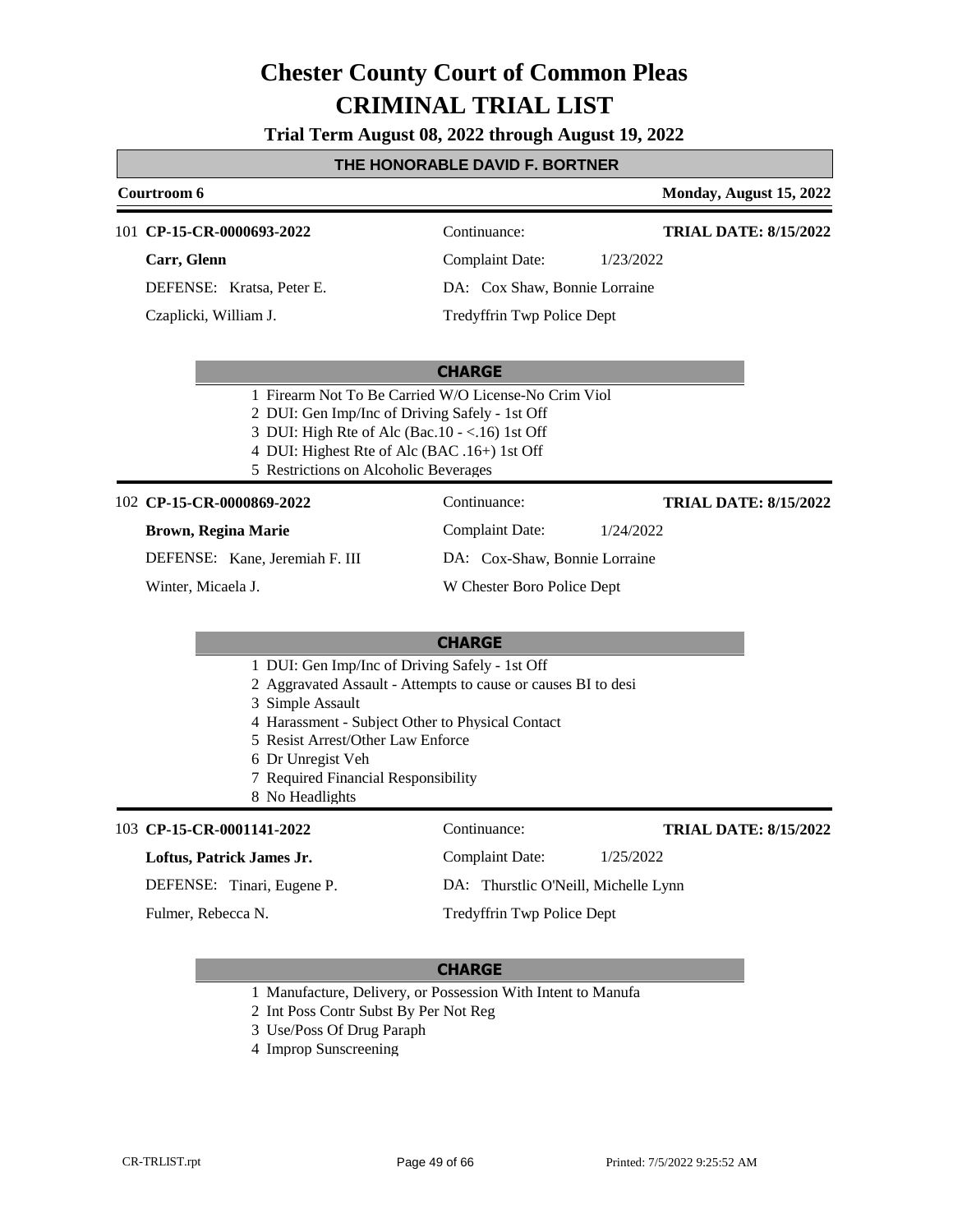**Trial Term August 08, 2022 through August 19, 2022**

### **THE HONORABLE DAVID F. BORTNER**

| Courtroom 6                                                                                                            |                                      | Monday, August 15, 2022      |
|------------------------------------------------------------------------------------------------------------------------|--------------------------------------|------------------------------|
| 103 CP-15-CR-0001428-2022                                                                                              | Continuance:                         | <b>TRIAL DATE: 8/15/2022</b> |
| Haase, Griffin Locke                                                                                                   | <b>Complaint Date:</b>               | 1/25/2022                    |
| DEFENSE: Reed, Michael James                                                                                           | DA: Buckman, William Frederick       |                              |
| Fulmer, Rebecca N.                                                                                                     | Tredyffrin Twp Police Dept           |                              |
|                                                                                                                        | <b>CHARGE</b>                        |                              |
| 1 Violations Concerning Licenses - Exh. False Id.<br>2 Int Poss Contr Subst By Per Not Reg<br>3 Poss Of Marijuana      |                                      |                              |
| 104 CP-15-CR-0001464-2022                                                                                              | Continuance:                         | <b>TRIAL DATE: 8/15/2022</b> |
| Castaneda, Lorenzo                                                                                                     | <b>Complaint Date:</b>               | 1/28/2022                    |
| DEFENSE: Mehok, Kristine C.                                                                                            | DA: Chester County District Attorney |                              |
| Cramer, Adam                                                                                                           | Kennett Twp, Police Dept             |                              |
| 1 DUI: Gen Imp/Inc of Driving Safely - 1st Off<br>2 DUI: Highest Rte of Alc (BAC .16+) 1st Off<br>3 Fail To Keep Right |                                      |                              |
| 105 CP-15-CR-0001036-2022                                                                                              | Continuance:                         | <b>TRIAL DATE: 8/15/2022</b> |
| <b>Otero, Dominic Tyler</b>                                                                                            | <b>Complaint Date:</b>               | 2/8/2022                     |
| DEFENSE: Miller, David Blair                                                                                           | DA: Cox Shaw, Bonnie Lorraine        |                              |
| Logan, William S.                                                                                                      | E Whiteland Twp Police Dept          |                              |
|                                                                                                                        | <b>CHARGE</b>                        |                              |
| 1 Theft By Unlaw Taking-Movable Prop                                                                                   |                                      |                              |
| 105 CP-15-CR-0001037-2022                                                                                              | Continuance:                         | <b>TRIAL DATE: 8/15/2022</b> |
| <b>Otero, Dominic Tyler</b>                                                                                            | <b>Complaint Date:</b>               | 2/8/2022                     |
| DEFENSE: Miller, David Blair                                                                                           | DA: Daniels, Innessa                 |                              |
| Logan, William S.                                                                                                      | E Whiteland Twp Police Dept          |                              |
|                                                                                                                        |                                      |                              |

- 1 Theft By Unlaw Taking-Movable Prop
- 2 Receiving Stolen Property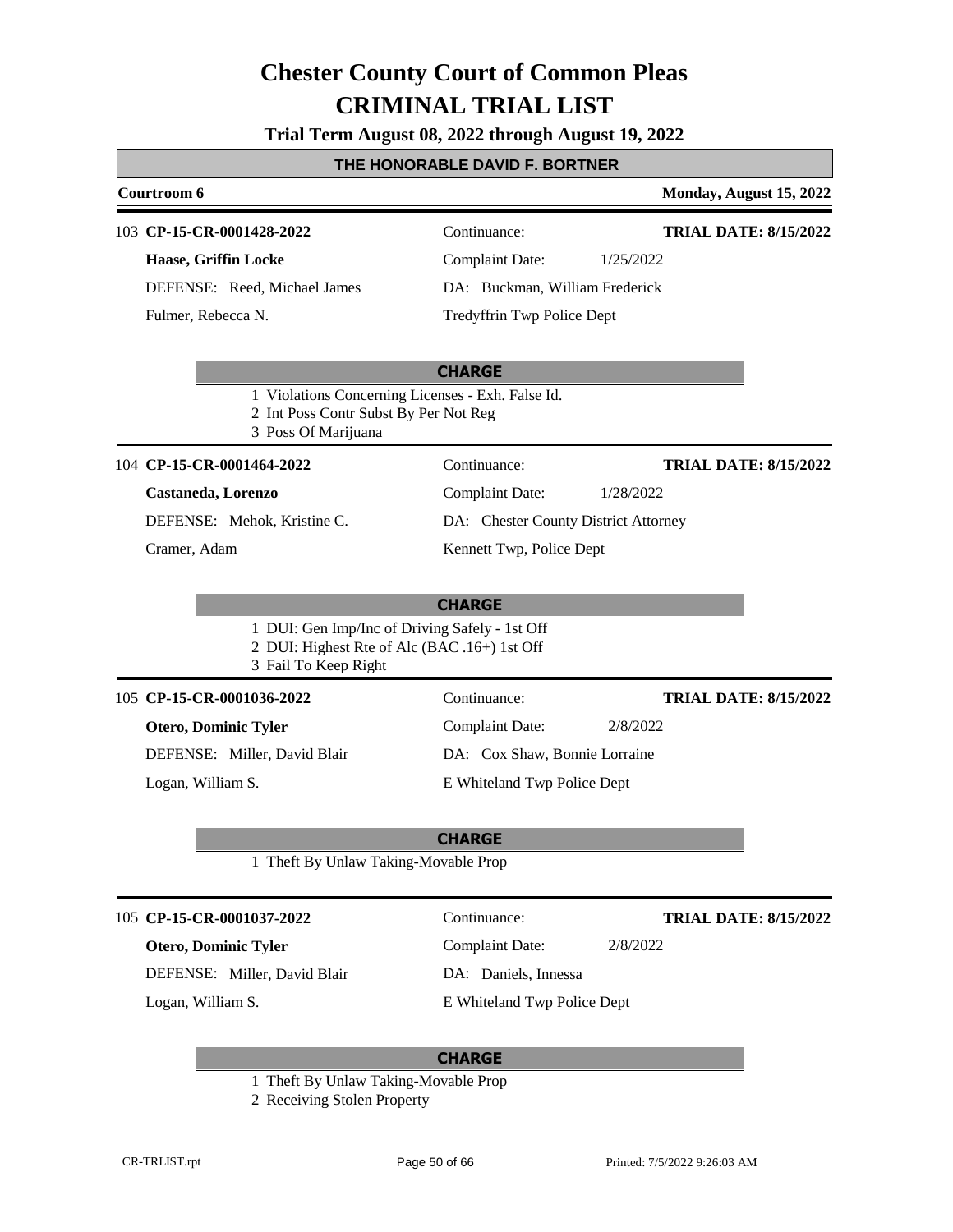**Trial Term August 08, 2022 through August 19, 2022**

### **THE HONORABLE DAVID F. BORTNER**

|                                                                                                                                                         | Courtroom 6                                                                 |                                                                                                                                                                                                                                                                                                                           |                                      | Monday, August 15, 2022      |
|---------------------------------------------------------------------------------------------------------------------------------------------------------|-----------------------------------------------------------------------------|---------------------------------------------------------------------------------------------------------------------------------------------------------------------------------------------------------------------------------------------------------------------------------------------------------------------------|--------------------------------------|------------------------------|
|                                                                                                                                                         | 105 CP-15-CR-0001699-2022<br><b>Otero, Dominic Tyler</b><br><b>DEFENSE:</b> |                                                                                                                                                                                                                                                                                                                           | Continuance:                         | <b>TRIAL DATE: 8/15/2022</b> |
|                                                                                                                                                         |                                                                             |                                                                                                                                                                                                                                                                                                                           | <b>Complaint Date:</b>               | 1/28/2022                    |
|                                                                                                                                                         |                                                                             |                                                                                                                                                                                                                                                                                                                           | DA: Chester County District Attorney |                              |
|                                                                                                                                                         | Manko, Andrew D.                                                            |                                                                                                                                                                                                                                                                                                                           | W Goshen Twp Police Dept             |                              |
|                                                                                                                                                         |                                                                             |                                                                                                                                                                                                                                                                                                                           | <b>CHARGE</b>                        |                              |
| 1 Receiving Stolen Property<br>2 Int Poss Contr Subst By Per Not Reg<br>3 Use/Poss Of Drug Paraph<br>4 Improp Display Plate<br>5 Improper Safety Chains |                                                                             |                                                                                                                                                                                                                                                                                                                           |                                      |                              |
|                                                                                                                                                         | 106 CP-15-CR-0001232-2022                                                   |                                                                                                                                                                                                                                                                                                                           | Continuance:                         | <b>TRIAL DATE: 8/15/2022</b> |
|                                                                                                                                                         | <b>Nowell, Zoe Elysia</b>                                                   |                                                                                                                                                                                                                                                                                                                           | <b>Complaint Date:</b>               | 2/3/2022                     |
|                                                                                                                                                         | DEFENSE: McGarrigle, Daniel Anthony<br>Kenna, Ryan S.                       |                                                                                                                                                                                                                                                                                                                           | DA: Cox-Shaw, Bonnie Lorraine        |                              |
|                                                                                                                                                         |                                                                             |                                                                                                                                                                                                                                                                                                                           | W Goshen Twp Police Dept             |                              |
|                                                                                                                                                         |                                                                             |                                                                                                                                                                                                                                                                                                                           | <b>CHARGE</b>                        |                              |
|                                                                                                                                                         |                                                                             | 1 Aggravated Assault - Attempts to cause or causes BI to desi<br>2 Aggravated Assault - Attempts to cause or causes BI to desi<br>3 Harassment - Subject Other to Physical Contact<br>4 Harassment - Subject Other to Physical Contact<br>5 Disorderly Conduct Engage In Fighting<br>6 Simple Assault<br>7 Simple Assault |                                      |                              |
|                                                                                                                                                         | 107 CP-15-CR-0001827-2022                                                   |                                                                                                                                                                                                                                                                                                                           | Continuance:                         | <b>TRIAL DATE: 8/15/2022</b> |
|                                                                                                                                                         | Lockhart, Arthur                                                            |                                                                                                                                                                                                                                                                                                                           | <b>Complaint Date:</b>               | 2/3/2022                     |
|                                                                                                                                                         |                                                                             | DEFENSE: Miller, David Blair                                                                                                                                                                                                                                                                                              | DA: Chester County District Attorney |                              |
|                                                                                                                                                         | Gray, Anthony D. Sr.                                                        |                                                                                                                                                                                                                                                                                                                           | Phoenixville Boro Police Dept        |                              |

- 1 Conspiracy Forgery Unauthorized Act In Writing
- 2 Conspiracy Theft By Decep-False Impression
- 3 Receiving Stolen Property
- 4 Poss Instrument Of Crime W/Int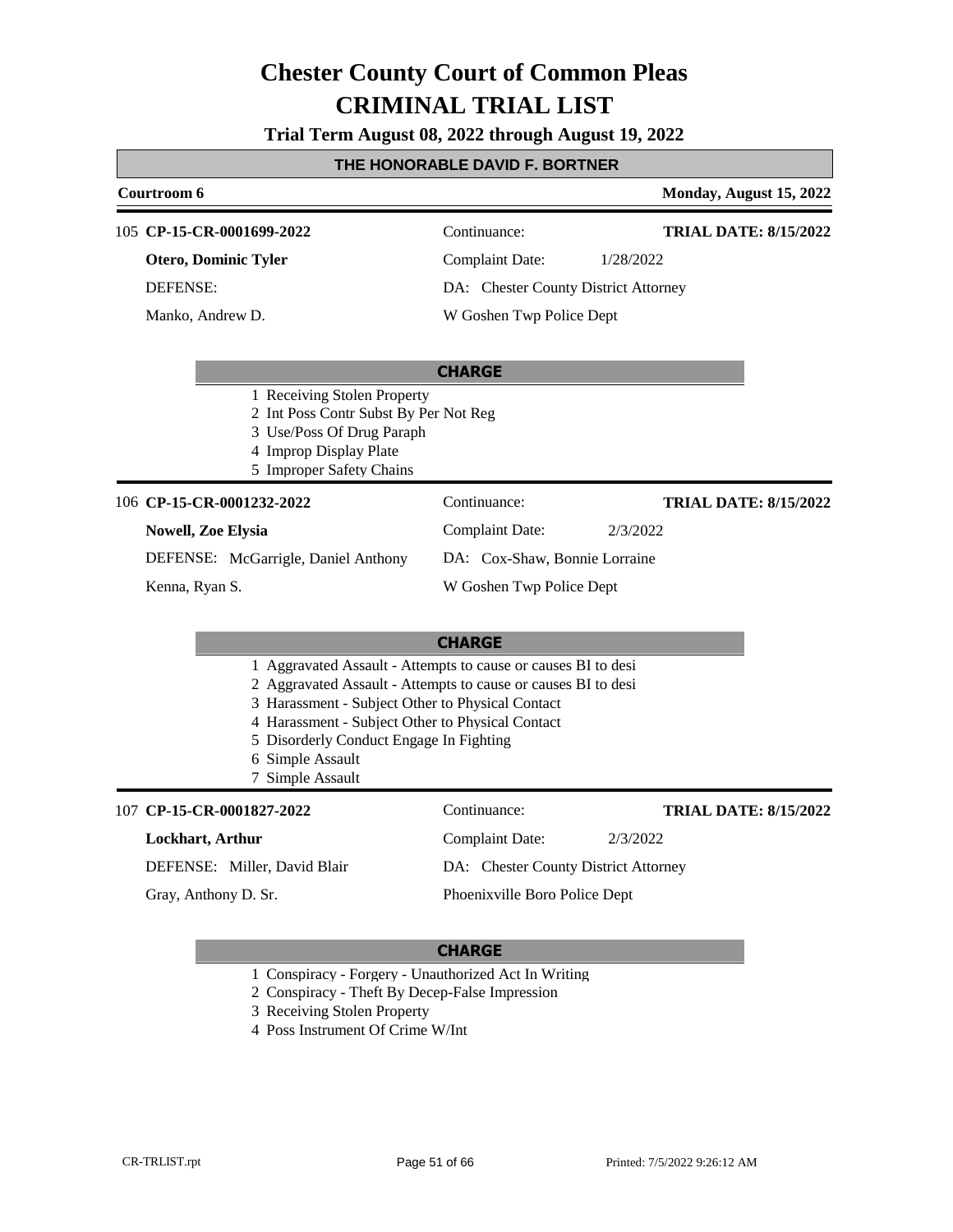**Trial Term August 08, 2022 through August 19, 2022**

#### **THE HONORABLE DAVID F. BORTNER**

#### **Courtroom 6 Monday, August 15, 2022 CP-15-CR-0001253-2022** 108 Continuance: **Aponte, Kevin** DEFENSE: Miller, David Blair Complaint Date: 2/4/2022 DA: Thurstlic-O'Neill, Michelle Lynn PSP - Embreeville **TRIAL DATE: 8/15/2022** McMahon, Albert J.

#### **CHARGE**

- 1 Receiving Stolen Property
- 2 Manufacture, Delivery, or Possession With Intent to Manufa
- 3 Int Poss Contr Subst By Per Not Reg
- 4 Use/Poss Of Drug Paraph

#### **CP-15-CR-0001725-2022** 109 Continuance:

#### **Hines, Robert Leroy**

DEFENSE: Miller, David Blair

Harris, Brandon L.

DA: Acito, Jessica

#### Coatesville City Police Dept

Complaint Date: 3/2/2022

**TRIAL DATE: 8/15/2022**

**TRIAL DATE: 8/15/2022**

#### **CHARGE**

- 1 Arson Danger of Death or Bodily Inj
- 2 Arson-Inhabited Building Or Struct
- 3 Arson-Intent Destroy Unoccupied Bldg
- 4 Arson Endangering Property-Reckless Endangerment of Inh
- 5 Reckless Burning or Exploding places uninhabited or unoc
- 6 Reckless Burning or Exploding places property having val
- 7 Dangerous Burning
- 8 Risking Catastrophe
- 9 Crim Misch/Dmg Prop Intent, Reckless, Or Neglig
- 10 Recklessly Endangering Another Person

#### **CP-15-CR-0001786-2022** 109 Continuance:

| <b>Hines, Robert Leroy</b>   | Complaint Date:                | 2/6/2022 |
|------------------------------|--------------------------------|----------|
| DEFENSE: Miller, David Blair | DA: Goggin, Robert St Leger IV |          |
| Mack, Thomas J.              | Coatesville City Police Dept   |          |

- 1 Crim'l Misch-Tamper W/Property
- 2 Disorderly Conduct Hazardous/Physi Off
- 3 Public Drunkenness And Similar Misconduct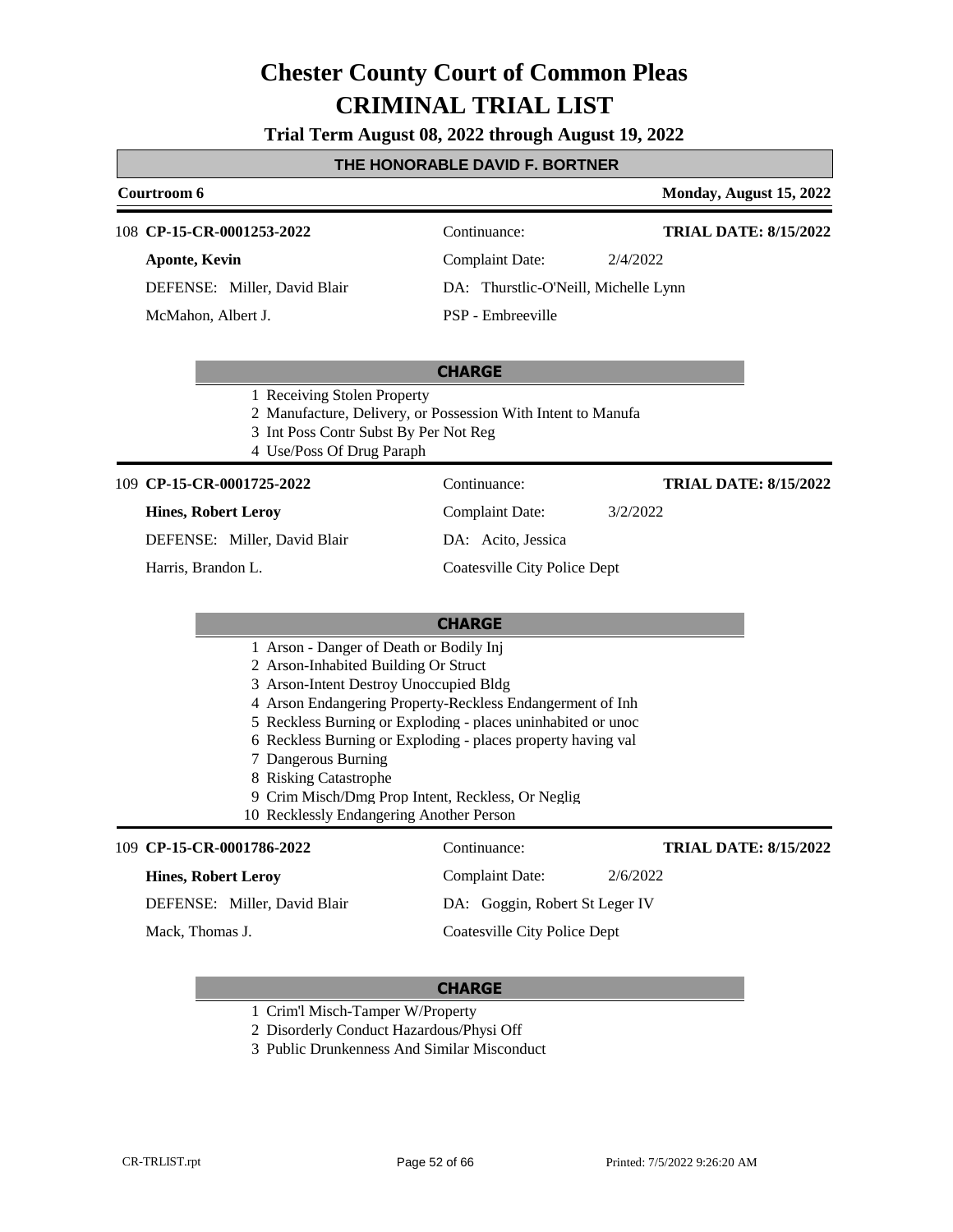**Trial Term August 08, 2022 through August 19, 2022**

#### **THE HONORABLE DAVID F. BORTNER**

### **Courtroom 6 Monday, August 15, 2022** 110 **CP-15-CR-0001081-2022** Continuance: **Grove, Richard TRIAL DATE: 8/15/2022**

DEFENSE: Paintin, Stewart Charles

Shave, Jonathan A.

Complaint Date: 2/10/2022 DA: Thurstlic-O'Neill, Michelle Lynn Chester County County Detective

#### **CHARGE**

- 1 Manufacture, Delivery, or Possession With Intent to Manufa
- 2 Int Poss Contr Subst By Per Not Reg
- 3 Use/Poss Of Drug Paraph
- 4 Deal In Proc Unl Act/Intent To Promote

#### 111 **CP-15-CR-0001129-2022** Continuance:

#### **Juarez-Hidalgo, Uriel**

DEFENSE: Miller, David Blair

Dowds, Shawn R.

Complaint Date: 2/10/2022 DA: Yurick, Zachary

Coatesville City Police Dept

#### **CHARGE**

- 1 Agg. Ind. Assault W/O Consent
- 2 Agg. Ind. Assault W/O Consent
- 3 Agg. Ind. Assault W/O Consent
- 4 Agg. Ind. Assault W/O Consent
- 5 Agg. Ind. Assault W/O Consent
- 6 Agg. Ind. Assault W/O Consent
- 7 Agg. Ind. Assault W/O Consent
- 8 Agg. Ind. Assault W/O Consent
- 9 Agg. Ind. Assault W/O Consent
- 10 Agg. Ind. Assault W/O Consent

**TRIAL DATE: 8/15/2022**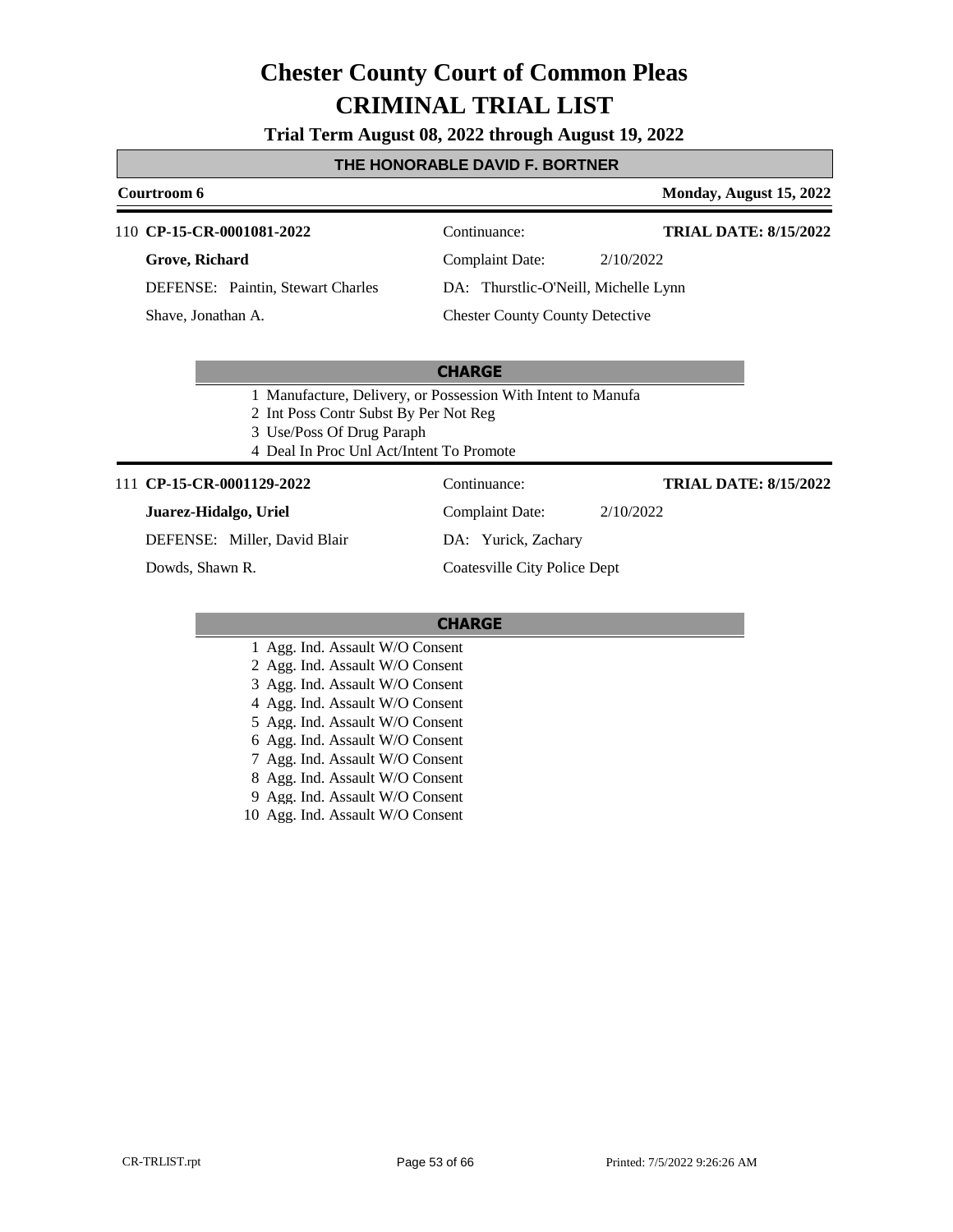**Trial Term August 08, 2022 through August 19, 2022**

#### **THE HONORABLE DAVID F. BORTNER**

|                                                               |           | Monday, August 15, 2022                                                                                                                                                                                                                                                                                                                                                                                                                                                                                                                                                                                                                         |
|---------------------------------------------------------------|-----------|-------------------------------------------------------------------------------------------------------------------------------------------------------------------------------------------------------------------------------------------------------------------------------------------------------------------------------------------------------------------------------------------------------------------------------------------------------------------------------------------------------------------------------------------------------------------------------------------------------------------------------------------------|
| Continuance:                                                  |           | <b>TRIAL DATE: 8/15/2022</b>                                                                                                                                                                                                                                                                                                                                                                                                                                                                                                                                                                                                                    |
| Complaint Date:                                               | 2/10/2022 |                                                                                                                                                                                                                                                                                                                                                                                                                                                                                                                                                                                                                                                 |
|                                                               |           |                                                                                                                                                                                                                                                                                                                                                                                                                                                                                                                                                                                                                                                 |
|                                                               |           |                                                                                                                                                                                                                                                                                                                                                                                                                                                                                                                                                                                                                                                 |
|                                                               |           |                                                                                                                                                                                                                                                                                                                                                                                                                                                                                                                                                                                                                                                 |
| <b>CHARGE</b>                                                 |           |                                                                                                                                                                                                                                                                                                                                                                                                                                                                                                                                                                                                                                                 |
|                                                               |           |                                                                                                                                                                                                                                                                                                                                                                                                                                                                                                                                                                                                                                                 |
|                                                               |           |                                                                                                                                                                                                                                                                                                                                                                                                                                                                                                                                                                                                                                                 |
|                                                               |           |                                                                                                                                                                                                                                                                                                                                                                                                                                                                                                                                                                                                                                                 |
|                                                               |           |                                                                                                                                                                                                                                                                                                                                                                                                                                                                                                                                                                                                                                                 |
| 5 Conspiracy - Manufacture, Delivery, or Possession With Int  |           |                                                                                                                                                                                                                                                                                                                                                                                                                                                                                                                                                                                                                                                 |
|                                                               |           |                                                                                                                                                                                                                                                                                                                                                                                                                                                                                                                                                                                                                                                 |
|                                                               |           |                                                                                                                                                                                                                                                                                                                                                                                                                                                                                                                                                                                                                                                 |
|                                                               |           |                                                                                                                                                                                                                                                                                                                                                                                                                                                                                                                                                                                                                                                 |
|                                                               |           |                                                                                                                                                                                                                                                                                                                                                                                                                                                                                                                                                                                                                                                 |
| 10 Manufacture, Delivery, or Possession With Intent to Manufa |           |                                                                                                                                                                                                                                                                                                                                                                                                                                                                                                                                                                                                                                                 |
| Continuance:                                                  |           | <b>TRIAL DATE: 8/15/2022</b>                                                                                                                                                                                                                                                                                                                                                                                                                                                                                                                                                                                                                    |
| <b>Complaint Date:</b>                                        | 2/14/2022 |                                                                                                                                                                                                                                                                                                                                                                                                                                                                                                                                                                                                                                                 |
|                                                               |           |                                                                                                                                                                                                                                                                                                                                                                                                                                                                                                                                                                                                                                                 |
| PSP - Embreeville                                             |           |                                                                                                                                                                                                                                                                                                                                                                                                                                                                                                                                                                                                                                                 |
|                                                               |           | DA: Cox-Shaw, Bonnie Lorraine<br><b>Chester County County Detective</b><br>1 Conspiracy - Manufacture, Delivery, or Possession With Int<br>2 Conspiracy - Manufacture, Delivery, or Possession With Int<br>3 Conspiracy - Manufacture, Delivery, or Possession With Int<br>4 Conspiracy - Manufacture, Delivery, or Possession With Int<br>6 Conspiracy - Manufacture, Delivery, or Possession With Int<br>7 Conspiracy - Manufacture, Delivery, or Possession With Int<br>8 Manufacture, Delivery, or Possession With Intent to Manufa<br>9 Manufacture, Delivery, or Possession With Intent to Manufa<br>DA: Chester County District Attorney |

- 1 DUI: Controlled Substance Impaired Ability 1st Offense
- 2 DUI: Controlled Substance Schedule 1 1st Offense
- 3 DUI: Controlled Substance Metabolite 1st Offense
- 4 Exceed 55 MPH In Other Loc By 33 MPH
- 5 Improp Sunscreening
- 6 Fail To Carry Lic
- 7 Marijuana-Small Amt Personal Use
- 8 Use/Poss Of Drug Paraph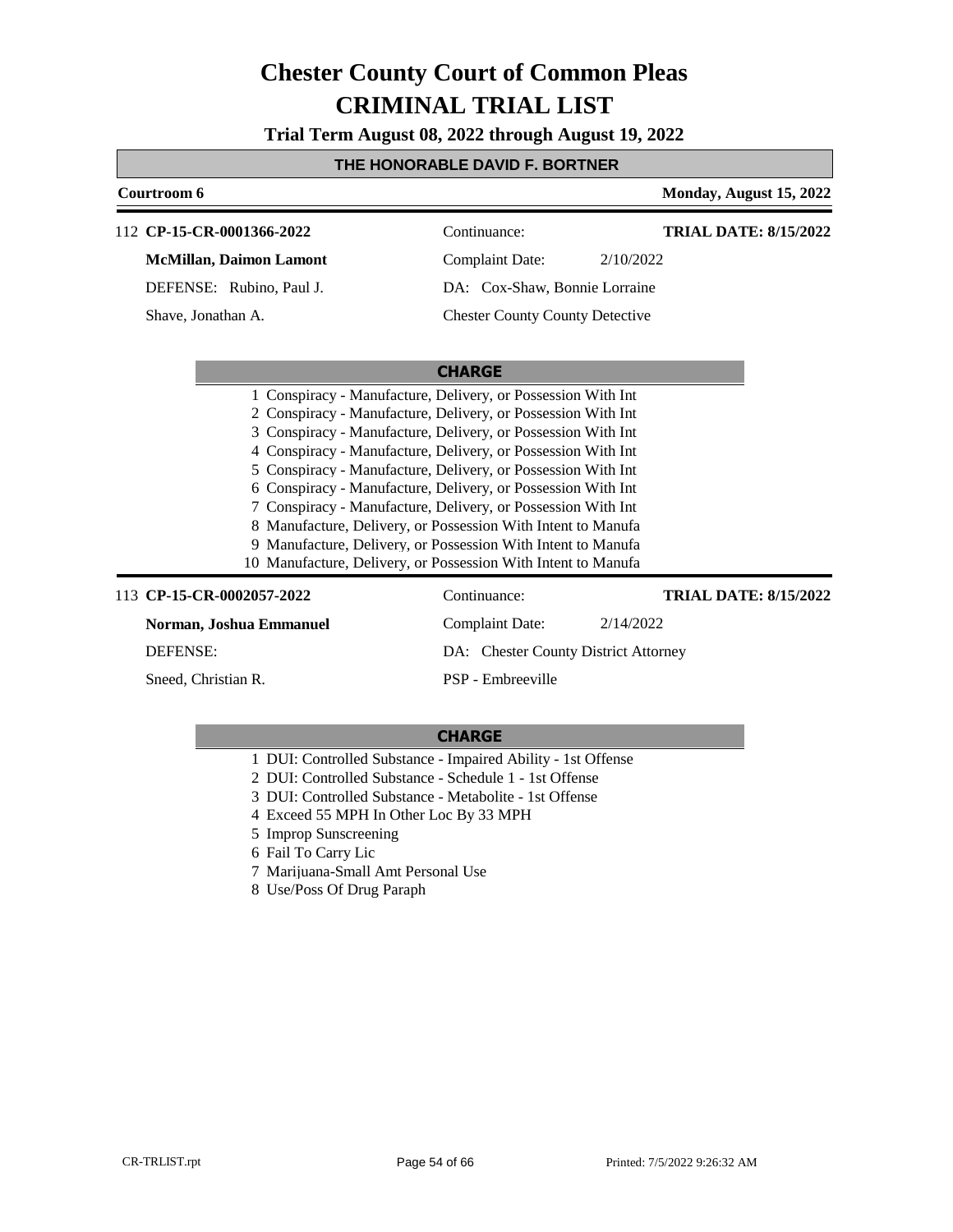**Trial Term August 08, 2022 through August 19, 2022**

### **THE HONORABLE DAVID F. BORTNER**

|                                                                                                                                                                                                                                                                                                         | Courtroom 6                                                                                                                                                                                                                                                                                   |                                      | Monday, August 15, 2022      |
|---------------------------------------------------------------------------------------------------------------------------------------------------------------------------------------------------------------------------------------------------------------------------------------------------------|-----------------------------------------------------------------------------------------------------------------------------------------------------------------------------------------------------------------------------------------------------------------------------------------------|--------------------------------------|------------------------------|
|                                                                                                                                                                                                                                                                                                         | 114 CP-15-CR-0001453-2022                                                                                                                                                                                                                                                                     | Continuance:                         | <b>TRIAL DATE: 8/15/2022</b> |
|                                                                                                                                                                                                                                                                                                         | Lopez-Niz, Gerson                                                                                                                                                                                                                                                                             | <b>Complaint Date:</b>               | 2/16/2022                    |
|                                                                                                                                                                                                                                                                                                         | <b>DEFENSE:</b>                                                                                                                                                                                                                                                                               | DA: Chester County District Attorney |                              |
|                                                                                                                                                                                                                                                                                                         | Scena, Arthur E.                                                                                                                                                                                                                                                                              | Phoenixville Boro Police Dept        |                              |
|                                                                                                                                                                                                                                                                                                         |                                                                                                                                                                                                                                                                                               | <b>CHARGE</b>                        |                              |
| 1 DUI: Gen Imp/Inc of Driving Safely - 1st Off<br>2 DUI: Gen Imp (BAC .08 - .10) 1st Off<br>3 DUI: High Rte of Alc (Bac.10 - <.16) 1st Off<br>4 DUI: Highest Rte of Alc (BAC .16+) 1st Off<br>5 Driving W/O A License<br>6 Restrictions on Alcoholic Beverages<br>7 Restrictions on Alcoholic Beverages |                                                                                                                                                                                                                                                                                               |                                      |                              |
|                                                                                                                                                                                                                                                                                                         | 115 CP-15-CR-0001389-2022                                                                                                                                                                                                                                                                     | Continuance:                         | <b>TRIAL DATE: 8/15/2022</b> |
|                                                                                                                                                                                                                                                                                                         | Zuniga-Siguenza, Ana Lucia                                                                                                                                                                                                                                                                    | <b>Complaint Date:</b>               | 2/17/2022                    |
|                                                                                                                                                                                                                                                                                                         | DEFENSE: Brown, Robert Joseph III                                                                                                                                                                                                                                                             | DA: Chester County District Attorney |                              |
|                                                                                                                                                                                                                                                                                                         | Warfel, Paige A.                                                                                                                                                                                                                                                                              | E Whiteland Twp Police Dept          |                              |
|                                                                                                                                                                                                                                                                                                         |                                                                                                                                                                                                                                                                                               | <b>CHARGE</b>                        |                              |
|                                                                                                                                                                                                                                                                                                         | 1 DUI: Gen Imp/Inc of Driving Safely - 1st Off<br>2 DUI: High Rte of Alc (Bac.10 - <.16) 1st Off<br>3 Recklessly Endangering Another Person<br>4 Safety Restraints - child under 4 years<br>5 DUI: Gen Imp (BAC .08 - .10) 1st Off<br>6 Disregard Traffic Lane (Single)<br>7 Careless Driving |                                      |                              |
|                                                                                                                                                                                                                                                                                                         | 116 CP-15-CR-0001419-2022                                                                                                                                                                                                                                                                     | Continuance:                         | <b>TRIAL DATE: 8/15/2022</b> |
|                                                                                                                                                                                                                                                                                                         | Petiet, Melinda Susan                                                                                                                                                                                                                                                                         | <b>Complaint Date:</b>               | 2/17/2022                    |
|                                                                                                                                                                                                                                                                                                         | DEFENSE: McCabe, Thomas Patrick                                                                                                                                                                                                                                                               | DA: Cox-Shaw, Bonnie Lorraine        |                              |
|                                                                                                                                                                                                                                                                                                         | Flood, Brendan                                                                                                                                                                                                                                                                                | E Pikeland Twp Police Dept           |                              |

### **CHARGE**

1 Hinder App/Prosec-Harbor Or Conceal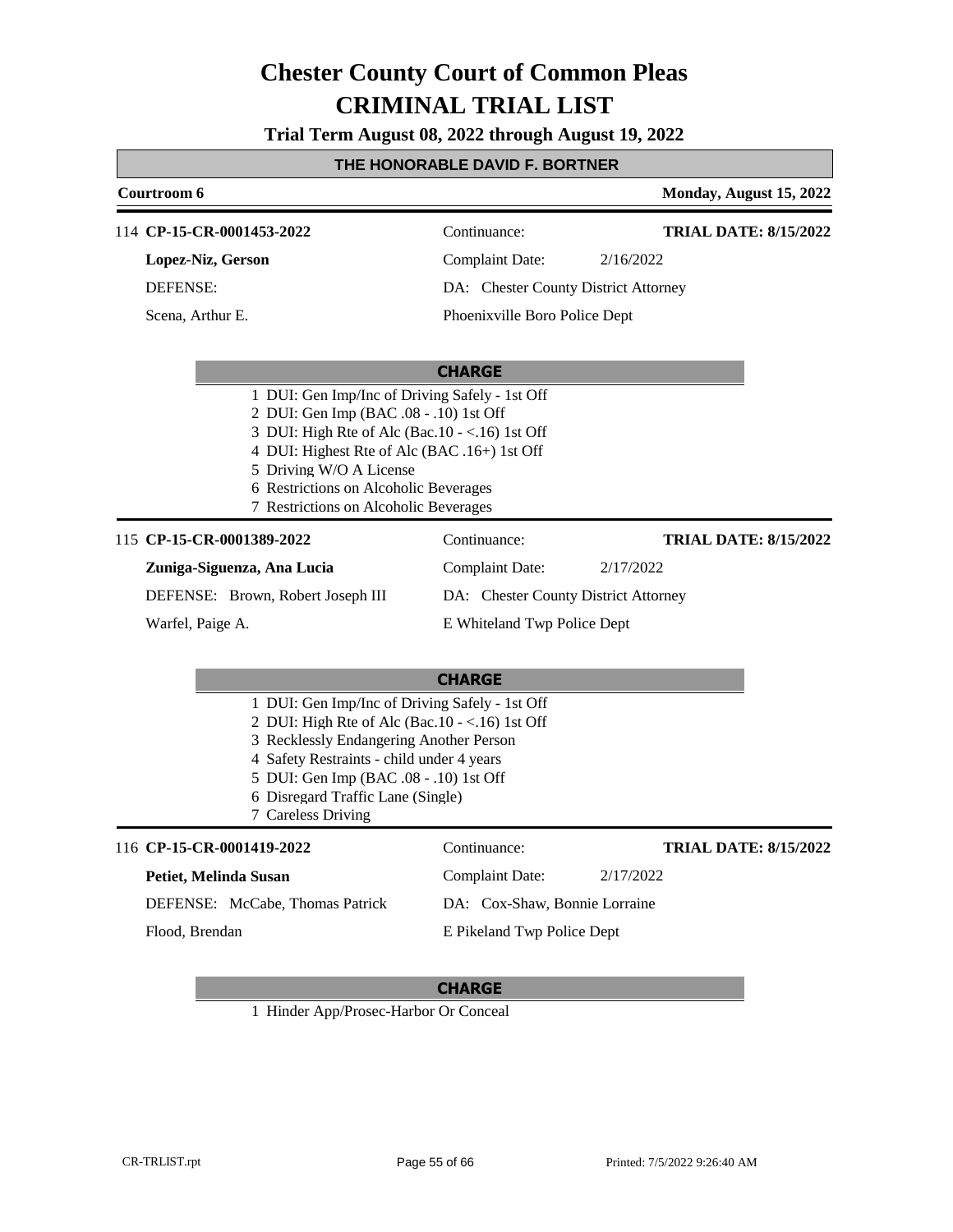**Trial Term August 08, 2022 through August 19, 2022**

### **THE HONORABLE DAVID F. BORTNER**

|                                                                                                                                                                                                                                                                                                                           | Courtroom 6                       |                                |           | Monday, August 15, 2022      |
|---------------------------------------------------------------------------------------------------------------------------------------------------------------------------------------------------------------------------------------------------------------------------------------------------------------------------|-----------------------------------|--------------------------------|-----------|------------------------------|
| 117                                                                                                                                                                                                                                                                                                                       | CP-15-CR-0001524-2022             | Continuance:                   |           | <b>TRIAL DATE: 8/15/2022</b> |
|                                                                                                                                                                                                                                                                                                                           | Deramus, Iyanna Nybria            | <b>Complaint Date:</b>         | 3/4/2022  |                              |
|                                                                                                                                                                                                                                                                                                                           | DEFENSE: Paintin, Stewart Charles | DA: Buckman, William Frederick |           |                              |
|                                                                                                                                                                                                                                                                                                                           | Ashe, Laura A.                    | W Goshen Twp Police Dept       |           |                              |
|                                                                                                                                                                                                                                                                                                                           |                                   | <b>CHARGE</b>                  |           |                              |
| 1 Fleeing or Attempting to Elude Officer<br>2 Improp Display Plate<br>3 Disregard Traffic Lane (Single)<br>4 Improp Sunscreening<br>5 Improper Pass on Right<br>6 Improper Pass on Right<br>7 Improper Pass on Right<br>8 Improper Pass on Right<br>9 Improper Pass on Right<br>10 Turning Movements And Required Signals |                                   |                                |           |                              |
| 117                                                                                                                                                                                                                                                                                                                       | CP-15-CR-0001713-2022             | Continuance:                   |           | <b>TRIAL DATE: 8/15/2022</b> |
|                                                                                                                                                                                                                                                                                                                           | Deramus, Iyanna Nybria            | <b>Complaint Date:</b>         | 2/18/2022 |                              |
|                                                                                                                                                                                                                                                                                                                           | DEFENSE: Paintin, Stewart Charles | DA: Buckman, William Frederick |           |                              |
|                                                                                                                                                                                                                                                                                                                           | Pezick, Scott E.                  | W Whiteland Twp Police Dept    |           |                              |

|                   |                                          | <b>CHARGE</b>   |                                  |                              |
|-------------------|------------------------------------------|-----------------|----------------------------------|------------------------------|
|                   | 1 Retail Theft-Take Mdse                 |                 |                                  |                              |
|                   | 2 Receiving Stolen Property              |                 |                                  |                              |
|                   | 3 Retail Theft-Take Mdse                 |                 |                                  |                              |
|                   | 4 Conspiracy - Receiving Stolen Property |                 |                                  |                              |
|                   | 118 CP-15-CR-0001092-2022                | Continuance:    |                                  | <b>TRIAL DATE: 8/15/2022</b> |
| McCann, Jon Brian |                                          | Complaint Date: | 2/24/2022                        |                              |
|                   | DEFENSE: Consadene, Jonathan D.          |                 | DA: Cox-Shaw, Bonnie Lorraine    |                              |
| Hale, David W.    |                                          |                 | Westtown/East Goshen Police Dept |                              |

- 1 Access Device Used To Obt Or Att Obt Prop/Service
- 2 Dec Bus Pract False/Mis Stat Pub
- 3 Identity Theft
- 4 Theft By Unlaw Taking-Movable Prop
- 5 Receiving Stolen Property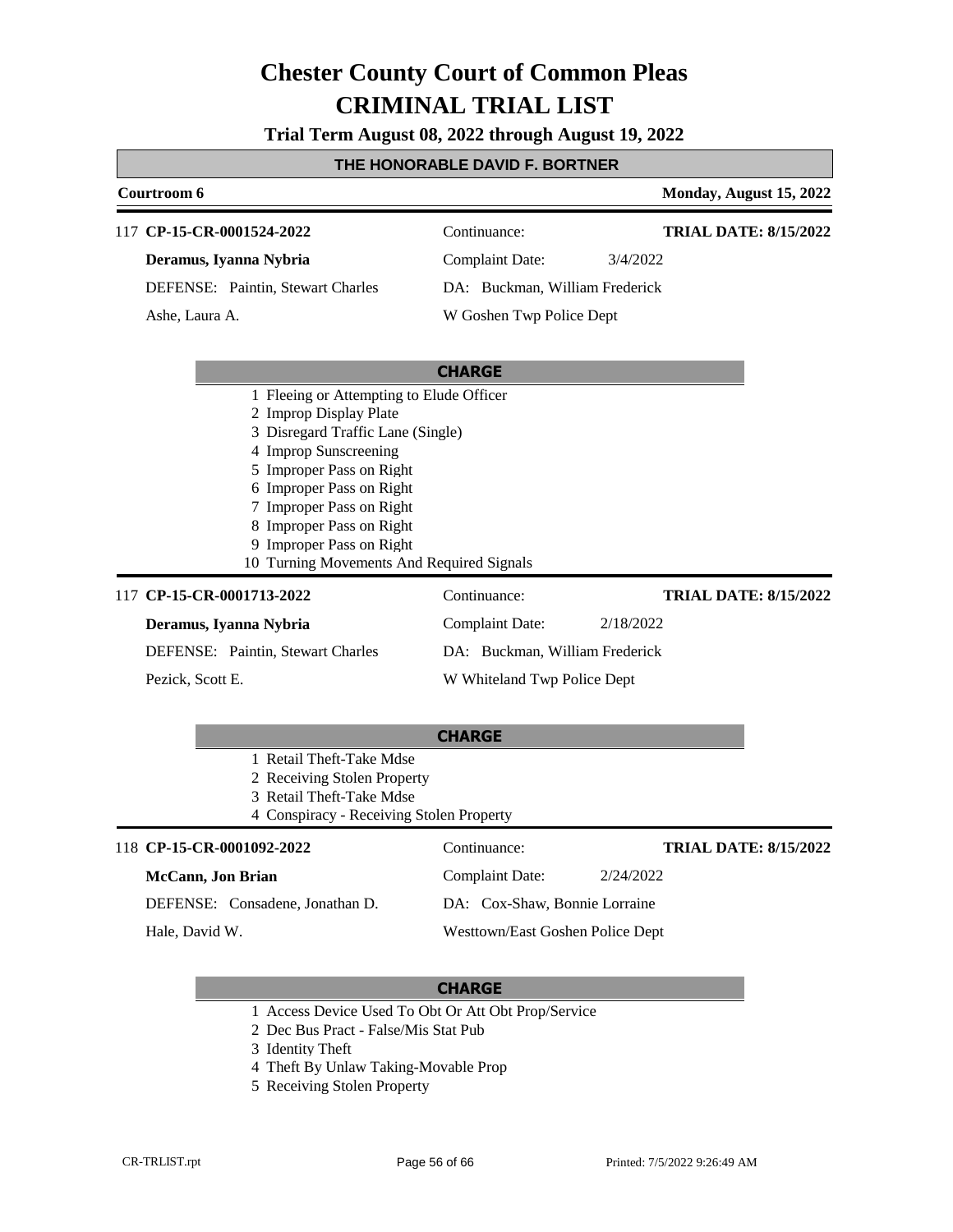**Trial Term August 08, 2022 through August 19, 2022**

#### **THE HONORABLE DAVID F. BORTNER**

#### **Courtroom 6 Monday, August 15, 2022** 119 **CP-15-CR-0001340-2022** Continuance: **Coots, Katlynn Leora** DEFENSE: Complaint Date: 2/24/2022 DA: Chester County District Attorney **TRIAL DATE: 8/15/2022**

Reece, Tyler

West Brandywine Twp Police Dept

**CHARGE** 1 Int Poss Contr Subst By Per Not Reg

2 Use/Poss Of Drug Paraph

**CP-15-CR-0000849-2022** 120 Continuance:

#### **Racine, Justin M.**

DEFENSE: Paintin, Stewart Charles

Miller, Riley D.

Complaint Date: 2/27/2022 DA: Buckman, William Frederick Southern Chester Co Regional Police Dept

**TRIAL DATE: 8/15/2022**

#### **CHARGE**

- 1 Assault of Law Enforcement Officer
- 2 Terroristic Threats W/ Int To Terrorize Another

3 Simple Assault

- 4 Resist Arrest/Other Law Enforce
- 5 Int Poss Contr Subst By Per Not Reg
- 6 Use/Poss Of Drug Paraph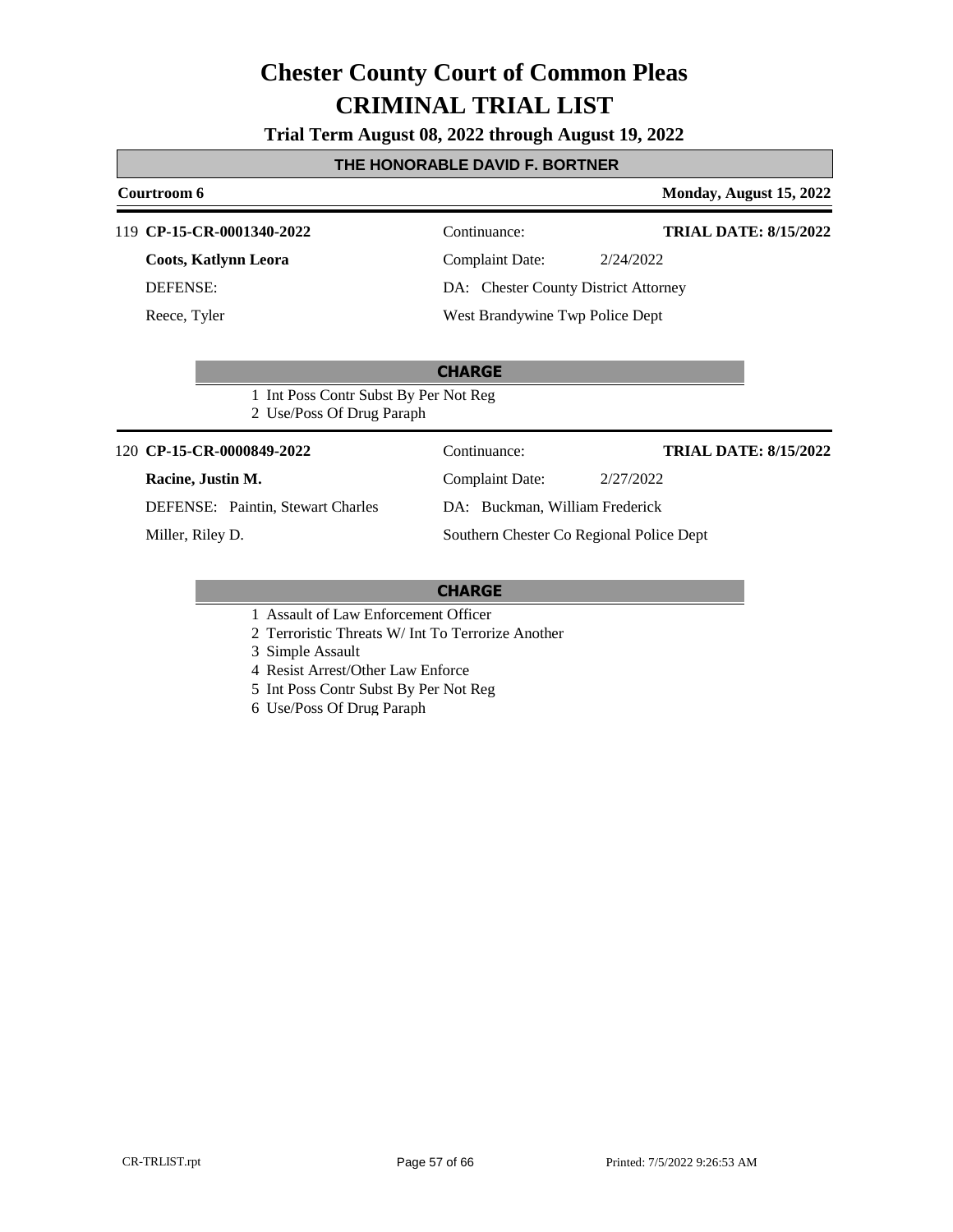**Trial Term August 08, 2022 through August 19, 2022**

#### **THE HONORABLE DAVID F. BORTNER**

#### **Courtroom 6 Tuesday, August 16, 2022** 121 **CP-15-CR-0001208-2022** Continuance: **Lisnow, Damon** DEFENSE: Killian, Lindsay Jean Complaint Date: 2/27/2022 DA: Buckman, William Frederick Upper Uwchlan Twp Police Dept **TRIAL DATE: 8/16/2022** Fleming, Alexander III

#### **CHARGE**

- 1 Strangulation Applying Pressure to Throat or Neck
- 2 Simple Assault
- 3 Harassment Subject Other to Physical Contact
- 4 Terroristic Threats W/ Int To Terrorize Another

#### 122 **CP-15-CR-0000878-2022** Continuance:

#### **Harvin, Eric Dewitt**

DEFENSE: Miller, David Blair

Navarra, Nicole E.

DA: Cox Shaw, Bonnie Lorraine Uwchlan Twp Police Dept

Complaint Date: 3/1/2022

**TRIAL DATE: 8/16/2022**

#### **CHARGE**

- 1 Strangulation Applying Pressure to Throat or Neck
- 2 Simple Assault
- 3 Def Tres Actual Communication To

| 123 CP-15-CR-0001984-2022      | Continuance:                         | <b>TRIAL DATE: 8/16/2022</b> |
|--------------------------------|--------------------------------------|------------------------------|
| Rosario, Lange Rayann Esthelda | Complaint Date:                      | 3/3/2022                     |
| DEFENSE:                       | DA: Chester County District Attorney |                              |
| Lowery, Joshua L.              | W Fallowfield Twp Police Dept        |                              |

- 1 Int Poss Contr Subst By Per Not Reg
- 2 Int Poss Contr Subst By Per Not Reg
- 3 Poss Of Marijuana
- 4 Use/Poss Of Drug Paraph
- 5 Obstruct Admin Law/Other Govt Func
- 6 Resist Arrest/Other Law Enforce
- 7 Disorderly Conduct Hazardous/Physi Off
- 8 No Rear Lights
- 9 Violate Hazard Regulation
- 10 Fail To Carry Regist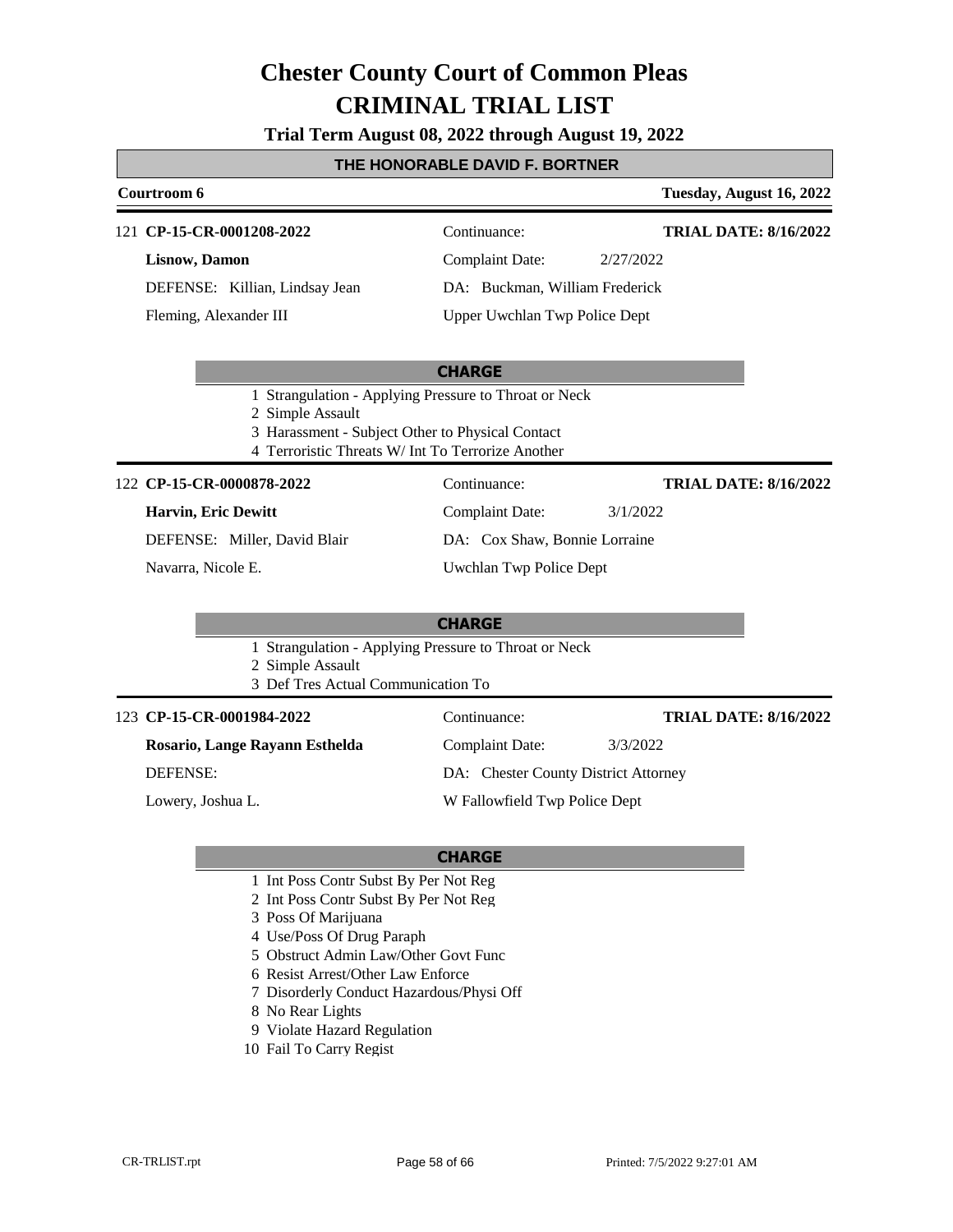**Trial Term August 08, 2022 through August 19, 2022**

### **THE HONORABLE DAVID F. BORTNER**

| Courtroom 6                                                                                                                   |                                                | Tuesday, August 16, 2022     |
|-------------------------------------------------------------------------------------------------------------------------------|------------------------------------------------|------------------------------|
| 124 CP-15-CR-0000929-2022                                                                                                     | Continuance:                                   | <b>TRIAL DATE: 8/16/2022</b> |
| Williams, Naair Muhammad                                                                                                      | <b>Complaint Date:</b>                         | 3/5/2022                     |
| <b>DEFENSE:</b>                                                                                                               | DA: Cox Shaw, Bonnie Lorraine                  |                              |
| Hiro, Stephen M.                                                                                                              | W Goshen Twp Police Dept                       |                              |
|                                                                                                                               | <b>CHARGE</b>                                  |                              |
| 1 Fleeing or Attempting to Elude Officer                                                                                      |                                                |                              |
| 2 Receiving Stolen Property                                                                                                   |                                                |                              |
| 3 Receiving Stolen Property                                                                                                   |                                                |                              |
| 4 Criminal Mischief - Damage Property                                                                                         |                                                |                              |
| 5 Recklessly Endangering Another Person<br>6 Recklessly Endangering Another Person<br>7 Recklessly Endangering Another Person |                                                |                              |
|                                                                                                                               |                                                |                              |
|                                                                                                                               |                                                |                              |
| 8 Unauth Use Motor/Other Vehicles                                                                                             |                                                |                              |
|                                                                                                                               | 9 Accident Involv Damage Attended Vehicle/Prop |                              |
| 10 Accident Involv Damage Attended Vehicle/Prop                                                                               |                                                |                              |
| 125 CP-15-CR-0001795-2022                                                                                                     | Continuance:                                   | <b>TRIAL DATE: 8/16/2022</b> |
| Mills, Joseph Raymond Jr.                                                                                                     | <b>Complaint Date:</b>                         | 3/6/2022                     |
| <b>DEFENSE:</b>                                                                                                               | DA: Chester County District Attorney           |                              |
| Dougherty, Sean E.                                                                                                            | PSP - Avondale                                 |                              |

- 1 Marijuana-Small Amt Personal Use
- 2 Use/Poss Of Drug Paraph
- 3 Exceed 55 MPH In Other Loc By 55 MPH
- 4 Reckless Driving
- 5 Driving at Safe Speed
- 6 Careless Driving
- 7 Improp Sunscreening
- 8 Improp Sunscreening
- 9 Improp Sunscreening
- 10 Improp Sunscreening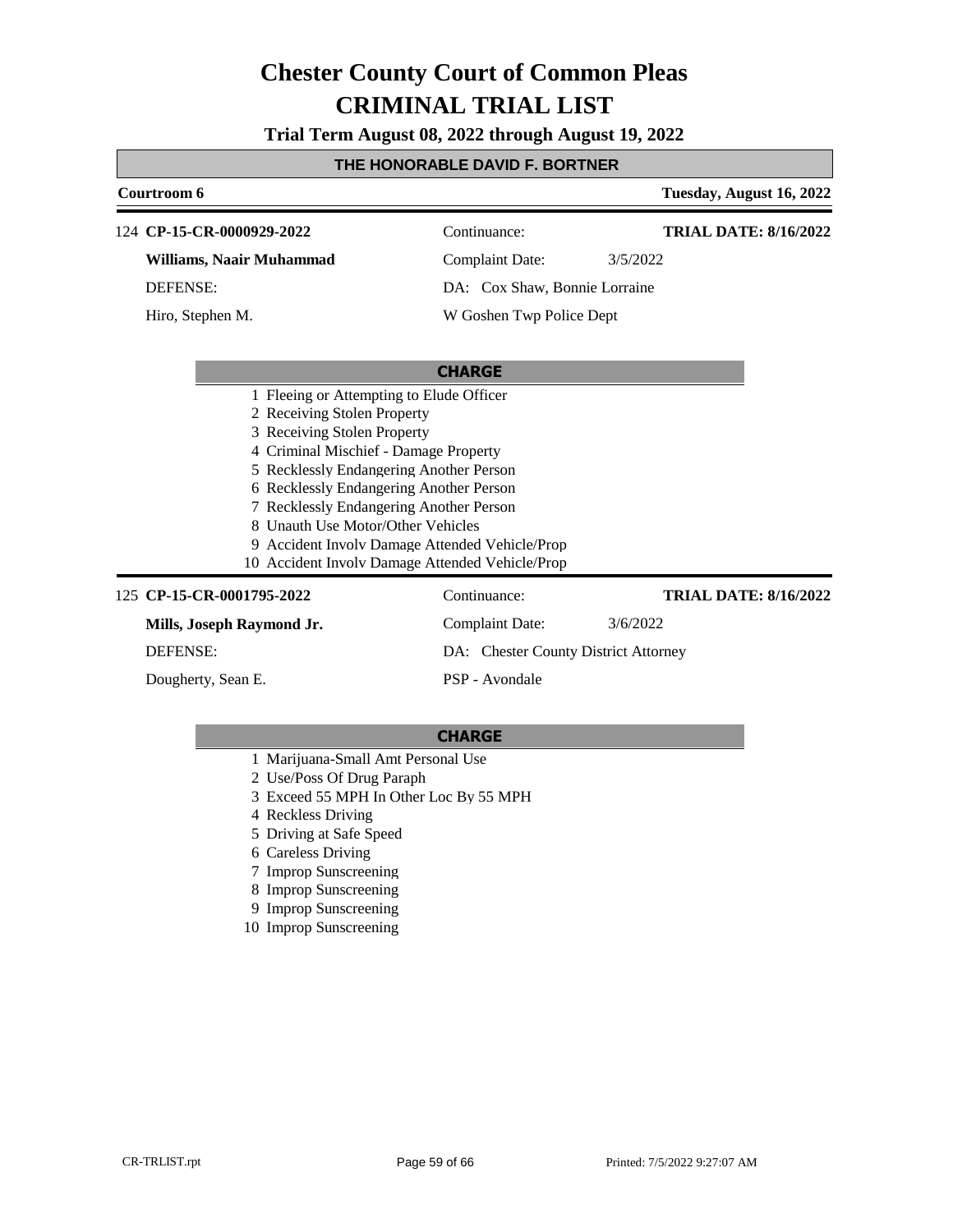**Trial Term August 08, 2022 through August 19, 2022**

#### **THE HONORABLE DAVID F. BORTNER**

| Courtroom 6                                                                                                                                                                                                                                                                                                         |                                | Tuesday, August 16, 2022     |
|---------------------------------------------------------------------------------------------------------------------------------------------------------------------------------------------------------------------------------------------------------------------------------------------------------------------|--------------------------------|------------------------------|
| 126 CP-15-CR-0001031-2022                                                                                                                                                                                                                                                                                           | Continuance:                   | <b>TRIAL DATE: 8/16/2022</b> |
| Rockwell, Joseph Hugh                                                                                                                                                                                                                                                                                               | <b>Complaint Date:</b>         | 3/8/2022                     |
| DEFENSE: Paintin, Stewart Charles                                                                                                                                                                                                                                                                                   | DA: Goggin, Robert St Leger IV |                              |
| Hollenbach, Jeremy C.                                                                                                                                                                                                                                                                                               | PSP - Avondale                 |                              |
|                                                                                                                                                                                                                                                                                                                     | <b>CHARGE</b>                  |                              |
| 1 Receiving Stolen Property<br>2 Receiving Stolen Property<br>3 Receiving Stolen Property<br>4 Receiving Stolen Property<br>5 Receiving Stolen Property<br>6 Receiving Stolen Property<br>7 Receiving Stolen Property<br>8 Receiving Stolen Property<br>9 Receiving Stolen Property<br>10 Receiving Stolen Property |                                |                              |
| 127 CP-15-CR-0001431-2022                                                                                                                                                                                                                                                                                           | Continuance:                   | <b>TRIAL DATE: 8/16/2022</b> |
| Lopez-Aguirre, Yoni                                                                                                                                                                                                                                                                                                 | <b>Complaint Date:</b>         | 3/8/2022                     |
| DEFENSE: Noone, Michael G.                                                                                                                                                                                                                                                                                          | DA: Cox-Shaw, Bonnie Lorraine  |                              |
| Needham, Logan A.                                                                                                                                                                                                                                                                                                   | W Goshen Twp Police Dept       |                              |
|                                                                                                                                                                                                                                                                                                                     | <b>CHARGE</b>                  |                              |

- 1 Simple Assault
- 2 Harassment Subject Other to Physical Contact
- 3 Acci Dam To Unattended Veh Or Propert
- 4 Driving W/O A License

#### **CP-15-CR-0001737-2022** 128 Continuance:

| <b>Nesmith, Jalen Nafis</b> |  |  |
|-----------------------------|--|--|
|                             |  |  |

DEFENSE: Miller, David Blair

Waldron, Jennifer

Complaint Date: 3/10/2022 DA: Buckman, William Frederick W Chester Univ Police Dept

#### **CHARGE**

- 1 Unauth Use Motor/Other Vehicles
- 2 Receiving Stolen Property
- 3 Theft By Unlaw Taking-Movable Prop
- 4 Criminal Mischief Damage Property
- 5 Def Tres Actual Communication To
- 6 Poss Of Marijuana
- 7 Driving W/O A License

**TRIAL DATE: 8/16/2022**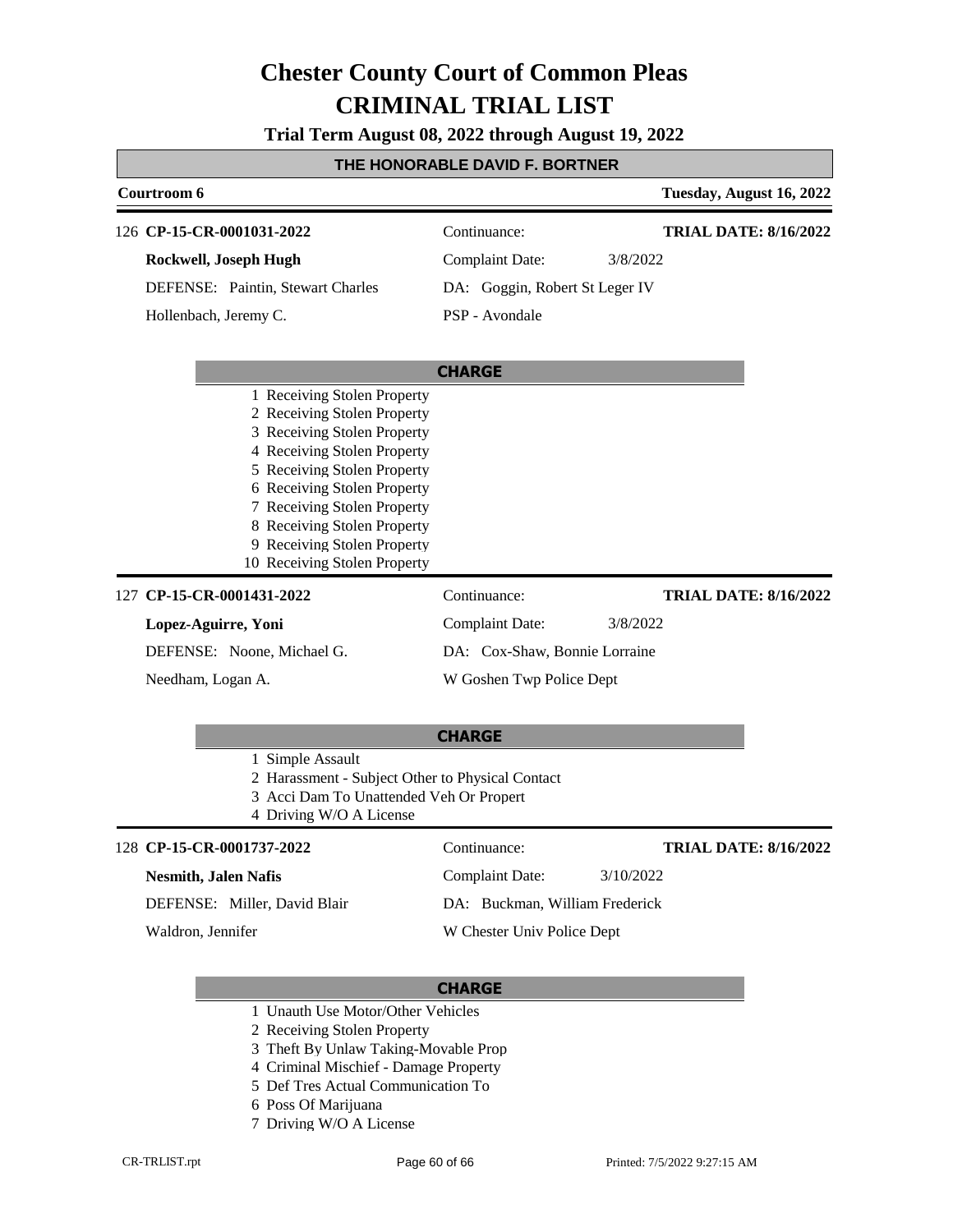**Trial Term August 08, 2022 through August 19, 2022**

### **THE HONORABLE DAVID F. BORTNER**

|                                                                                                                                                                                                                                                                                                                                                                                                                     |                                                                                                                                          | IL HUNUNABLE DAVID I . BUN HILN |                              |
|---------------------------------------------------------------------------------------------------------------------------------------------------------------------------------------------------------------------------------------------------------------------------------------------------------------------------------------------------------------------------------------------------------------------|------------------------------------------------------------------------------------------------------------------------------------------|---------------------------------|------------------------------|
|                                                                                                                                                                                                                                                                                                                                                                                                                     | Courtroom 6                                                                                                                              |                                 | Tuesday, August 16, 2022     |
|                                                                                                                                                                                                                                                                                                                                                                                                                     | 129 CP-15-CR-0001329-2022                                                                                                                | Continuance:                    | <b>TRIAL DATE: 8/16/2022</b> |
|                                                                                                                                                                                                                                                                                                                                                                                                                     | <b>Doss, Lauren Patricia</b>                                                                                                             | <b>Complaint Date:</b>          | 3/14/2022                    |
|                                                                                                                                                                                                                                                                                                                                                                                                                     | DEFENSE: Houghton, Thomas Daniel                                                                                                         | DA: Cox-Shaw, Bonnie Lorraine   |                              |
|                                                                                                                                                                                                                                                                                                                                                                                                                     | Finnegan, Daniel P.                                                                                                                      | PSP - Avondale                  |                              |
|                                                                                                                                                                                                                                                                                                                                                                                                                     |                                                                                                                                          | <b>CHARGE</b>                   |                              |
| 1 Aggravated Assault By Vehicle While Dui<br>2 Aggravated Assault By Vehicle While Dui<br>3 Accidents Involving Death or Injury While Not Licensed<br>4 Accidents Involving Death or Injury While Not Licensed<br>5 DUI: Gen Imp/Inc of Driving Safely - 1st Off<br>6 Driving at Safe Speed<br>7 Disregard Traffic Lane (Single)<br>8 Improper Pass<br>9 Reckless Driving<br>10 Restrictions on Alcoholic Beverages |                                                                                                                                          |                                 |                              |
|                                                                                                                                                                                                                                                                                                                                                                                                                     | 130 CP-15-CR-0000987-2022                                                                                                                | Continuance:                    | <b>TRIAL DATE: 8/16/2022</b> |
|                                                                                                                                                                                                                                                                                                                                                                                                                     | Porter, Braden Nelson                                                                                                                    | <b>Complaint Date:</b>          | 3/16/2022                    |
|                                                                                                                                                                                                                                                                                                                                                                                                                     | DEFENSE: Paintin, Stewart Charles                                                                                                        | DA: Cox Shaw, Bonnie Lorraine   |                              |
|                                                                                                                                                                                                                                                                                                                                                                                                                     | Miller, Nathan J.                                                                                                                        | Caln Twp Police Dept            |                              |
|                                                                                                                                                                                                                                                                                                                                                                                                                     |                                                                                                                                          | <b>CHARGE</b>                   |                              |
|                                                                                                                                                                                                                                                                                                                                                                                                                     | 1 Robbery-Take Property Fr Other/Force<br>2 Criminal Mischief - Damage Property<br>3 Burglary - Overnight Accommodations; Person Present |                                 |                              |
|                                                                                                                                                                                                                                                                                                                                                                                                                     | 131 CP-15-CR-0001279-2022                                                                                                                | Continuance:                    | <b>TRIAL DATE: 8/16/2022</b> |
|                                                                                                                                                                                                                                                                                                                                                                                                                     | <b>Lake, Marquise Nicholas</b>                                                                                                           | <b>Complaint Date:</b>          | 3/16/2022                    |
|                                                                                                                                                                                                                                                                                                                                                                                                                     | DEFENSE: Miller, David Blair                                                                                                             | DA: Chaverri, Judy Gabrielle    |                              |
|                                                                                                                                                                                                                                                                                                                                                                                                                     | Earle, Sylvester D.                                                                                                                      | Coatesville City Police Dept    |                              |

#### **CHARGE**

1 Flight To Avoid Appreh/Trial/Punish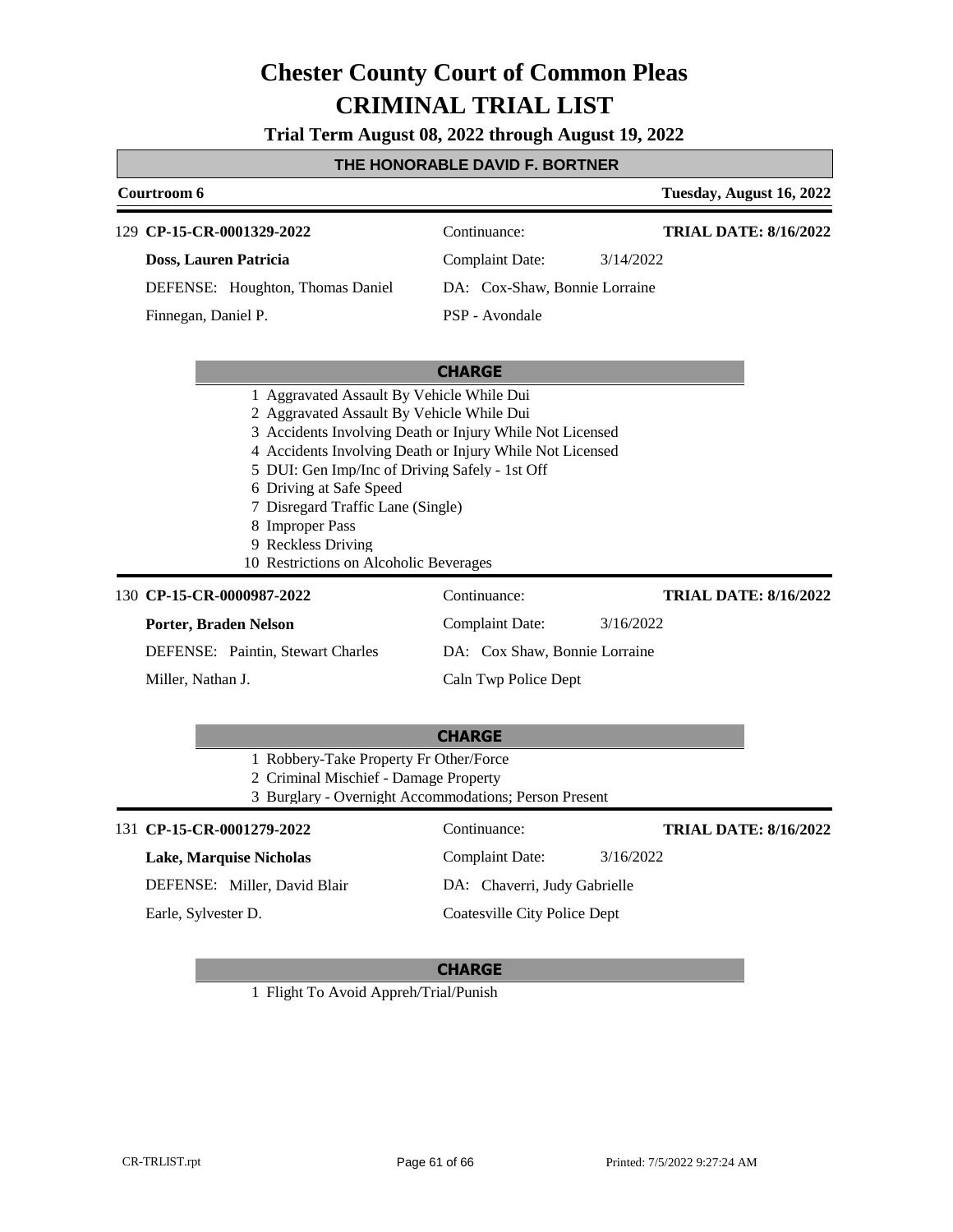**Trial Term August 08, 2022 through August 19, 2022**

#### **THE HONORABLE DAVID F. BORTNER**

|                      | Courtroom 6                             |                                                              | Tuesday, August 16, 2022                 |
|----------------------|-----------------------------------------|--------------------------------------------------------------|------------------------------------------|
|                      | 132 CP-15-CR-0001556-2022               | Continuance:                                                 | <b>TRIAL DATE: 8/16/2022</b>             |
|                      | <b>Lemus Calderon, Daniel</b>           | <b>Complaint Date:</b>                                       | 3/16/2022                                |
|                      | DEFENSE: Kelly, Evan J.                 | DA: Buckman, William Frederick                               |                                          |
|                      | Sullivan, Raymond Jr.                   |                                                              | Southern Chester Co Regional Police Dept |
|                      |                                         |                                                              |                                          |
|                      |                                         | <b>CHARGE</b>                                                |                                          |
|                      |                                         | 1 DUI: Controlled Substance - Impaired Ability - 1st Offense |                                          |
|                      | 2 Recklessly Endangering Another Person |                                                              |                                          |
|                      | 3 Recklessly Endangering Another Person |                                                              |                                          |
|                      | 4 Recklessly Endangering Another Person |                                                              |                                          |
|                      | 5 Use/Poss Of Drug Paraph               |                                                              |                                          |
|                      | 6 Duties At Stop Sign                   |                                                              |                                          |
|                      | 7 Driving W/O A License                 |                                                              |                                          |
|                      | 8 Driving at Safe Speed                 |                                                              |                                          |
|                      | 9 Disregard Traffic Lane (Single)       |                                                              |                                          |
|                      | 133 CP-15-CR-0001010-2022               | Continuance:                                                 | <b>TRIAL DATE: 8/16/2022</b>             |
| Sanchez, Arnulfo Jr. |                                         | <b>Complaint Date:</b>                                       | 3/19/2022                                |

DEFENSE: Paintin, Stewart Charles O'Donnell, Francis J.

E Fallowfield Twp Police Dept

DA: Cox Shaw, Bonnie Lorraine

- 1 Strangulation Applying Pressure to Throat or Neck
- 2 Aggravated Assault Attempts to cause SBI or causes injur
- 3 Simple Assault
- 4 Int Poss Contr Subst By Per Not Reg
- 5 Int Poss Contr Subst By Per Not Reg
- 6 Int Poss Contr Subst By Per Not Reg
- 7 Int Poss Contr Subst By Per Not Reg
- 8 Int Poss Contr Subst By Per Not Reg
- 9 Use/Poss Of Drug Paraph
- 14 False Imprisonment

#### 134 **CP-15-CR-0001494-2022** Continuance:

#### **Bilotti, John Christopher**

**TRIAL DATE: 8/16/2022**

DEFENSE: Armstrong, Daniel A.

DA: Cox-Shaw, Bonnie Lorraine

Complaint Date: 3/28/2022

Blue, Ross R.

W Chester Boro Police Dept

#### **CHARGE**

1 Strangulation - Applying Pressure to Throat or Neck

<sup>2</sup> Simple Assault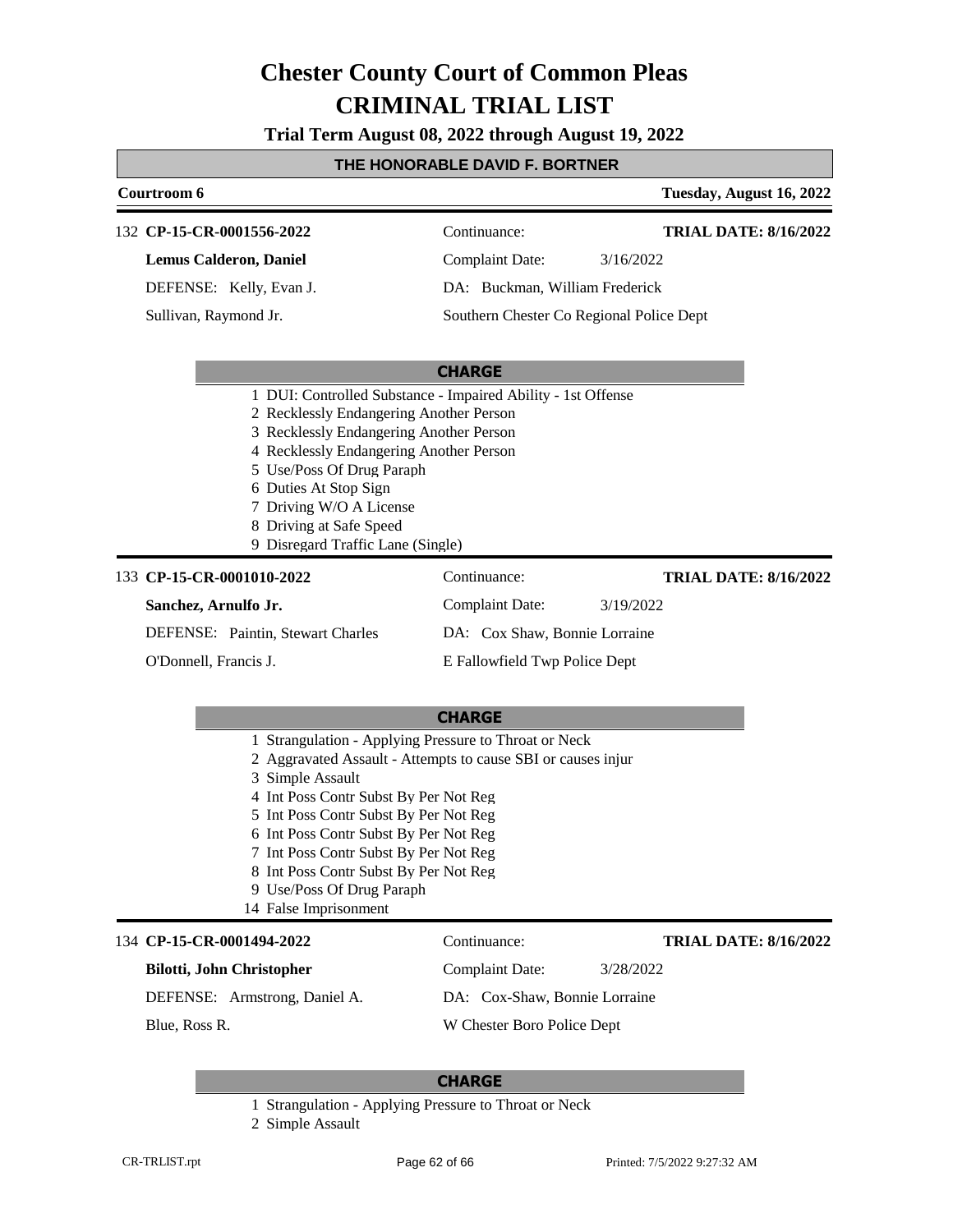**Trial Term August 08, 2022 through August 19, 2022**

### **THE HONORABLE DAVID F. BORTNER**

| Courtroom 6                                                                                                                                        |                                |           | Tuesday, August 16, 2022     |  |
|----------------------------------------------------------------------------------------------------------------------------------------------------|--------------------------------|-----------|------------------------------|--|
| 135 CP-15-CR-0001440-2022                                                                                                                          | Continuance:                   |           | <b>TRIAL DATE: 8/16/2022</b> |  |
| <b>Fernandez, Nancy</b>                                                                                                                            | <b>Complaint Date:</b>         | 3/29/2022 |                              |  |
| DEFENSE: Paintin, Stewart Charles                                                                                                                  | DA: Yurick, Zachary            |           |                              |  |
| Reginella, Nicholas J. III                                                                                                                         | PSP - Avondale                 |           |                              |  |
|                                                                                                                                                    | <b>CHARGE</b>                  |           |                              |  |
| 1 Endangering Welfare of Children - Parent/Guardian/Other<br>2 Recklessly Endangering Another Person<br>3 Disorderly Conduct Hazardous/Physi Off   |                                |           |                              |  |
| 136 CP-15-CR-0001747-2022                                                                                                                          | Continuance:                   |           | <b>TRIAL DATE: 8/16/2022</b> |  |
| Phou, Rebecca Eleanor                                                                                                                              | <b>Complaint Date:</b>         | 3/30/2022 |                              |  |
| <b>DEFENSE:</b>                                                                                                                                    | DA: Buckman, William Frederick |           |                              |  |
| Cashin, Christopher A.                                                                                                                             | PSP - Avondale                 |           |                              |  |
|                                                                                                                                                    | <b>CHARGE</b>                  |           |                              |  |
| 1 Unauth Use Motor/Other Vehicles<br>2 Driving at Safe Speed<br>3 Driving W/O A License<br>4 Careless Driving<br>5 Disregard Traffic Lane (Single) |                                |           |                              |  |
| 137 CP-15-CR-0001475-2022                                                                                                                          | Continuance:                   |           | <b>TRIAL DATE: 8/16/2022</b> |  |
| Simmons, Kyle                                                                                                                                      | <b>Complaint Date:</b>         | 4/6/2022  |                              |  |
| DEFENSE: Kelly, Evan J.                                                                                                                            | DA: O'Brien, Erin Patricia     |           |                              |  |
| Muscari, Matthew J.                                                                                                                                | W Whiteland Twp Police Dept    |           |                              |  |
|                                                                                                                                                    |                                |           |                              |  |

- 1 Endangering Welfare of Children Parent/Guardian/Other
- 2 Endangering Welfare of Children Parent/Guardian/Other
- 3 Recklessly Endangering Another Person
- 4 Recklessly Endangering Another Person
- 5 Leaving Child Unattended In Vehicle
- 6 Leaving Child Unattended In Vehicle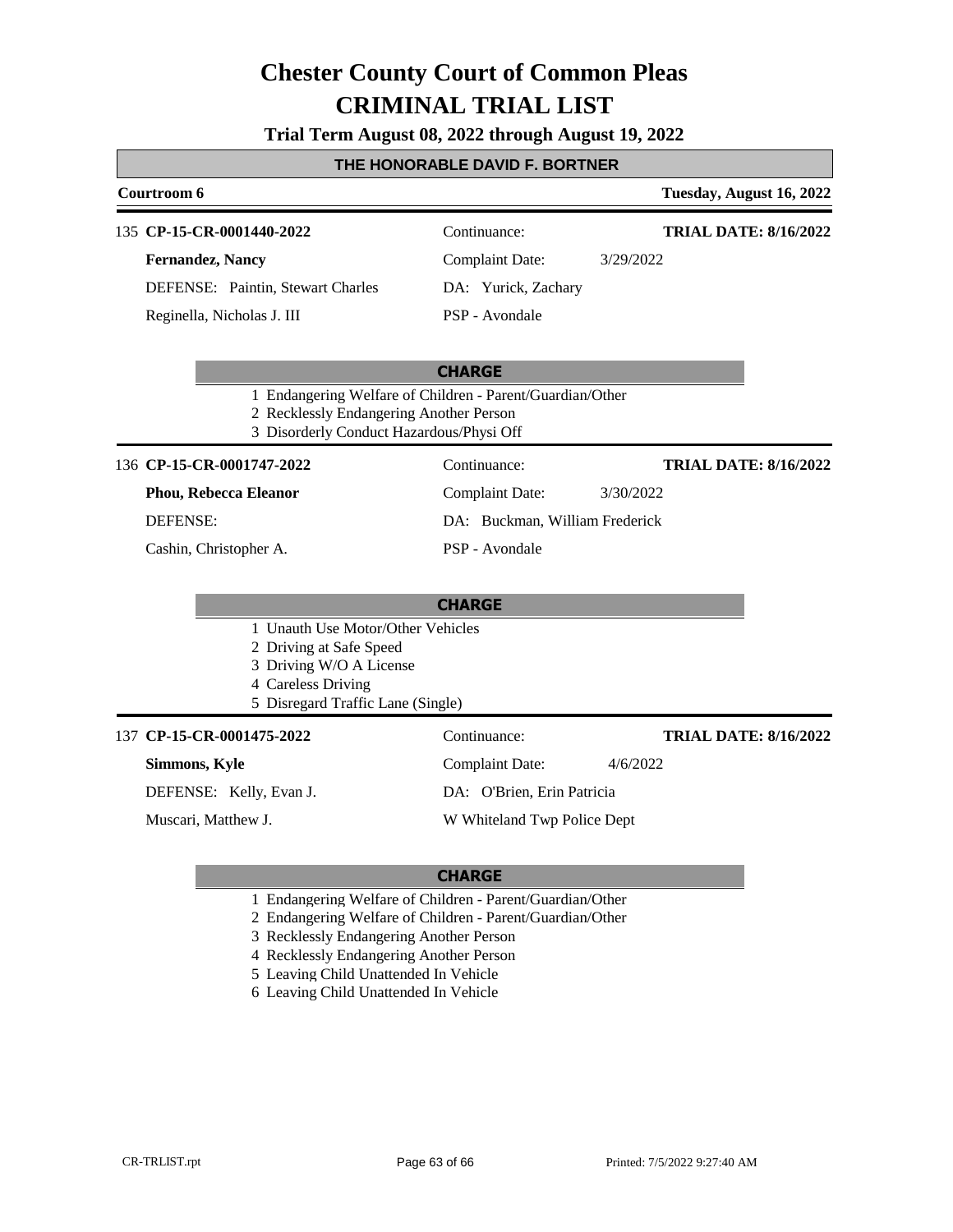**Trial Term August 08, 2022 through August 19, 2022**

#### **THE HONORABLE DAVID F. BORTNER**

### **Courtroom 6 Tuesday, August 16, 2022 CHARGE** 138 **CP-15-CR-0001484-2022** Continuance: **Jenkins, Julneva Annetta** DEFENSE: Kelly, Evan J. Complaint Date: 4/6/2022 DA: O'Brien, Erin Patricia W Whiteland Twp Police Dept **TRIAL DATE: 8/16/2022** Muscari, Matthew J.

- 1 Endangering Welfare of Children Parent/Guardian/Other
- 2 Endangering Welfare of Children Parent/Guardian/Other
- 3 Recklessly Endangering Another Person
- 4 Recklessly Endangering Another Person
- 5 Leaving Child Unattended In Vehicle
- 6 Leaving Child Unattended In Vehicle

#### **CP-15-CR-0001305-2022** 139 Continuance:

#### **Kreiser, Harry G. III**

DEFENSE: Miller, David Blair

McCabe, Brian J.

DA: Buckman, William Frederick PSP - Avondale

Complaint Date: 4/10/2022

#### **CHARGE**

1 DUI: Controlled Substance - Impaired Ability - 1st Offense

2 Veh Reg Suspended

- 3 Int Poss Contr Subst By Per Not Reg
- 4 Marijuana-Small Amt Personal Use
- 5 Use/Poss Of Drug Paraph
- 6 No Headlights
- 7 No Rear Lights

**TRIAL DATE: 8/16/2022**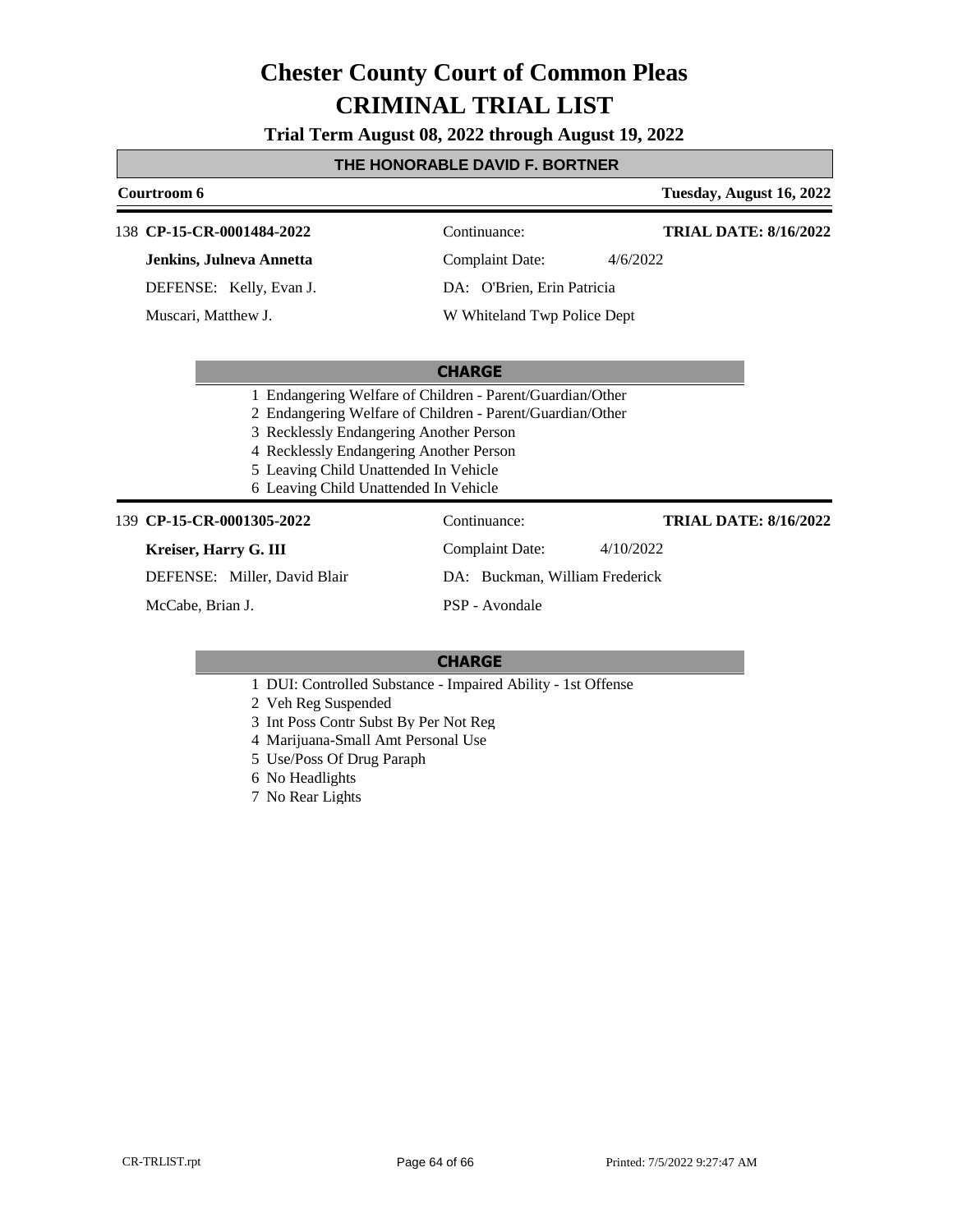**Trial Term August 08, 2022 through August 19, 2022**

### **THE HONORABLE DAVID F. BORTNER**

| Courtroom 6                                                                                                                                                                                                                         |                                        | Tuesday, August 16, 2022     |
|-------------------------------------------------------------------------------------------------------------------------------------------------------------------------------------------------------------------------------------|----------------------------------------|------------------------------|
| 140 CP-15-CR-0001503-2022                                                                                                                                                                                                           | Continuance:                           | <b>TRIAL DATE: 8/16/2022</b> |
| Ratnala, Deepak Kumar                                                                                                                                                                                                               | <b>Complaint Date:</b><br>4/11/2022    |                              |
| DEFENSE: Noone, Michael G.                                                                                                                                                                                                          | DA: Abatemarco, Christine C.           |                              |
| Martin, Bernard S.                                                                                                                                                                                                                  | <b>Chester County County Detective</b> |                              |
|                                                                                                                                                                                                                                     | <b>CHARGE</b>                          |                              |
| 1 Child Pornography<br>2 Child Pornography<br>3 Child Pornography<br>4 Child Pornography<br>5 Child Pornography<br>6 Child Pornography<br>7 Child Pornography<br>8 Child Pornography<br>9 Child Pornography<br>10 Child Pornography |                                        |                              |
| 141 CP-15-CR-0001928-2022                                                                                                                                                                                                           | Continuance:                           | <b>TRIAL DATE: 8/16/2022</b> |
| <b>Butterfield, Cleveland III</b>                                                                                                                                                                                                   | Complaint Date:<br>4/11/2022           |                              |
| DEFENSE: Lora, Christine Pierce                                                                                                                                                                                                     | DA: Chester County District Attorney   |                              |
| Himmel, Eric D.                                                                                                                                                                                                                     | Coatesville City Police Dept           |                              |

- 1 DUI: Gen Imp/Inc of Driving Safely 2nd Off
- 2 DUI: Highest Rte of Alc (BAC .16+) 3rd Off
- 3 Unknown Statute
- 4 No Headlights
- 5 Driving W/O A License
- 6 No Rear Lights